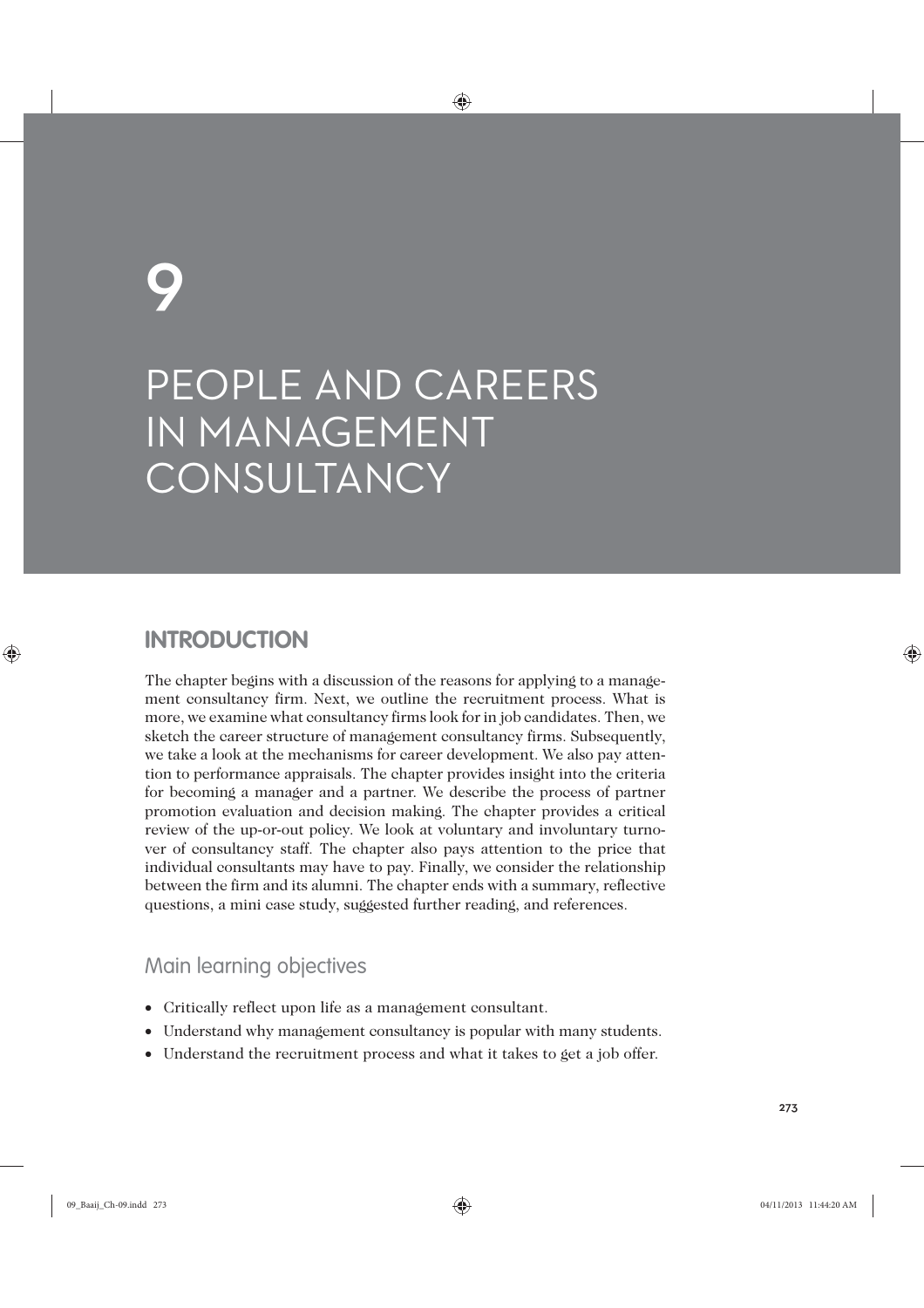• Identify the roles and responsibilities at different levels of the consultancy career structure.

◈

- Identify the main activities in the daily life of management consultants.
- Understand the career development system: what it takes to be promoted to manager and partner.
- Evaluate the benefits and costs of careers in management consultancy.
- Understand gender issues in management consultancy.
- Understand the (in)voluntary turnover of management consultancy staff.
- Understand how consultancy experience can further career opportunities outside consultancy.
- Critically reflect upon the career policies of management consultancy firms.

# **REASONS FOR APPLYING**

If you consider applying for a position at a (top tier) management consultancy firm, you will not be the only one. Management consultancy is very popular among MBA and other business students, as well as more experienced people from industry, that is non-consultancy sectors. The prestigious management consulting firms in particular are seen as attractive employers. Why do so many business students look for a position in management consultancy? This section explores the common reasons for applying for a job as a management consultant. We distinguish between three categories of motives for joining a (top tier) management consultancy firm: to learn, to earn, and to gain status.

# Steep learning curve

The first reason for applying is to develop yourself. Joining a management consultancy firm will typically put you on a steep learning curve. From day one you will get considerable, intellectual challenges. You will work on challenging management issues for big name clients. As you move from project to project, you will work on a variety of management issues. You will have the opportunity to experience a range of different organizations from the inside. You will gain experience in different industries and countries.

INTERNATIONAL EXPERIENCE The global consultancy firms offer rich international experience. Consultancy firms are often very diverse in terms of nationalities. Consultants therefore get the chance to work in international teams. Moreover, the international consultancies typically work for international clients. Consultants get the opportunity to work with client managers and employees with different nationalities. Moreover, international consultancies stimulate short-term and long-term transfers of consultants to other offices around the world, to broaden the consultant's international experience.

274 AN INTRODUCTION TO MANAGEMENT CONSULTANCY

♠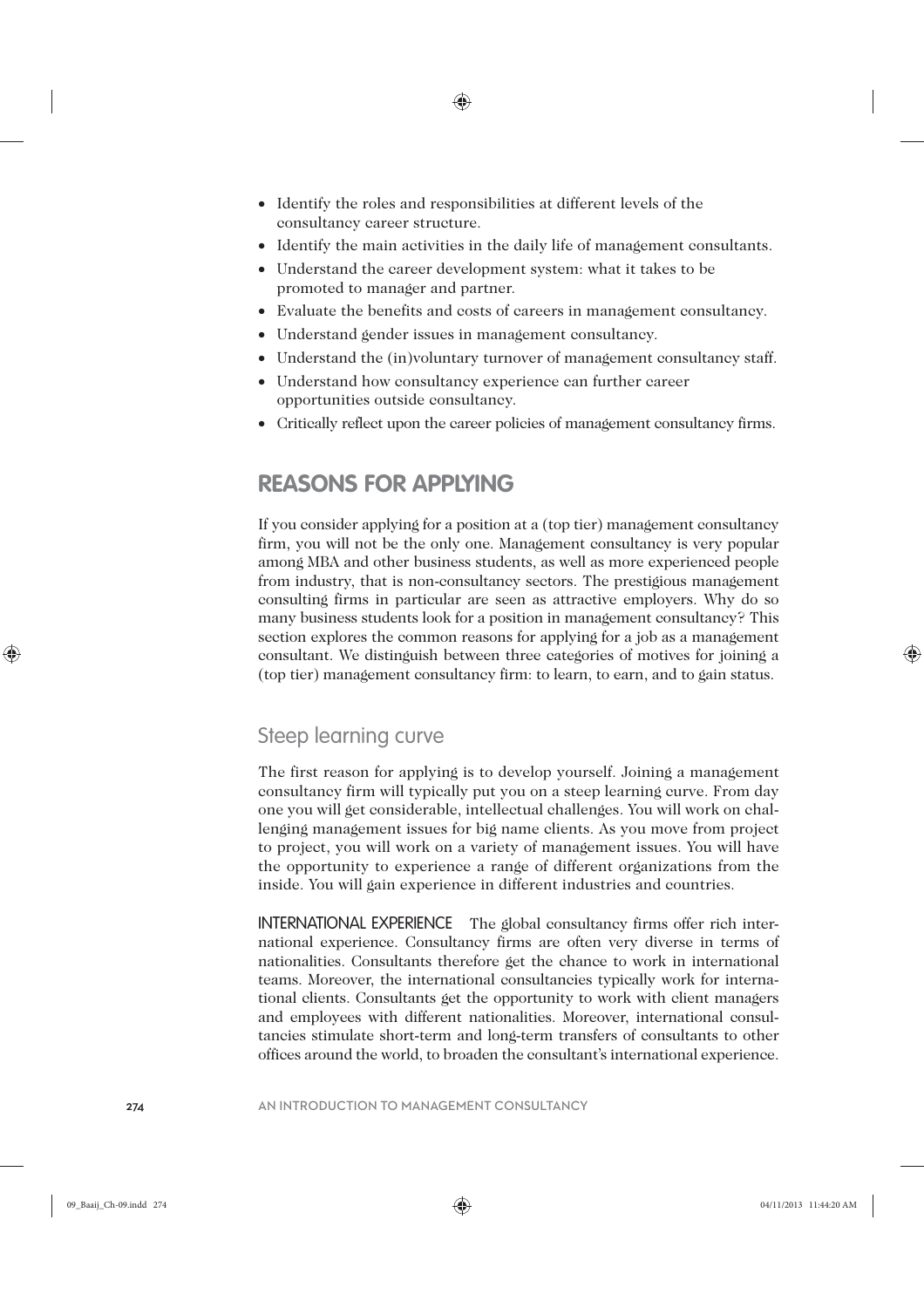THE 'GRADUATE GRADUATE SCHOOL OF BUSINESS' The variation and the breadth of experience will speed up your learning. In addition to projects, you may follow all kinds of workshops, courses, and other training programmes for your personal development. Management consultancy helps you to further develop your knowledge, skills, and attitude. You develop knowledge about management issues, people, business functions, and industries, among others. Through the projects you develop skills in different areas, including problem solving, presentation, and project management. As a result of your experience you develop the self-confidence and presence to advise clients and lead project teams. A couple of years of consultancy experience provides a good extension to your business education. Because management consultancy is such a good training ground, it is nicknamed the 'graduate graduate school of business'.

◈

CAREER SPRINGBOARD Consultancy can be a springboard for your career. Moreover, management consultancy can be fun. It is inspiring to work with a diverse group of highly talented and motivated – young – people. What is more, consultancy can be entertaining. After periods of hard work, management consultancy firms often organize events to relax and enjoy, such as dinners, parties, and office outings, including skiing and sailing trips abroad. Consultancy firms have a culture of 'work hard – play hard'. This is a very important aspect of these firms.

# Superior earnings

HIGH STARTING SALARIES The (top tier) management consultancy firms typically pay much better than the industry. An exception to the rule are the (top tier) investment banks and private equity firms. As a management consultant you will have a higher salary then most of your peers in other sectors. On top of the high salaries, consulting firms may offer attractive bonuses if you meet the job requirements. Even though consultants' salaries are high, the real pay-off is at the top of the consultancy career ladder. If you make partner you will share in the firm's profits, which can be substantial.

FAST PROMOTION To make the financial outlook even more attractive, you can get promoted in management consultancy faster than in most other sectors. Most management consultancies are run as meritocracies; performance rather than tenure counts. If you are an outperformer you will be promoted quickly, regardless of your age or tenure.

Some people joining a management consultancy firm do not have the ambition to become a partner, although they do not admit it during the application process as it would damage their chances of getting an offer. These people just want the steepest possible learning curve in order to have a jump start in industry (non-consultancy sectors) or in their own company. For example, many children of large family-owned companies are sent to ♠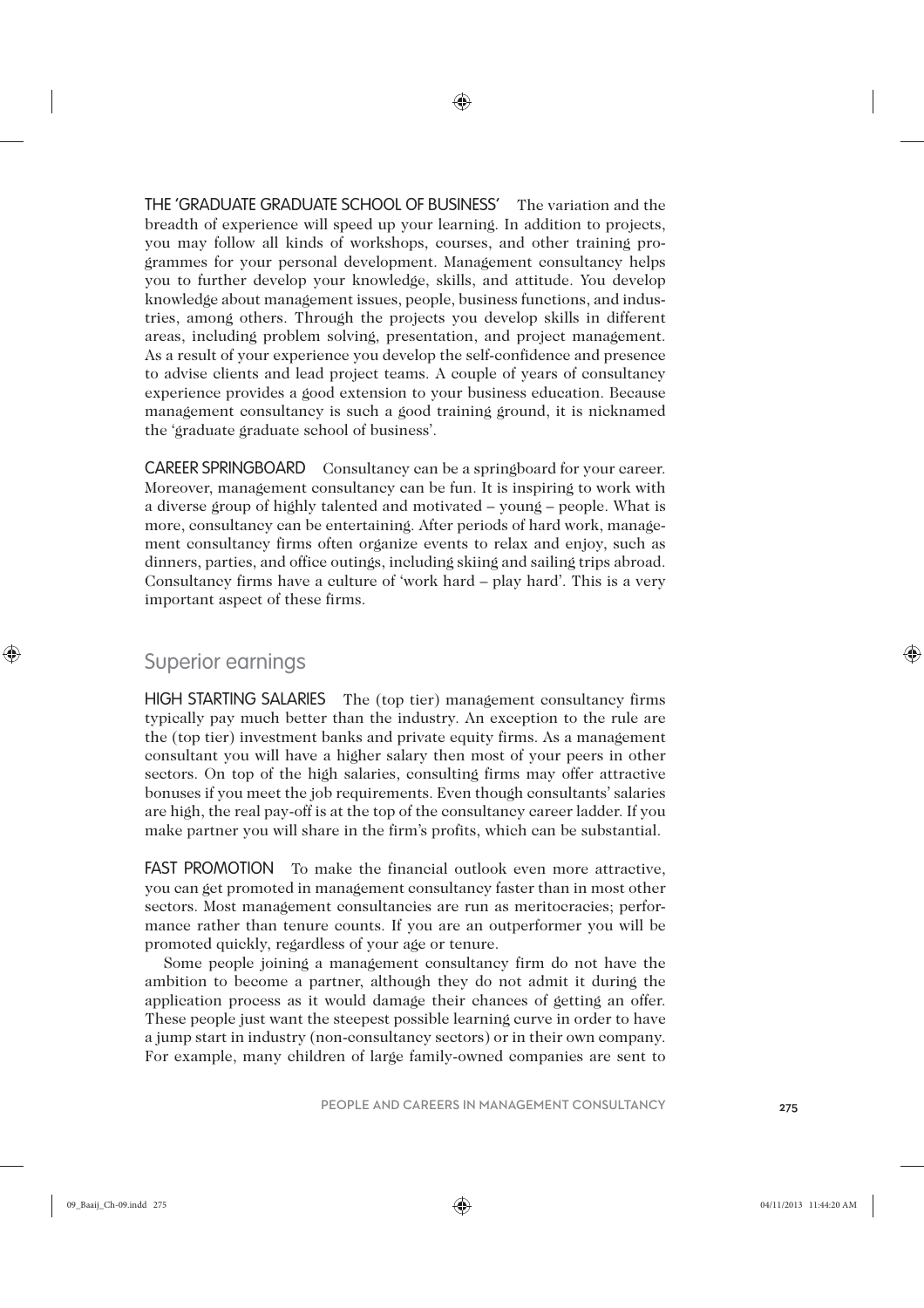management consultancy firms for a couple of years to get the best possible 'graduate graduate' training to bring back the knowledge and competences to the family company.

◈

OTHER BENEFITS Furthermore, there may be all kind of other benefits to the job. Consultancy firms may give you, among others, a (premium) company car, the newest smart phone, PDA, and a fancy laptop computer. Furthermore, there may be generous reimbursement rules for all kinds of expenses, including travel, dinners, and MBA tuition.

#### **Status**

WORKING WITH TOP MANAGEMENT Working for a (top tier) management consultancy may enhance your status considerably. As a management consultant you will work for the (top) management of clients. You will work with hierarchical levels that your peers who joined other sectors will take many years – if ever – to reach. While your non-consulting peers are working in operations, you will work on the (strategic) management issues of these organizations. A very important aspect of management consultancy – even at the entry level – is that as a management consultant you have the opportunity to have a real impact on the important, strategic decisions of a client. This high impact is very rewarding and satisfactory. Because of your ties with top management, and because of the mandate given you by the top of the client organization, many people in the client organization may look up to you or even be scared of you. But also outside the client premises, consultancy may enhance your status.

ELITIST IMAGE At a party it probably cannot hurt to drop into the conversation that you are a management consultant with a prestigious, boutique consultancy firm. Many people will be impressed by the elitist image of such consultancy firms. Finally, the image of these firms may help you even beyond your consultancy career. If you eventually decide to turn your attention to other career opportunities outside consultancy, then a couple of years with a prestigious consultancy firm will enhance the status of your CV substantially.

# **A PEOPLE BUSINESS**

#### **Talent**

Management consultancy is a knowledge-intensive service business. People are essential to this business. In fact, it is a people business. Management consultancy firms not only compete for clients but also for talent (Maister, 1993). The dependence of consultancy firms on people varies by type of management

♠

276 AN INTRODUCTION TO MANAGEMENT CONSULTANCY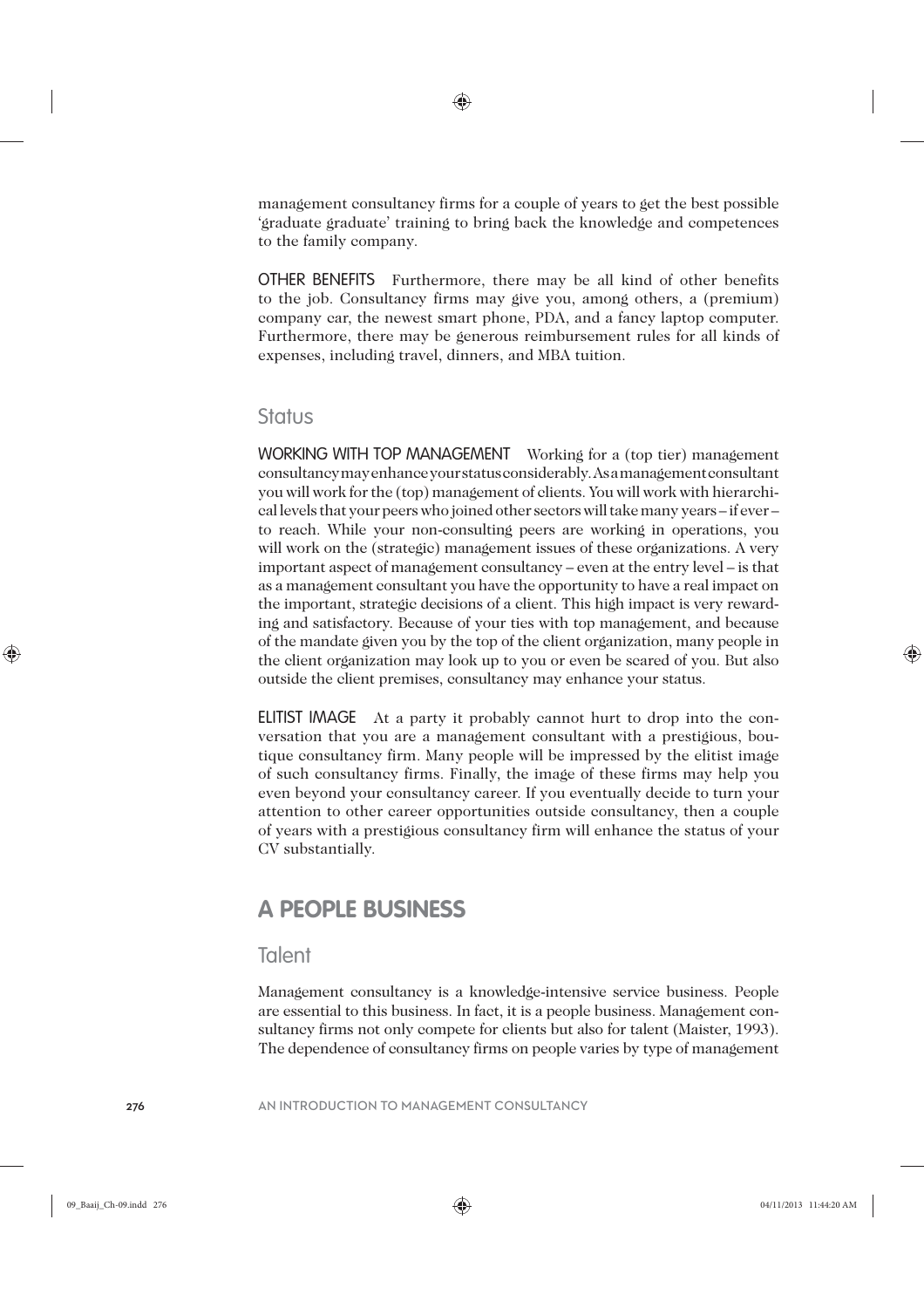consultancy. In a procedure type of consultancy, firms codify and centralize knowledge. They reduce their dependence on the knowledge and skills of their people. But procedure type consultancies need large numbers of people, given the dependence on high leverage. In a brain type consultancy, such codification is not feasible. Firms providing a brain type of consultancy will be most dependent on the qualities of their people. Because of the low leverage, this type of firm needs relatively low numbers of people.

◈

# Competing for the best people?

BRAIN CONSULTANTS Consultancy firms that operate in the brain consultancy business, or firms that aspire to an elite positioning in the client market, will aim to hire the best people. Such firms will go after the best graduates of the top business schools. To get the best talent, these consultancy firms are willing to pay premium salaries and (sign on) bonuses. Brain consultancy firms compete with investment banks, private equity firms, the big name corporates, and universities for the most talented graduates.

PROCEDURE CONSULTANTS However, firms with a procedure consultancy business model will target a different type of candidate. Because of their codified knowledge, they do not need to hire the best graduates. They can afford to work with less talented people. By focusing on less qualified employees, such consultancy firms can pay significantly lower wages. Not all consultancy firms are interested in hiring graduates straight out of the classroom.

GREY HAIR CONSULTANTS Grey hair consultancy will look for experienced candidates. They may look for experienced managers and professionals from the industry, that is non-consultancy sectors. In addition, the importance of experience increases with the extent of implementation work. The more implementation work, the more experience matters. Management consultancy firms that do much implementation work may therefore prefer experienced candidates.

# People as a sign of quality

As the quality of the output of consultancy is often hard to assess, clients may look at the quality of the inputs, that is the consultancy people. Recruiting only the best and the brightest may provide a signal to (potential) clients (Armbrüster, 2006). The more difficult it becomes to get a job offer from a consultancy firm, the more prestigious the firm becomes for clients who look at input factors as indicators of output quality. However, the hard-toget-an-offer-from consultancy firm may also become more wanted by talent who also equate input quality with output quality, and who are attracted by the firm's elitist image.

♠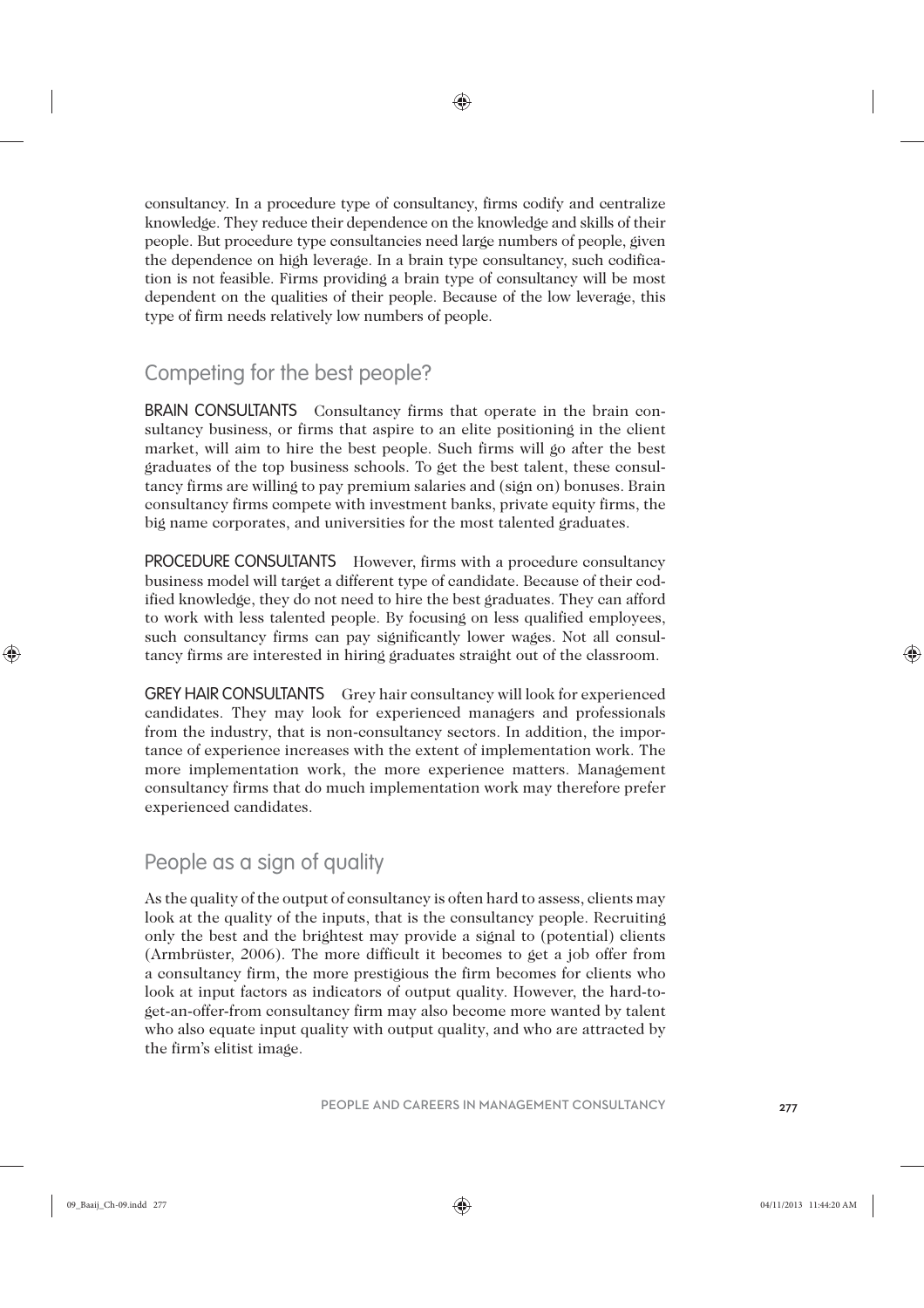# **THE RECRUITMENT PROCESS**

◈

Recruitment is a very important function in management consultancy firms for three reasons:

- 1. Consultancy is a people business and therefore recruiting people is crucial.
- 2. Consultancy firms typically have a relatively high turnover of consultancy staff, which puts a rather heavy demand on the firms' recruitment function.
- 3. Consultancy firms prefer to promote internal people rather than hire external candidates for the higher level (partner) positions. Recruitment has to provide sufficient numbers of talented people with the potential for partnership.

# The stage gate process

The selection of candidates for positions with the consultancy firm is a kind of funnel process. Because of the popularity of management consultancy, the firms receive large amounts of applications each year. To filter out the right people, consultancy firms have developed a funnel approach. The firms have set up a sequence of stage gates to select the people that fit the consultancy firm's requirements (see Figure 9.1). At each stage of the process, applications may be rejected.



**FIGURE 9.1** *The stage gate process of recruitment*

# Application assessment

MOTIVATION The selection process starts with the assessment of the candidates' applications. An application consists of an application letter and a CV. Some consultancy firms have automated the application process and offer the option of online application. Candidates no longer submit a letter but fill in the firm's online application form.

♠

278 AN INTRODUCTION TO MANAGEMENT CONSULTANCY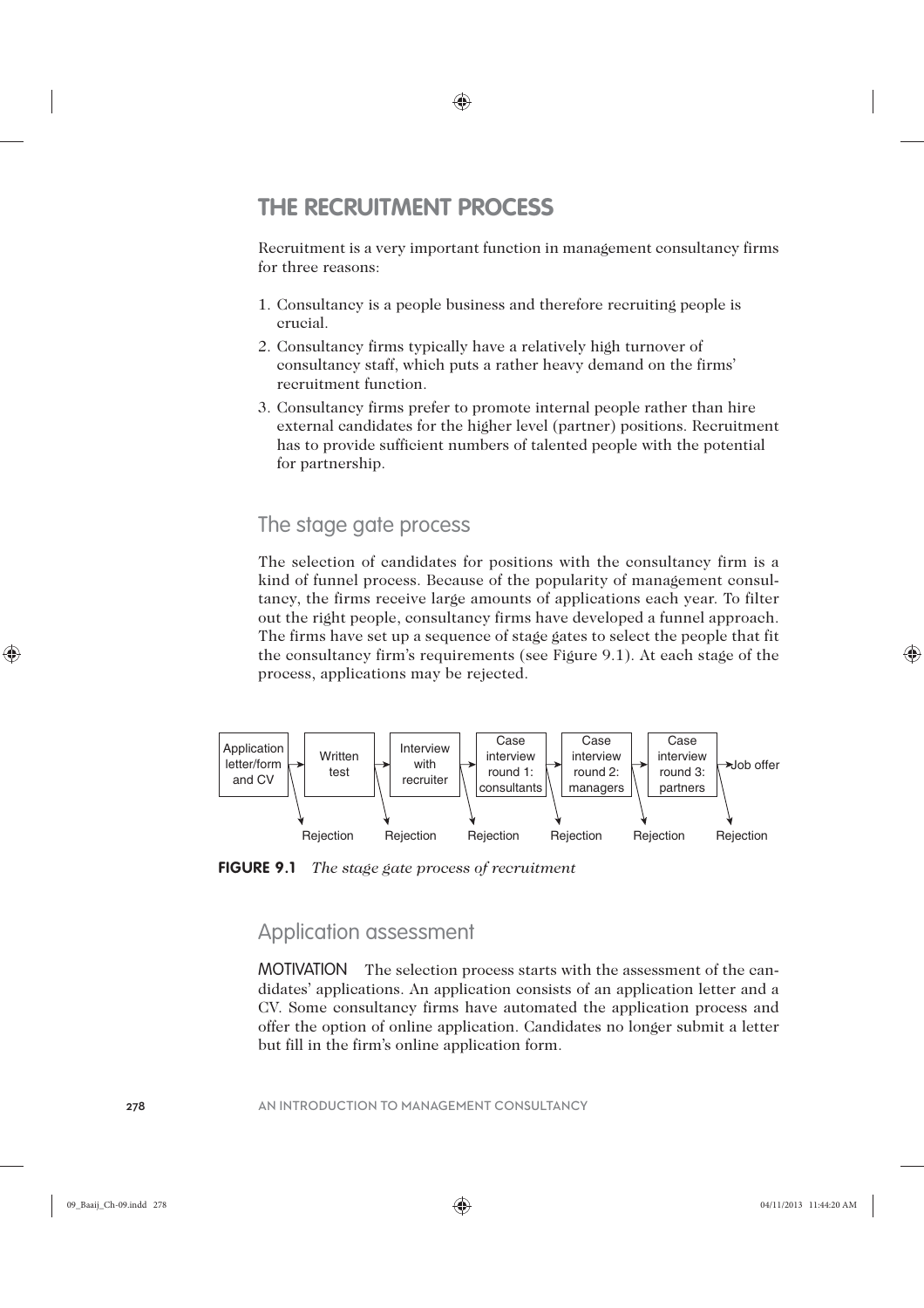The recruiters want to know why candidates want to become a management consultant. Do the applicants' letters provide any indicator that the applicants understand what consultancy is about, or are they just attracted by the image and remuneration of management consultancy?

◈

QUALIFICATIONS Moreover, are there any signs that the candidates have thought about what would make them attractive for the consultancy firm? Do candidates know what it takes to be successful in management consultancy? Do candidates demonstrate an interest in the specific consultancy firm? Recruiters may look at study grades for indicators of analytical skills. Recruiters will be interested in high school grades for mathematics because they are a good benchmark (national exams). Besides analytical skills, candidates will also have to convince the recruiters that they have social skills. The letter and CV should provide evidence of good interpersonal skills; for instance, have candidates been active, besides their studies, in organizational activities?

INVITATION Recruiters usually apply a list of assessment criteria. If the applications are positively evaluated on these criteria, then recruiters will invite candidates for a personal, face-to-face, interview. The interview will typically be with a management consultant of the firm. It will take place at an office of the firm. The opportunity (time) costs of having consultants conduct application interviews are high. Therefore, in case of doubt about the candidate's suitability, a recruiting team member – support staff – will have an interview with the candidate for further assessment.

CASE WORKSHOPS Some firms organize case workshops to test candidates. Candidates are invited to the firm's office for a workshop. Recruiters will divide the candidates into groups of four or five people to work on a business problem. Consultants of the firm will observe how the candidates as a group solve the problem and present their solution. The consultants will also evaluate the performance of the individual candidates. Successful candidates will be invited for a round of personal case interviews. Because of the group work, the firm will save consultants' time. Moreover, the group work will allow the consultants to assess how the candidates interact with their peers. During workshops, during interviews with recruiters, and during subsequent interviews with consultants, the fit between the candidate and the consultancy firm is one of the key criteria. The interviewers have to assess how well a candidate would fit within the firm. Does that candidate have the specific attributes that the firm is looking for? Some consultancy firms require candidates to take a written test. Such tests may investigate the candidates' analytical skills and personality. Candidates who pass the written test are invited for a face-to-face case interview.

PEOPLE AND CAREERS IN MANAGEMENT CONSULTANCY 279

♠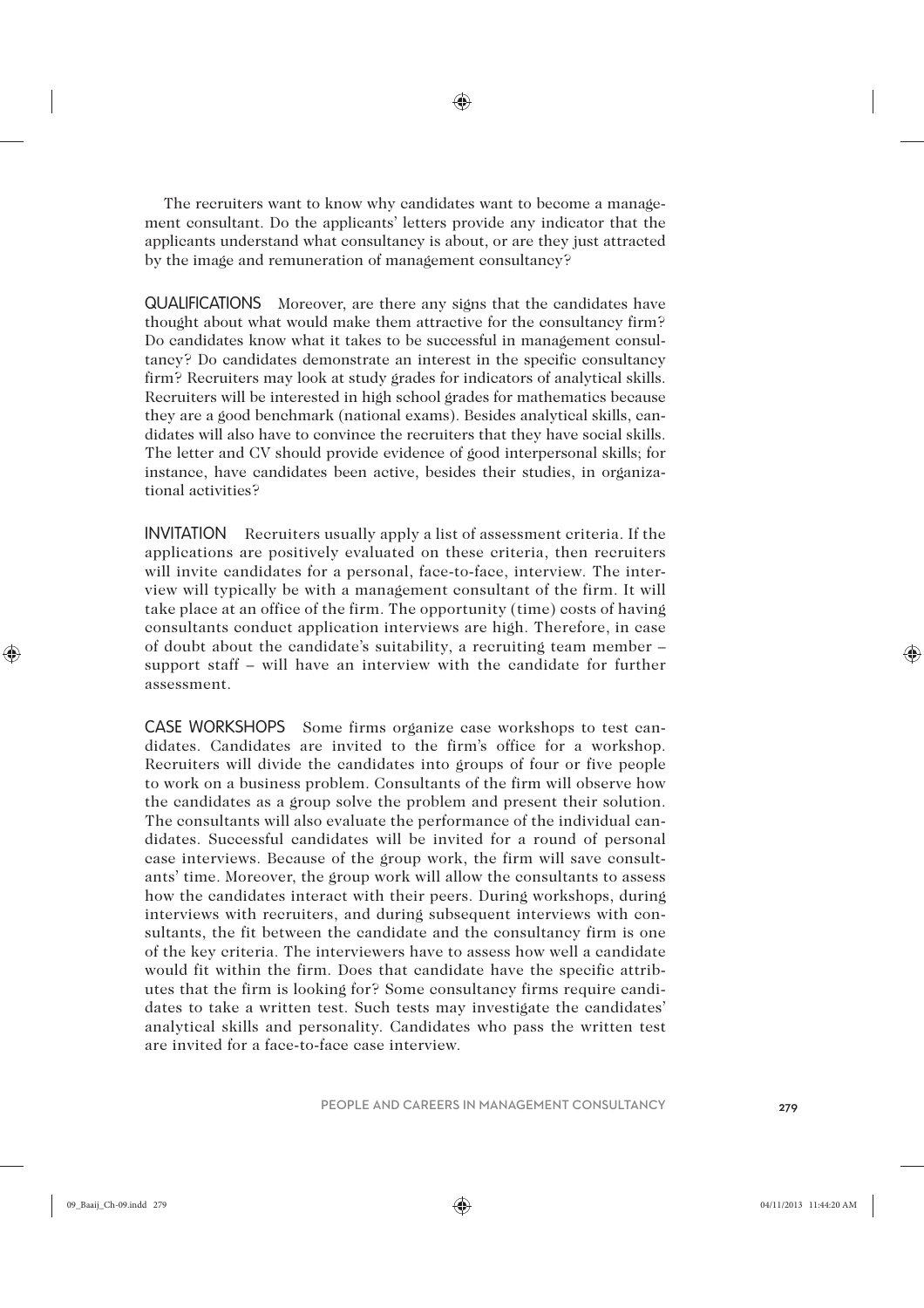# Case interviews

THE AGENDA A case interview is a selection interview in which the candidate has to solve a case, a business problem. This selection technique originated from the case teaching at Harvard Business School and other business schools (Armbrüster, 2006). The interview consists of four parts.

1. In the first part the interviewer will put questions to the candidate.

⊕

- 2. In the second part the interviewer will ask the candidate to solve a case.
- 3. In the third part, the interviewer will ask the candidate to present his or her findings, conclusions, and recommendations, similar to a real client-consultant setting.
- 4. In the fourth part of the interview, the candidate may ask questions of the interviewer.

The problem solving part typically takes between 25 and 30 minutes and forms the largest part of the interview. The case is a business problem that the candidate needs to solve. For instance, computer manufacturer X is entering computer manufacturer Y's core market. Firm Y has hired the management consultancy firm for advice.

#### **CASE STUDY**

◈

# **A case interview with a management consultancy firm The preparation**

Within a couple of days of sending his online application to the management consultancy firm Acme & Company, John was invited to come to Acme's local office in his home country. John knew he would have to solve cases during the application interviews. He knew such interviews would be though. Therefore he had prepared himself thoroughly for these case interviews. He had studied the examples

on Acme's website and those of rival firms. He had also practiced some cases with friends who already had positions at other management consultancies.

#### **The interview**

When John entered the Acme office, he was impressed by the modern and luxurious interior. A recruitment assistant led John to the interview room. His interviewer was a young woman who introduced herself as Jennifer. After taking their seats, Jennifer briefly explained that she was a senior consultant. She provided a short introduction about herself. Then she outlined the structure of the interview. Jennifer explained that

280 AN INTRODUCTION TO MANAGEMENT CONSULTANCY

◈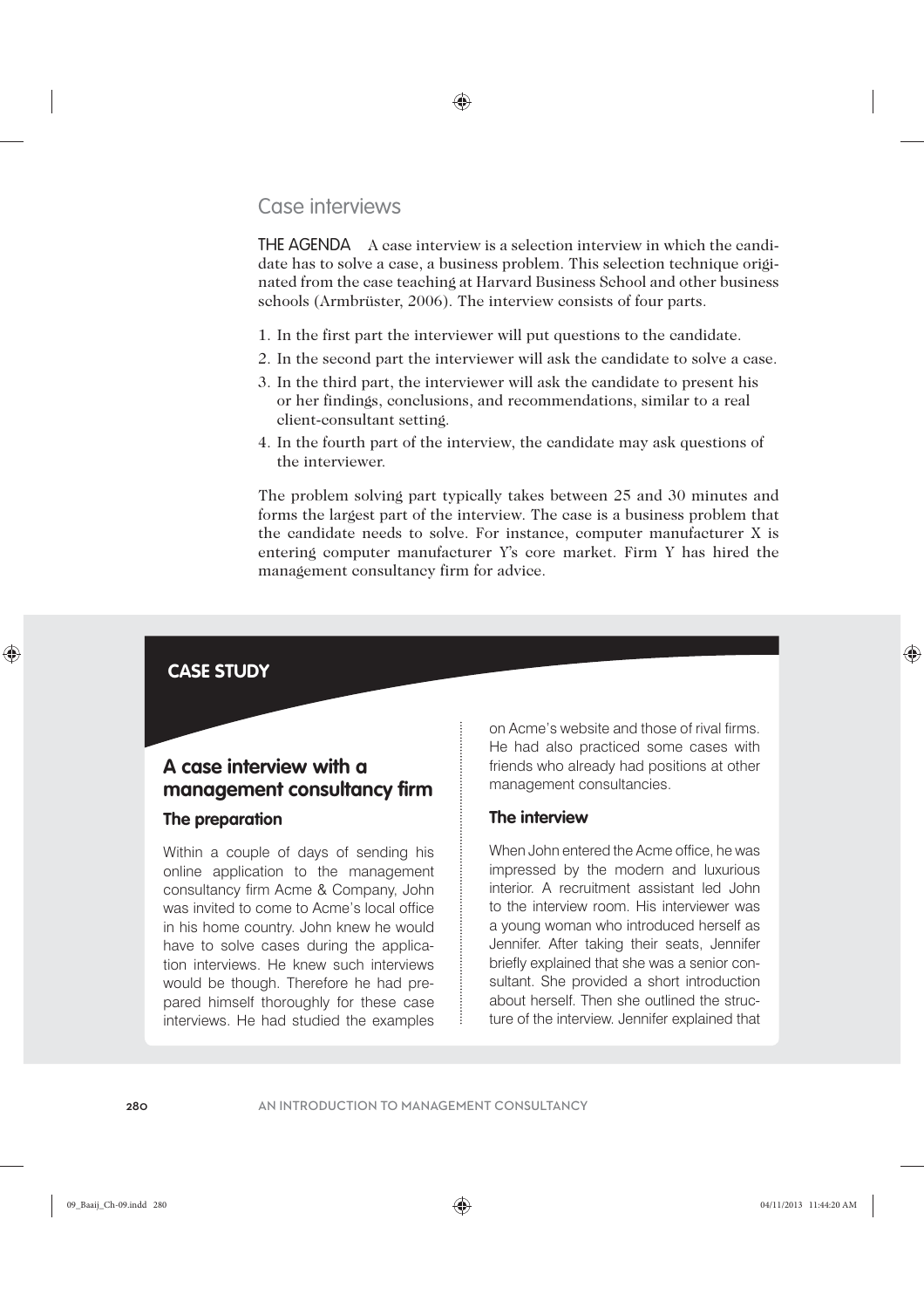first she would like to ask some questions about John's CV. After the CV review, she would like to discuss a case with John. This would take up the majority of the interview time. But after the case interview there would be ample opportunity for John to put questions to Jennifer.

♠

#### The case<sup>1</sup>

After a brief discussion about the CV, Jennifer introduced the case:

- *Jennifer*: Your client is StyleCo. This is a retailer of women's fashion, mainly blouses, jackets, gowns, skirts, suits, and trousers. StyleCo has been a market leader for many decades. However, three years ago a new fashion retailer named SiggyCo entered the market. SiggyCo is rapidly increasing its share of the market while StyleCo is losing its share. The share loss has become so serious that StyleCo has asked Acme & Company to develop a new strategy. How would you approach this problem?
- *John*: Please let me check if I understand the problem correctly. StyleCo faces a competitive threat. New entrant SiggyCo wins market share, while StyleCo loses share. Therefore, StyleCo is looking for opportunities to regain its share.
- *Jennifer*: That is correct. How would you proceed?

1 The firms in this case are fictitious.

- *John*: I would like to use the following structure to address StyleCo's problem. First, I would like to understand how consumers make purchasing decisions for women's fashion. Second, I would like to know why StyleCo loses share and SiggyCo wins. Third, I would like to take a closer look at StyleCo to get a better idea of how it may respond to SiggyCo.
- *Jennifer*: That sounds like a solid approach. So what would you like to know?
- *John*: First, I would look to develop a sense of what criteria consumers use when buying women's fashion. I would start with looking for available market research.
- *Jennifer*: Good. That is what we did during the project. Our data revealed the following: over the past years price has become the most important purchasing criterion. Moreover, consumers now demand more frequent collection renewal than in the past. Trendiness has become the second-most important buying criterion. In contrast, the willingness of consumers to pay a price premium for superior quality has dropped significantly and has fallen out of the top three of key criteria.
- *John*: Thank you for this interesting information. It seems that client demands have changed over time. I would like to know how StyleCo and SiggyCo perform on these purchasing criteria.

PEOPLE AND CAREERS IN MANAGEMENT CONSULTANCY 281

▼

⊕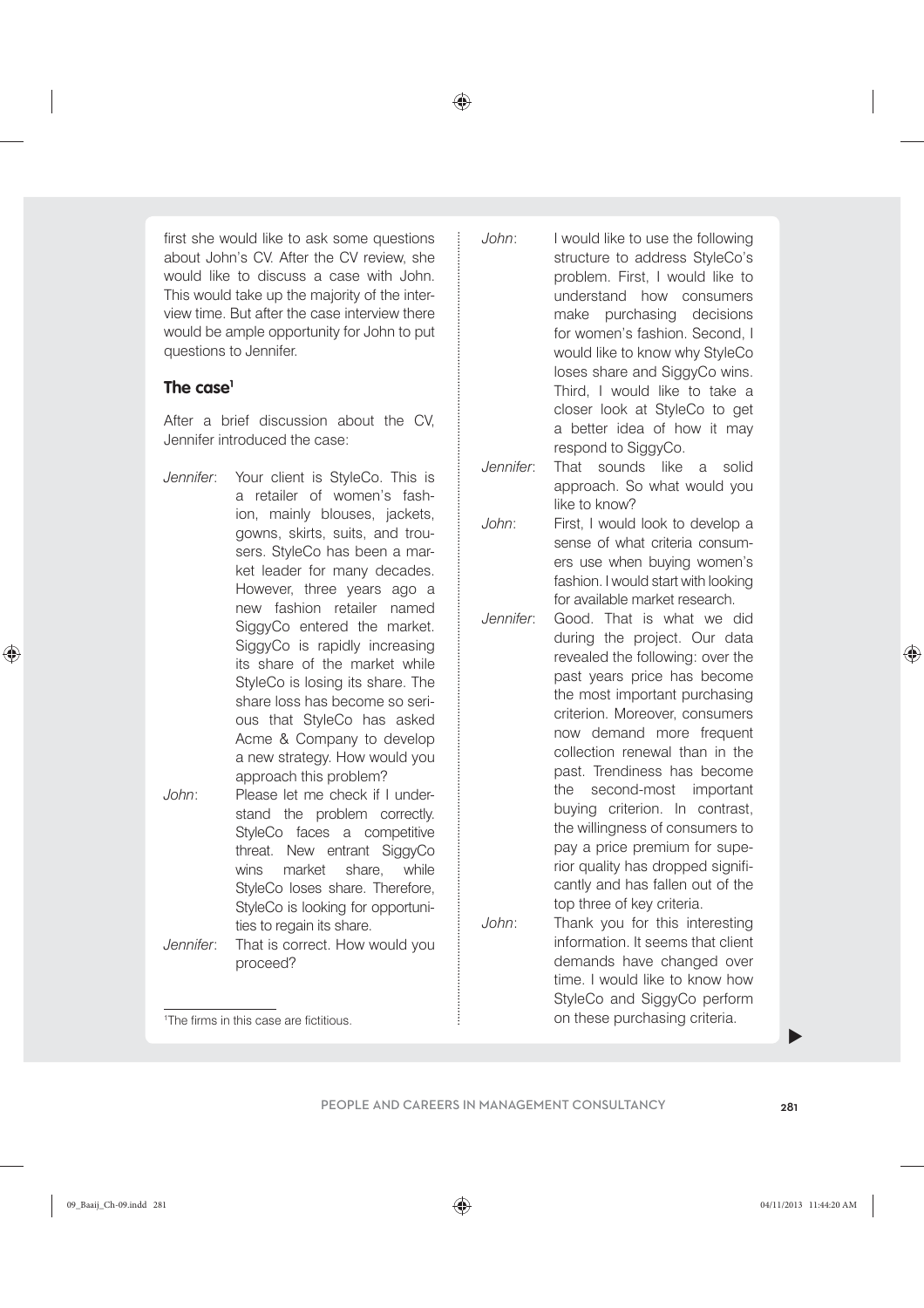| Jennifer:          | We benchmarked the com-<br>petitors. We found that StyleCo<br>continues to lead on quality.<br>SiggyCo achieves a signifi-<br>cantly lower score on quality,<br>but it outperforms StyleCo on<br>both price and trendiness.                                            | Jennifer:<br>Good<br>thinking.<br>You<br>may<br>assume that the cost savings<br>on quality will be substantial<br>enough to allow StyleCo to<br>invest in collection renewal and<br>make its prices more competi-<br>tive. What would you recom-                              |
|--------------------|------------------------------------------------------------------------------------------------------------------------------------------------------------------------------------------------------------------------------------------------------------------------|-------------------------------------------------------------------------------------------------------------------------------------------------------------------------------------------------------------------------------------------------------------------------------|
| John:              | This information suggests that<br>StyleCo's value proposition no<br>longer fits consumer prefer-<br>ences. I would like to explore<br>opportunities for StyleCo to<br>align its value proposition to the<br>changed consumer demand.                                   | mend StyleCo to do?<br>John:<br>I recommend that StyleCo adapts<br>its value proposition to align bet-<br>ter with consumer preferences in<br>order to outcompete SiggyCo.<br>StyleCo should invest in trendi-<br>ness, which is design and col-                              |
| Jennifer:<br>John: | How would you proceed?<br>I would like to explore StyleCo's<br>competences for improving its<br>product trendiness. Furthermore,<br>I would like to investigate oppor-<br>tunities for cost reduction which<br>will allow StyleCo to become<br>more price competitive. | lection renewal, to outperform<br>SiggyCo. Furthermore, StyleCo<br>needs to reduce the price gap<br>with SiggyCo just enough to win<br>back its clients. The room for<br>the design and renewal invest-<br>ments and for the price reduc-<br>tion should be found in the cost |
| Jennifer:          | Assume that StyleCo has the<br>competences to become the<br>most trendy women's fashion<br>producer. However, it will come<br>at a price. Investments in design<br>and increasing frequency of                                                                         | savings that will be realized by<br>aligning the product quality with<br>consumer preferences.<br>Jennifer:<br>That is a very interesting conclu-<br>sion. Thank you.                                                                                                         |
|                    | collection renewal are costly.                                                                                                                                                                                                                                         | <b>Discussion questions</b>                                                                                                                                                                                                                                                   |
| John:              | I conclude that StyleCo needs<br>to find even larger cost reduc-<br>tion opportunities to pay for the                                                                                                                                                                  | How well did John do the case<br>1<br>interview? Provide argumentation.                                                                                                                                                                                                       |
|                    | investments in trendiness. You<br>mentioned earlier that StyleCo<br>continues to lead in quality<br>while consumers are no longer<br>willing to pay a premium for<br>superior quality. I would like to                                                                 | 2 Do you think case interviews are<br>a good way to test your fit for<br>management consultancy? What are<br>the strengths and weaknesses of this<br>technique? Elaborate on your answer.                                                                                     |
|                    | investigate what cost savings<br>StyleCo may achieve by bring-<br>ing its quality level in line with<br>consumer preferences.                                                                                                                                          | 3 What other techniques may management<br>consultancy firms use to test candidates<br>for a management consultancy position?<br>Elaborate on your answer.                                                                                                                     |
|                    |                                                                                                                                                                                                                                                                        |                                                                                                                                                                                                                                                                               |
|                    |                                                                                                                                                                                                                                                                        |                                                                                                                                                                                                                                                                               |

 $\bigoplus$ 

282 AN INTRODUCTION TO MANAGEMENT CONSULTANCY

 $\bigoplus$ 

 $\bigoplus$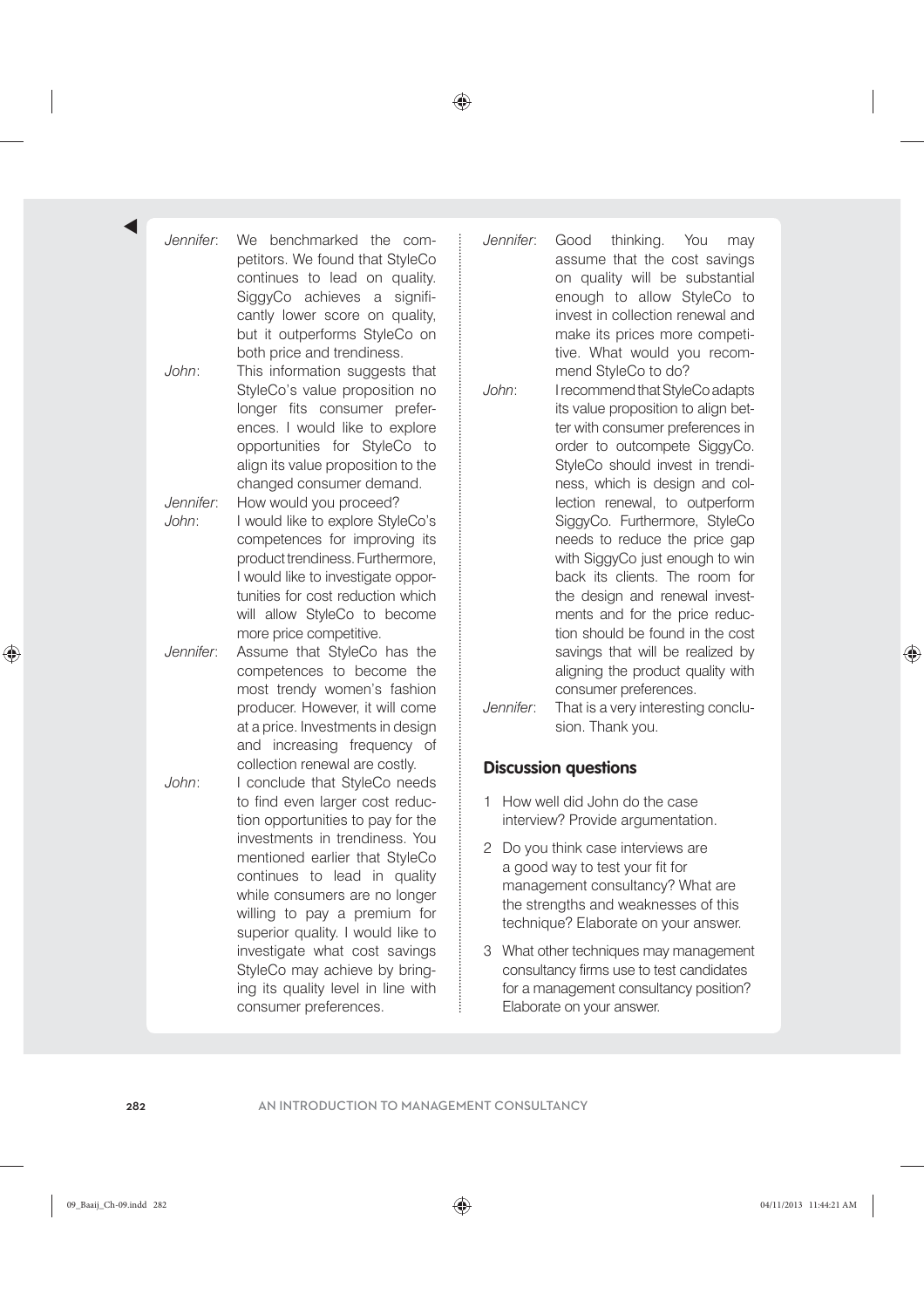INVESTIGATING THE CASE So what do interviewers look for during a case interview? First, consultants want to test the candidate's analytical skills.

♠

*Not just cracking the case*. A case interview is not just about cracking the case. To put it even stronger, it is not about the solution at all. Consultancy firms use cases for two reasons. First, they want to test the candidate's problem solving skills. How good are the candidate's listening, analytical, and creative skills? The interviewer wants to find out *how* candidates approach the case. Part 4 covers the structured problem solving that the top tier management consultancy firms look for. Typically, there is not one single best solution to the case. Candidates should therefore not just say that the answer is, for example, \$250 million.

*Show the line of thought*. Candidates have to show their line of thought. Interviewers do not like candidates to base the solution on their experience or whatever prior knowledge candidates may have about the case. Interviewers want to assess the candidates' ability for thinking logically. Interviewers are interested in candidates who can use logic to reduce the complexity of the case. Consequently, candidates should not make the case more complex by force fitting all kind of theories and frameworks they were taught at business school. For example, candidates may artificially force Porter's competitive forces framework into their analysis where it is not appropriate. Interviewers do not appreciate this and candidates typically get stuck.

*Respond to feedback*. If a candidate goes a bit off-track, then the interviewer will usually give hints and feedback. An important assessment factor is whether the candidate picks up these hints and feedback and acts upon them or stubbornly continues on the wrong course without incorporating the hints and feedback. The extent of being willing and able to be coached is very important. What is more, candidates should never guess the solution. They should always have (fact-based) argumentation for their solution.

INTERACTING WITH THE INTERVIEWER Second, consultants want to test the candidate's interpersonal performance. What impression does the candidate make? This is not only about the appearance, such as clothing and body language, but also about behaviour. How does the candidate interact with the interviewer? The case is not about spending 30 minutes in splendid isolation to return with a brilliant solution. It is an interview. Candidates have to interact with the interviewer.

*Extracting hidden information*. Almost always the candidate is not given upfront all the information that is needed to solve the case. Candidates have to put the right questions to the interviewers to extract the hidden information. Interviewers will pay close attention to how

♠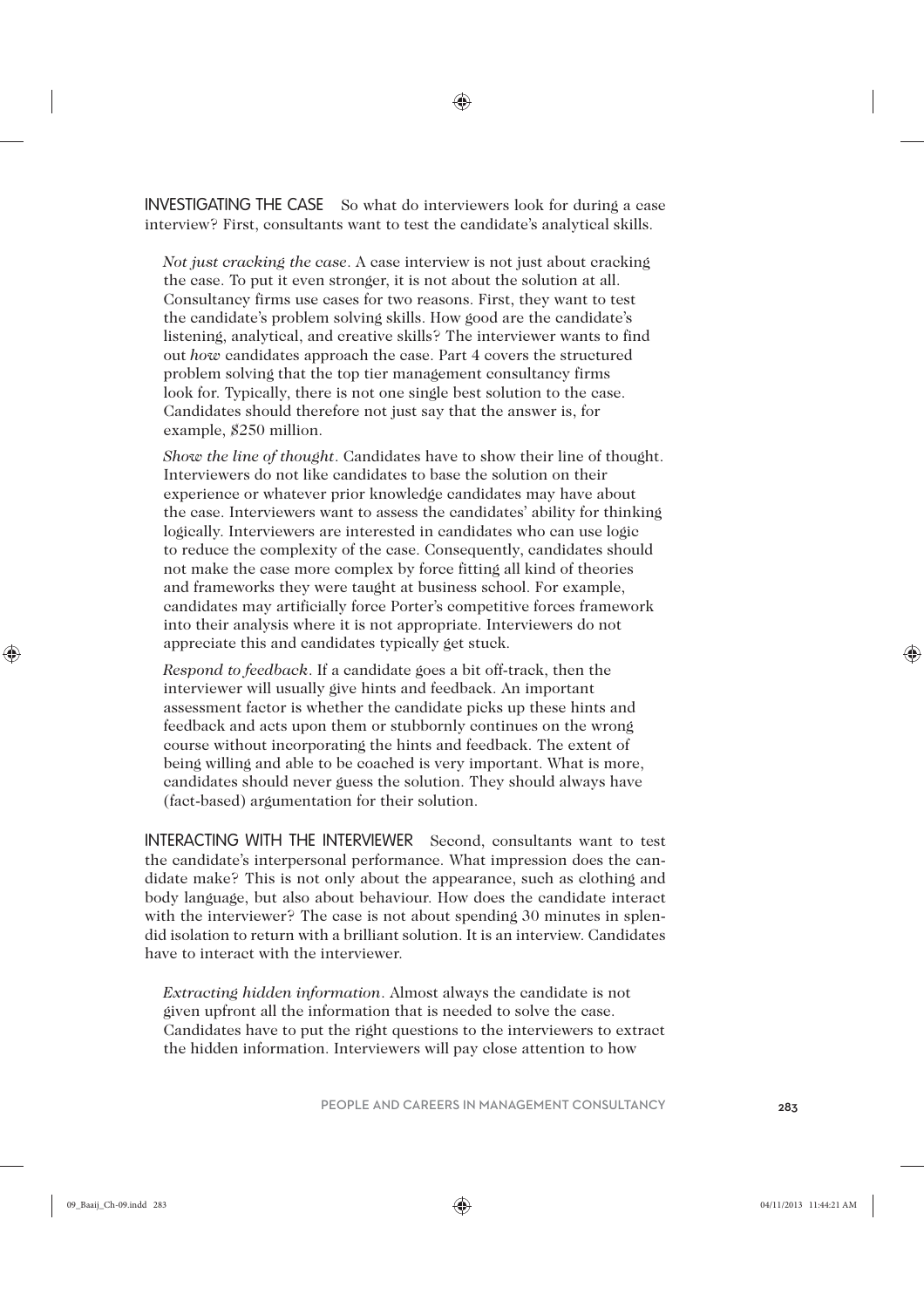candidates try to extract the data and how they explain their train of thought. Can the candidate create a conversation? Is the candidate friendly, confident, and a pleasure to work with?

◈

*Dealing with stress*. How does the candidate act under stress? How does the candidate behave if they get stuck in their attempt to solve the problem, or how do they respond if the interviewer becomes unfriendly or puts pressure on the candidate? Some consultancy firms include one interview during which the interviewer acts rather impolite, uninterested, or even aggressive. This is done on purpose: to test each applicant's reactions. It is relevant because consultants may face this behaviour in real life client–consultant interaction. Does the candidate remain calm and confident in stressful situations? The interviewers try to answer the question of whether they could send the candidate to a client.

THREE ROUNDS OF INTERVIEWS Candidates are usually invited to three rounds of case interviews. The number of interviews may vary from firm to firm and may depend on how convincing the candidate was during previous interviews. Each interview will be done by a different interviewer from the consultancy firm.

*First round*. The first round of interviews usually consists of two or three interviews, each one with a different consultant. After the interviews, the interviewers will together evaluate the interviews. They will follow a structured process to evaluate a candidate's performance during the interviews. If the interviewers unanimously conclude that the candidate meets the firm's requirements, then the candidate passes the first round. All candidates will be called by one of the interviewers. If a candidate is rejected then the interviewer will outline the main arguments for the decision and answer any questions the candidate may have.

*Next rounds*. If the candidate has passed the first round, then he or she will be invited for a second round of three interviews. This time the candidate will be interviewed by three managers. The successful candidates who pass the manager interviews will continue to the third and final interview round. Then three of the firm's partners – often including the managing partner of the office – will put the candidate to the test. After a successful completion of the third round, the candidate will receive a job offer from the firm.

# Types of interviews

In most case interviews, the interviewer will use a business problem case to test the candidates. However, in some interviews, candidates will be confronted with other types of tests, such as the data analysis case, the estimation question, the brain teaser, and the behavioural/fit interview.

284 AN INTRODUCTION TO MANAGEMENT CONSULTANCY

09\_Baaij\_Ch-09.indd 284 04/11/2013 11:44:21 AM

♠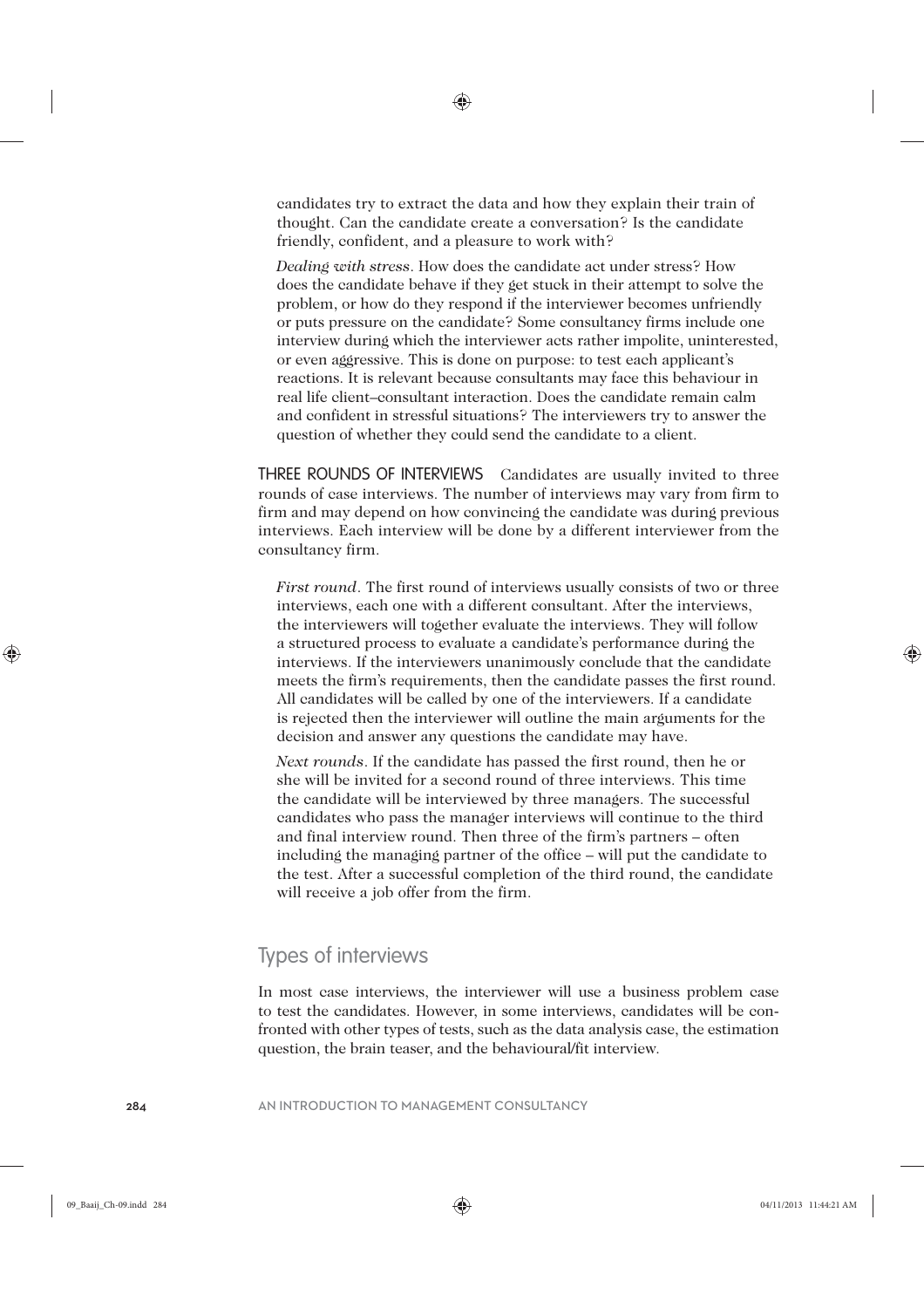BUSINESS PROBLEM CASE The business problem case is the most common case for an interview. The candidates have to answer a question about a business problem. An example: firm A considers acquiring firm B. Firm A asks the consultancy firm to help them make the decision. Another example: firm C's profits dropped significantly during the past few years. Firm C cannot understand the cause(s) of this decline, and approaches the consultancy firm to identify the cause(s) and develop recommendations to regain prior profits. A final example: firm D thinks there is a new market opportunity, but they cannot figure out what the opportunity is exactly and how to seize it. Firm D hires the consultancy firm to assess the opportunity and come up with a strategy to exploit it.

◈

Candidates have to structure the problem first. Then they have to develop a hypothesis about a possible solution. Subsequently, they need to analyse facts to test the hypothesis. Candidates have to extract the facts from the interviewer. A verified hypothesis is a possible solution to the problem. Candidates have to defend their solution to the problem. However, candidates should remember that the interview is not just about the solution. Interviewers are primarily interested in *how* candidates approach the business problem. Part 4 of this book elaborates on the problem solving method of the top tier management consultancy firms.

DATA ANALYSIS CASE An alternative to the business problem is the data analysis case. The purpose is to test how candidates work with data. Candidates receive a data pack in the form of text, figures, and graphs. Together with the data pack, the candidates receive some specific questions about the data. An example: you are presented with a chart. The interviewer may ask you what you conclude from the presented data. Alternatively, the interviewer may show you a couple of conclusions and ask you to select one. Another example: the interviewer shows you a data figure. You are asked to make an analysis of something, for instance the profitability of a product, a market share, or unit cost. Candidates need to answer these questions with use of the data. They should base their answers only on the data given. Based on their answers, candidates will should develop a recommendation. Subsequently, candidates will have to present and defend their answers and recommendation to an interviewer.

ESTIMATION QUESTION Candidates have to estimate an answer to a question. You may have to answer the question: how many kilograms of beef will a fast food restaurant chain use worldwide this year? Another example of a question is: how many new cars will be bought worldwide this year? The challenge is not to guess the answer, but to develop a structured approach. Candidates should break the complex question down into smaller and simpler ones. Moreover, candidates will need to do some mental maths to arrive at a concrete number.

BRAIN TEASER Interviewers use brain teasers to test a candidate's creativity. Candidates have to solve a puzzle, or answer a question that requires

PEOPLE AND CAREERS IN MANAGEMENT CONSULTANCY 285

♠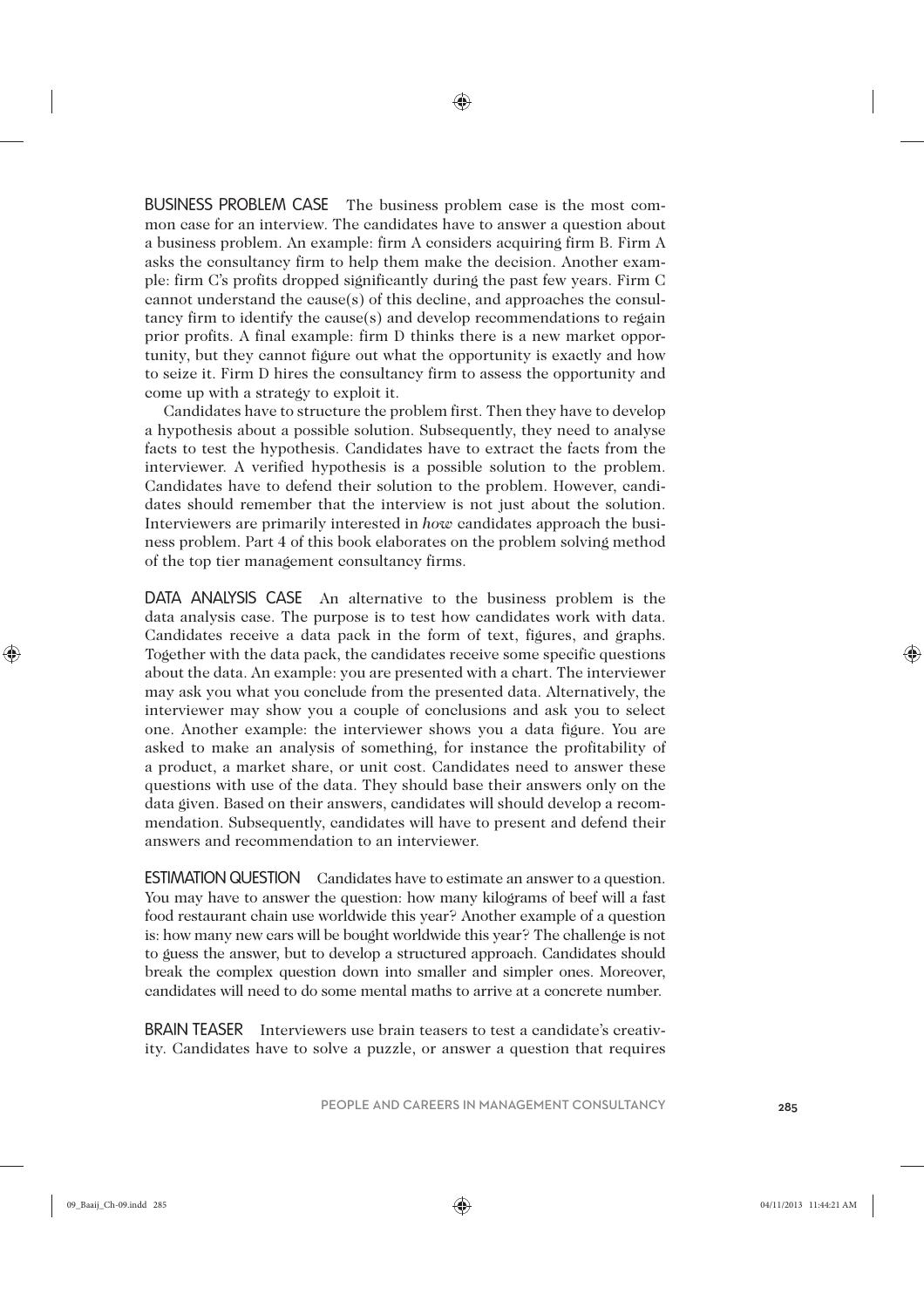creative or so-called 'out-of-the-box' thinking. For example, the candidate is allowed to move one digit to make the following equation correct:  $42 - 14 =$ 

◈

2 (answer in footnote<sup>1</sup>). Another example of a brain teaser is the following question: why are covers for manholes round (answer in footnote<sup>2</sup>)? This type of interview is frequently used at the start to break the ice before a larger business problem case interview.

FIT INTERVIEW The fit interview is used to assess how the candidate would fit with the culture of the firm. Does the candidate embody the values that the firm is looking for? Is the interviewer convinced that they want to spend many hours on projects together with the candidate? Is the interviewer convinced that it would be fun to have a team dinner with the candidate, or to visit a bar together at the end of the week? How would sitting next to the candidate be in an airport terminal if a flight is delayed for several hours, followed by sitting next to each other in a plane for a long intercontinental flight? Although these fit questions to assess the chemistry between both parties are always part of all interviews, even at entry level, they are used even more for experienced hires, that is candidates who want to join the firm from industry or another consultancy firm. Experienced candidates are typically moulded by previous employers. Such people may have more difficulty fitting in with the culture of the hiring consultancy firm.

#### Assessment centres

Some management consultancy firms may use assessment centres to appraise candidates. An assessment centre may take one or two days. It could comprise a mixture of interviews, exercises, and tests. Additionally, candidates may have a couple of interviews with recruiters and consultancy staff, typically managers and partners. Furthermore, candidates may have to undertake exercises, both group and individual ones. Simulations and role plays may also form a part of these exercises. Finally, candidates may have to take psychological and intelligence tests.

#### Application preparation

The combination of, on the one hand, the popularity of management consultancy among graduates, and on the other hand, the toughness of the consultancy firms' recruitment process, has led to an industry of job

2 A round cover cannot fall into the manhole.

286 AN INTRODUCTION TO MANAGEMENT CONSULTANCY

♠

<sup>1</sup> Move the digit '4' in a diagonal direction so it becomes the exponent of '2'. 2 to the power of 4 equals 16. 16 – 14 = 12.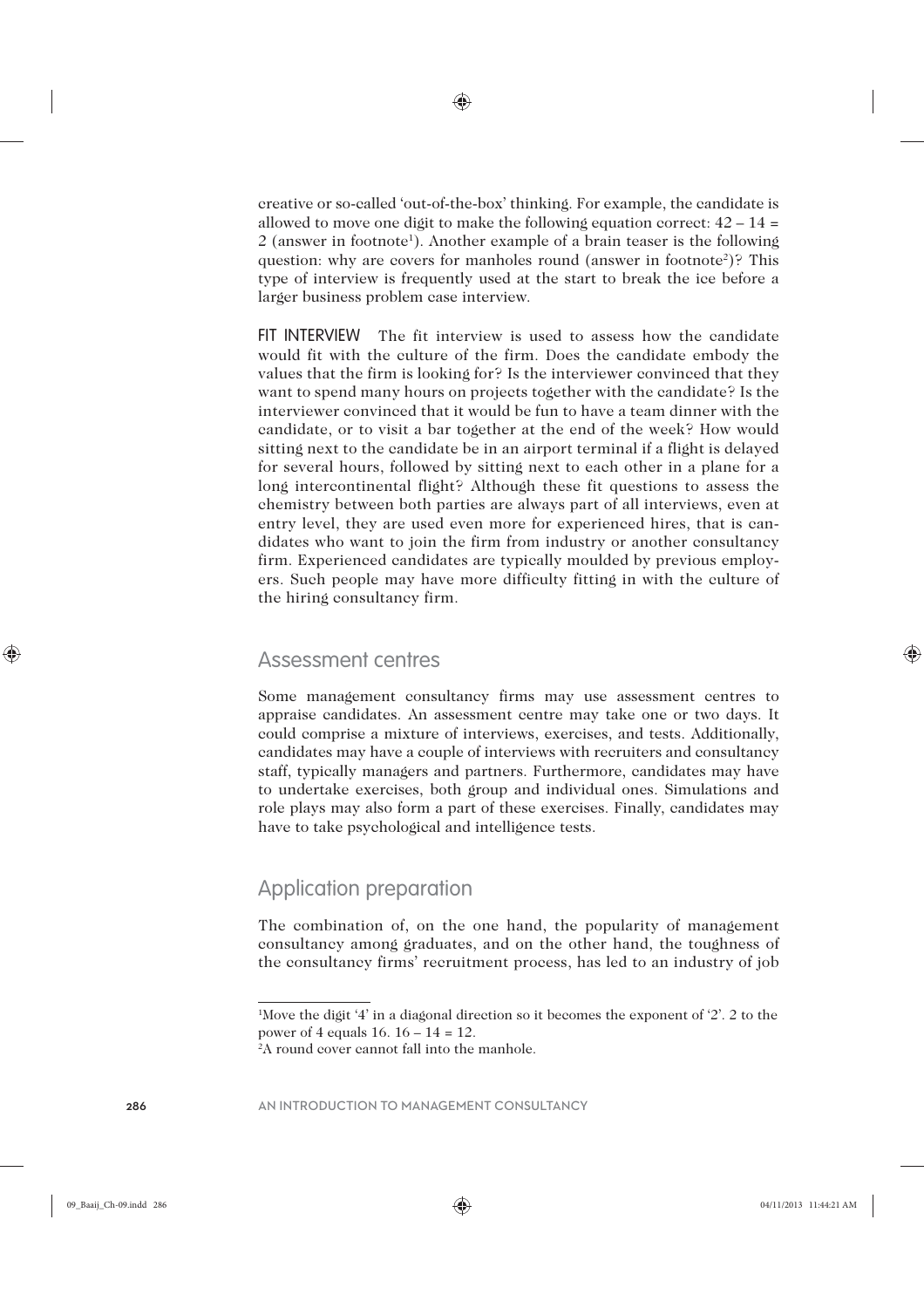application preparation products and services. For instance, there is a variety of books and websites with tips and techniques for case interviews. Various business schools have consultancy clubs that may help candidates prepare for applications. There are also specialized firms that train candidates in all steps of the recruitment process, from writing an application letter to handling the most difficult case interviews. Candidates may also find guidance on applications, as well as tips and exercises for case interviews on the websites of various management consultancy firms, under the heading 'Careers'.

◈

# **WHAT ARE MANAGEMENT CONSULTANCY FIRMS LOOKING FOR?**

Management consultancy firms search for candidates that combine different qualities. Broadly speaking the sought after qualities fall into six categories (see Figure 9.2). The required strength of the qualities and the assigned importance of qualities may vary between the different types of management consultancy.





#### Intellectual abilities

Problem solving is an important role for management consultants. Management consultants should therefore have strong intellectual abilities. They must be able to diagnose and solve (complex) client problems.

 $\bigoplus$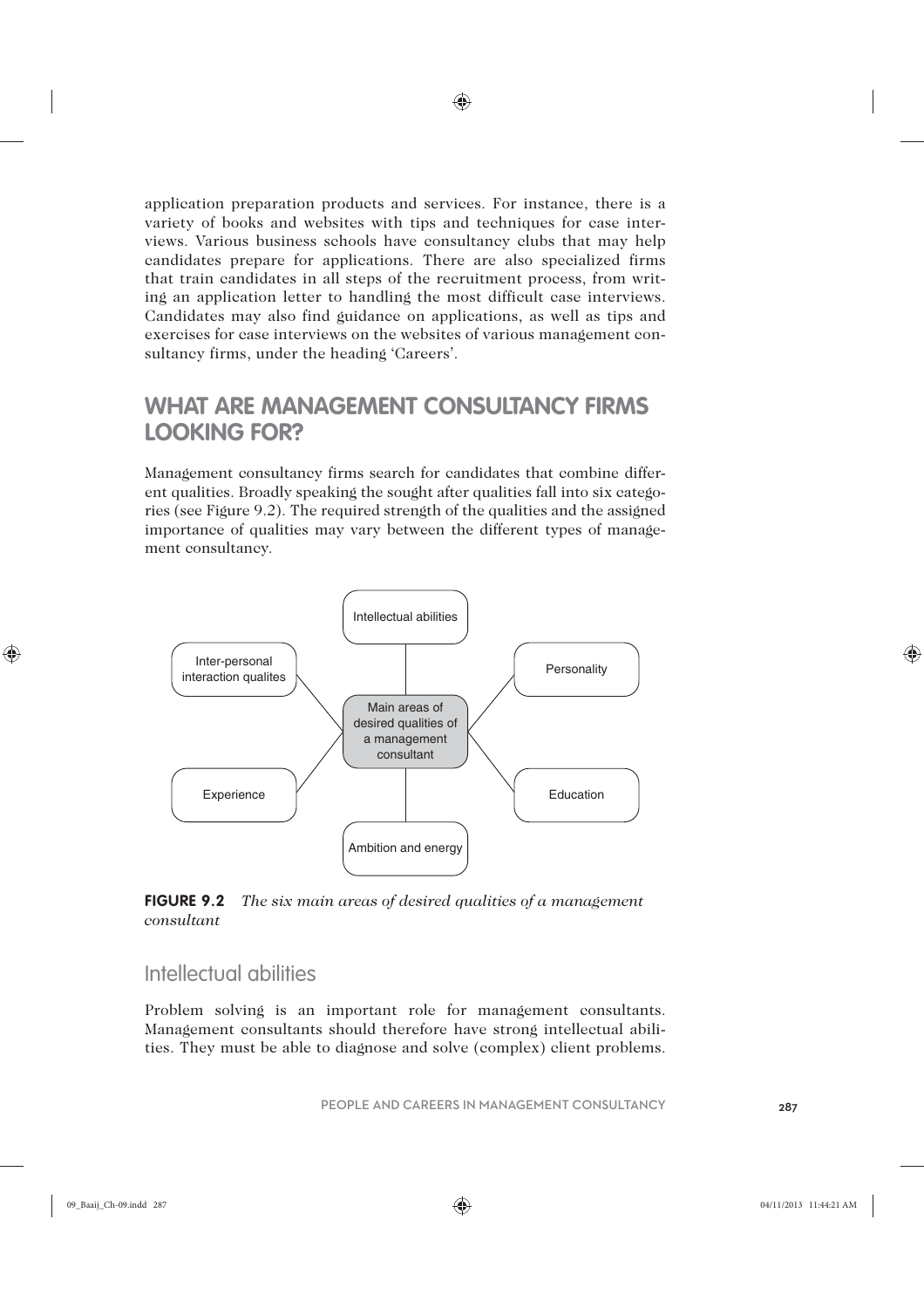Consultants therefore need to be analytical. They also have be original thinkers because clients look for fresh views. Consultants ought to be creative. They should be able to think outside-the-box. Moreover, they have to be able to synthesize large amounts of information. Finally, consultants need to have good business judgement.

◈

#### Inter-personal interaction qualities

Management consultancy is a people business. Consultants have to develop relationships with their clients and with other stakeholders. During projects, consultants often need to work in teams made up of colleagues and client employees. Consultants must therefore be team players. Because of the people side of consultancy, analytical intelligence is not enough for management consultants. They also have to possess emotional intelligence. Consultants need to understand people and quickly sense psychological and political situations. Consultants may face resistance from client employees and other stakeholders. They may get involved in conflicts and need to resolve such conflicts. Consultants have to gain the trust of clients and other stakeholders. They also need to exercise leadership. Consultants must influence clients and other stakeholders. They therefore need to have persuasive powers. Consultants should be able to motivate people to cooperate.

#### **Personality**

Consultants may need to withstand high levels of frustration. It is essential for consultants to have a high tolerance for ambiguity and uncertainty. Consultants have to be flexible. They must also withstand pressure and stress. They have to possess a high level of self-control. Management consultants need to be emotionally mature. They need self-confidence and self-awareness. Consultants benefit from a strong presence or charisma. They need the courage to defend their position. Consultants have to preserve their independence. Authority gains respect and is a basis for influence. But consultants also need to be friendly. They should be a pleasure to work with. A sense of humour is a benefit. Consultants need to be honest and have integrity. They need to be responsive to feedback and humble when required.

# Ambition and energy

Consultants need to be ambitious. They should have a strong drive and dedication to their job. Someone may have a tick in the box along all dimensions

288 AN INTRODUCTION TO MANAGEMENT CONSULTANCY

♠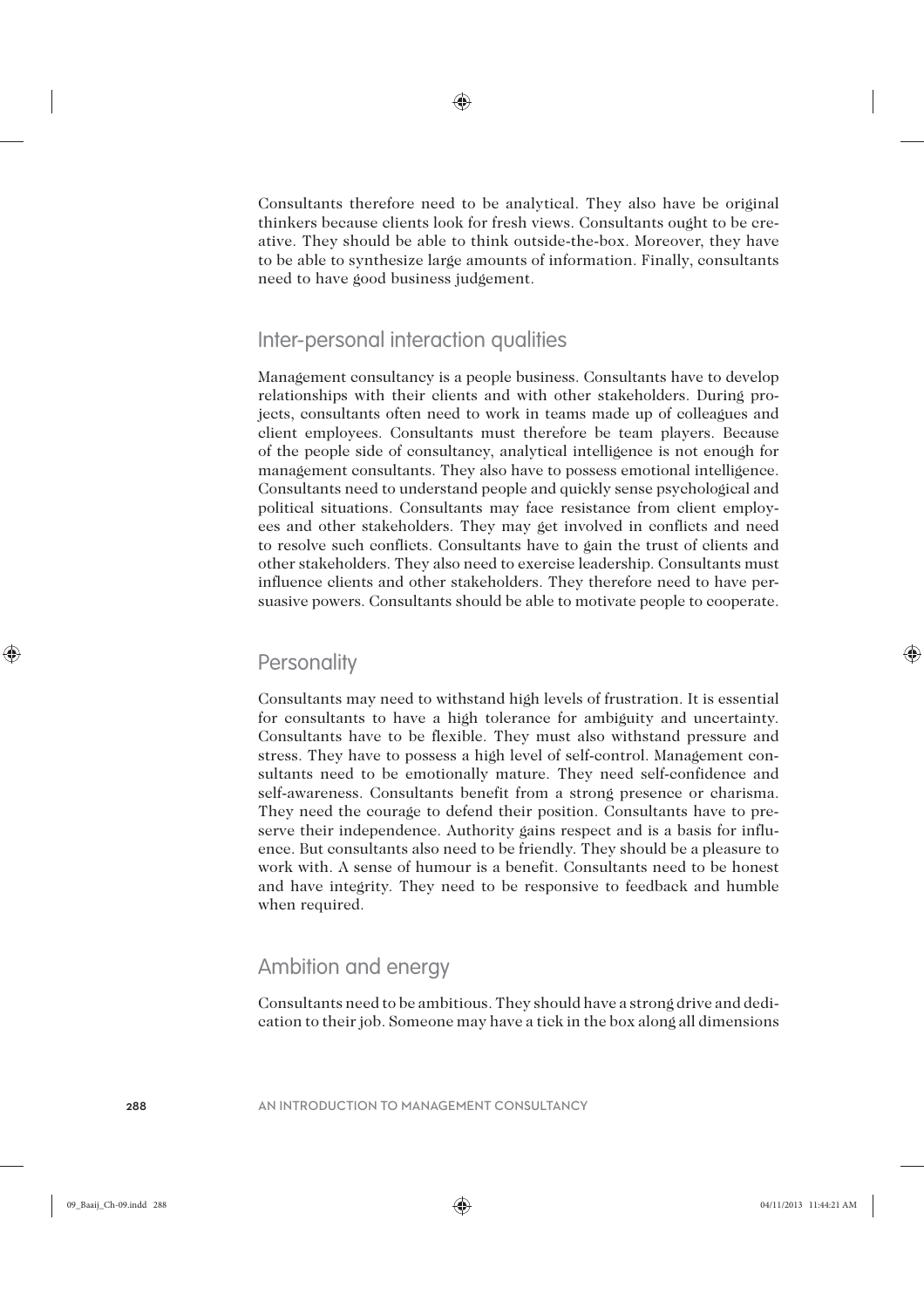but lack ambition and energy. Such a person may be an onlooker on the sidelines but not a 'mover'. Management consultancy is a demanding function. Consultants often have to work long weeks and long days. They may frequently have to travel internationally. Moreover, consultants have to be flexible regarding their working hours. They have to be prepared to cancel social obligations in order to work unexpected hours. The client – and the consultancy firm – may override the social agenda of the consultant. Consultants should have the stamina to keep up with the high demands that the function puts on them. Only consultants with drive and energy can withstand the burden of long hours, restaurant food, the frequent travel including time zone differences, and the stress of management consultancy in general. Consultants should try to find time for exercise to stay fit.

◈

#### **Education**

Management consultants should have at least the basic knowledge and skills with respect to the main business disciplines, such as accounting, HRM, organization, IT, marketing, logistics, finance, and strategy. MBA and other business studies are natural training backgrounds for management consultants. However, a business degree is not always necessary. Management consultancy firms also recruit people with other advanced professional degrees, as long as their educational background includes a strong component of analytical training. Engineers and medical doctors are examples of other analytical professions that are sought by management consultancy firms.

#### **Experience**

♠

GRADUATE HIRING VERSUS INDUSTRY HIRING Until the 1950s, management consultancies used to hire experienced managers and professionals from the industry, that is non-consultancy sectors. After that time, an increasing number of consultancy firms switched to hiring MBA graduates from the best business schools. However, in the 2000s, consultancies progressively reconsidered experienced hires. Sophisticated clients increasingly demand industry and functional expertise from their consultants. These clients do not want just-graduated consultants who need to gain industry/functional experience while being paid (substantial) fees by them. Because sophisticated clients demand experienced consultants, the consultancy firms need to hire experienced staff. Experienced hires will probably become increasingly important for management consultancy.

PEOPLE AND CAREERS IN MANAGEMENT CONSULTANCY 289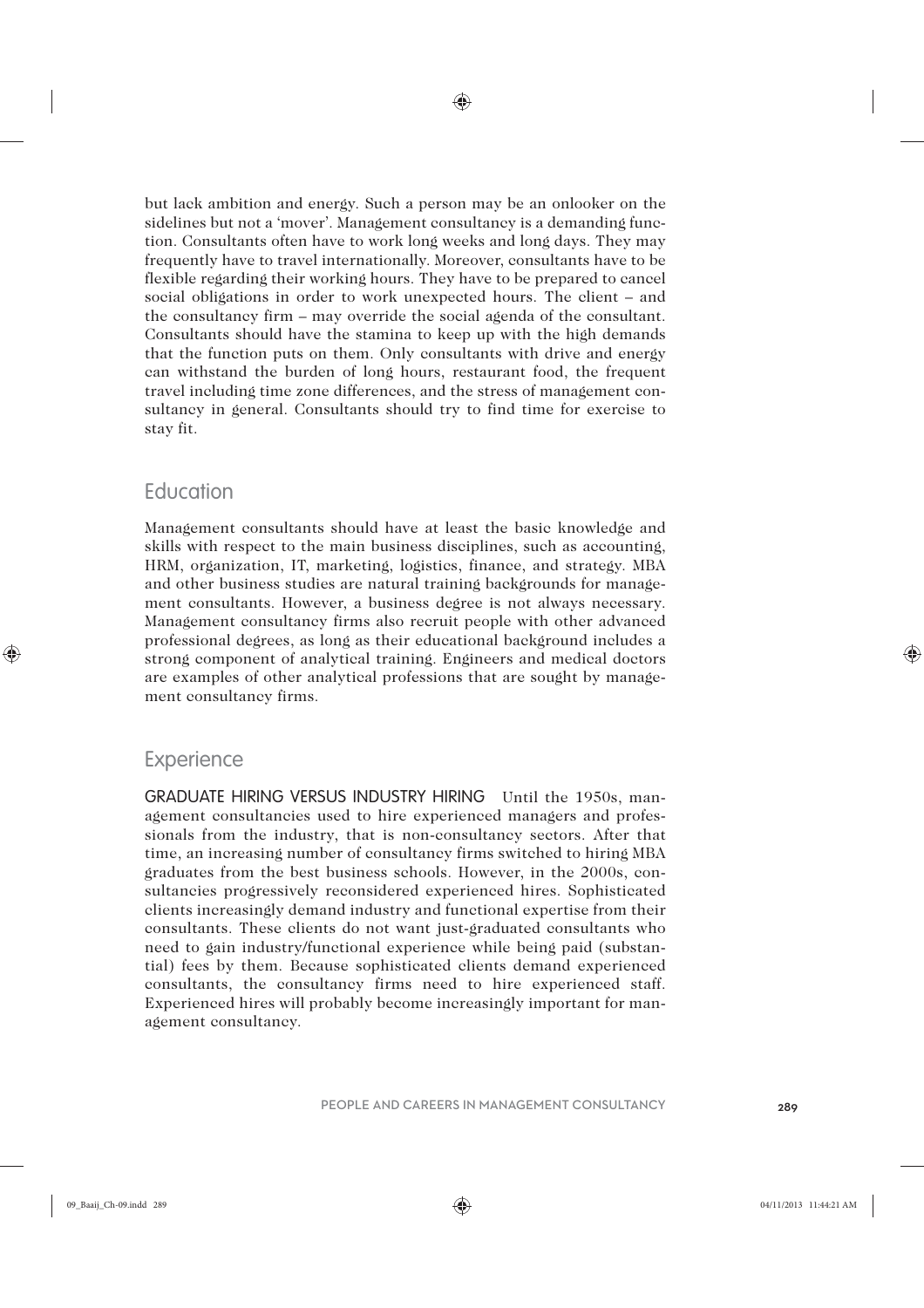THE CHALLENGE OF EXPERIENCED HIRES However, experienced industry hires present a challenge to consultancy firms. For a firm it is much easier to hire graduates fresh from business school or university because these inexperienced juniors can be more easily moulded into the desired form. Integrating experienced hires into the consultancy firm is much more challenging as they will enter the firm with their own way of doing things. They are the product of other firms' cultures. Moreover, while experienced industry hires may have been successful in their industry, and may even have led large groups of people, they will lack consultancy experience. These industry hires have to learn the basics – such as structured problem solving (Chapter 12 and 13) and structured communication (Chapter 14) – and may have to work for much younger project managers who have already mastered these skills. It is a challenge both for the industry hires and the consultancy firms. As a result, the career success rate for industry hires is lower than that for graduate hires.

◈

HOW TO ENHANCE YOUR HIRING CHANCES What can you do to enhance the chances of being hired by your preferred management consultancy firm? We take the six categories of sought after qualities and identify some success tactics (See Table 9.1). For each category we provide a key indicator, which is what recruiters look for to assess the applicant's quality. Knowledge of these indicators may help you improve your chances of being hired.

| Sought after qualities                  | <b>Key indicator</b>                                     | <b>Success tactics</b>                                                         |
|-----------------------------------------|----------------------------------------------------------|--------------------------------------------------------------------------------|
| Intellectual abilities                  | Problem solving in the<br>case interview                 | Prepare for case interview.<br>Learn the structured<br>problem solving method. |
| Inter-personal<br>interaction qualities | (case) Interview:<br>interaction with the<br>interviewer | Build a conversation and<br>gain trust. Be assertive<br>and friendly.          |
| Personality                             | (case) Interview                                         | Remain calm and<br>confident under stress.                                     |
| Ambition and energy                     | Appearance and behavior                                  | Be energetic.                                                                  |
| Education                               | Analytical training                                      | Emphasize the analytical<br>components of your<br>education.                   |
| Experience                              | Relevant industry and<br>functional experience           | Emphasize your<br>extracurricular activities.                                  |

**TABLE 9.1** *Tactics to enhance hiring chances*

290 AN INTRODUCTION TO MANAGEMENT CONSULTANCY

♠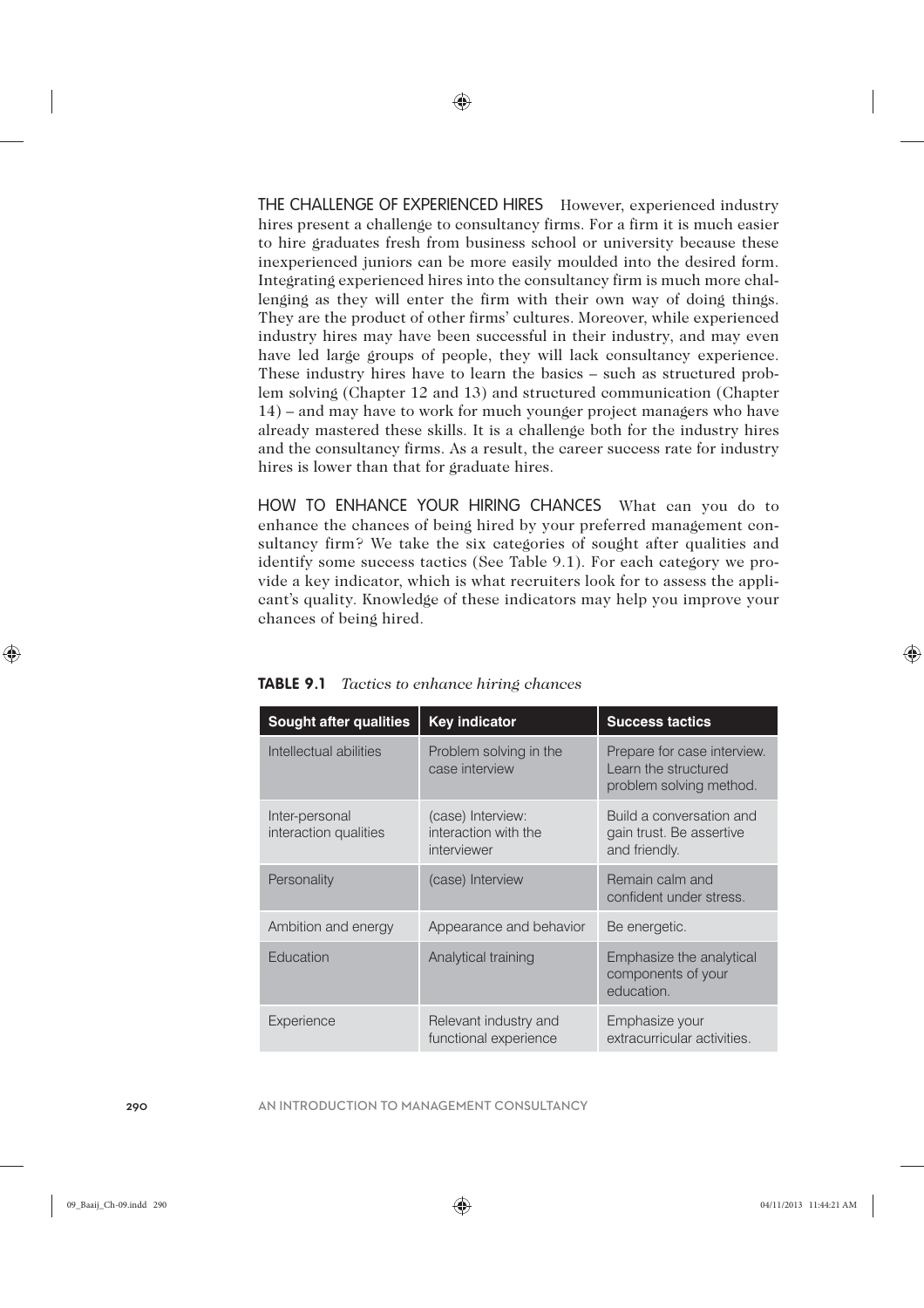# **CAREER STRUCTURES**

# The pyramid structure

MAINTAIN LEVERAGE Most management consultancy firms have a pyramid type of organization structure. Figure 9.3 visualizes the pyramid structure. The pyramid's form reflects the leverage of the partners and the project team structure. Managing the firm's pyramid – maintaining the leverage structure – is of great importance for the business model. Partners will therefore spend considerable time forecasting the future amount of project work (or the project pipeline), expected promotion, and expected councilout cases (where the employee is 'advised' to seek a position outside the consultancy firm) in order to maintain the right balance across all hierarchical ranks within the pyramid, that is maintain the leverage.

⊕



**FIGURE 9.3** *The pyramid structure of the professional partnership-type of consultancy* 

Note: D stands for the up-or-out decision

VARYING FORMS AND TITLES The exact form of the pyramid therefore varies by type of consultancy. The number of levels in the pyramid may also vary across firms. To complicate things further, firms may use different job titles for the same functions. The bottom of the pyramid consists of the consultants. They may also be called associates or analysts (the terminology may vary by firm). The consultant level may be differentiated in junior and senior positions. For the sake of simplicity Figure 9.3 does not show this differentiation. The level above the consultant is the manager. Another

♠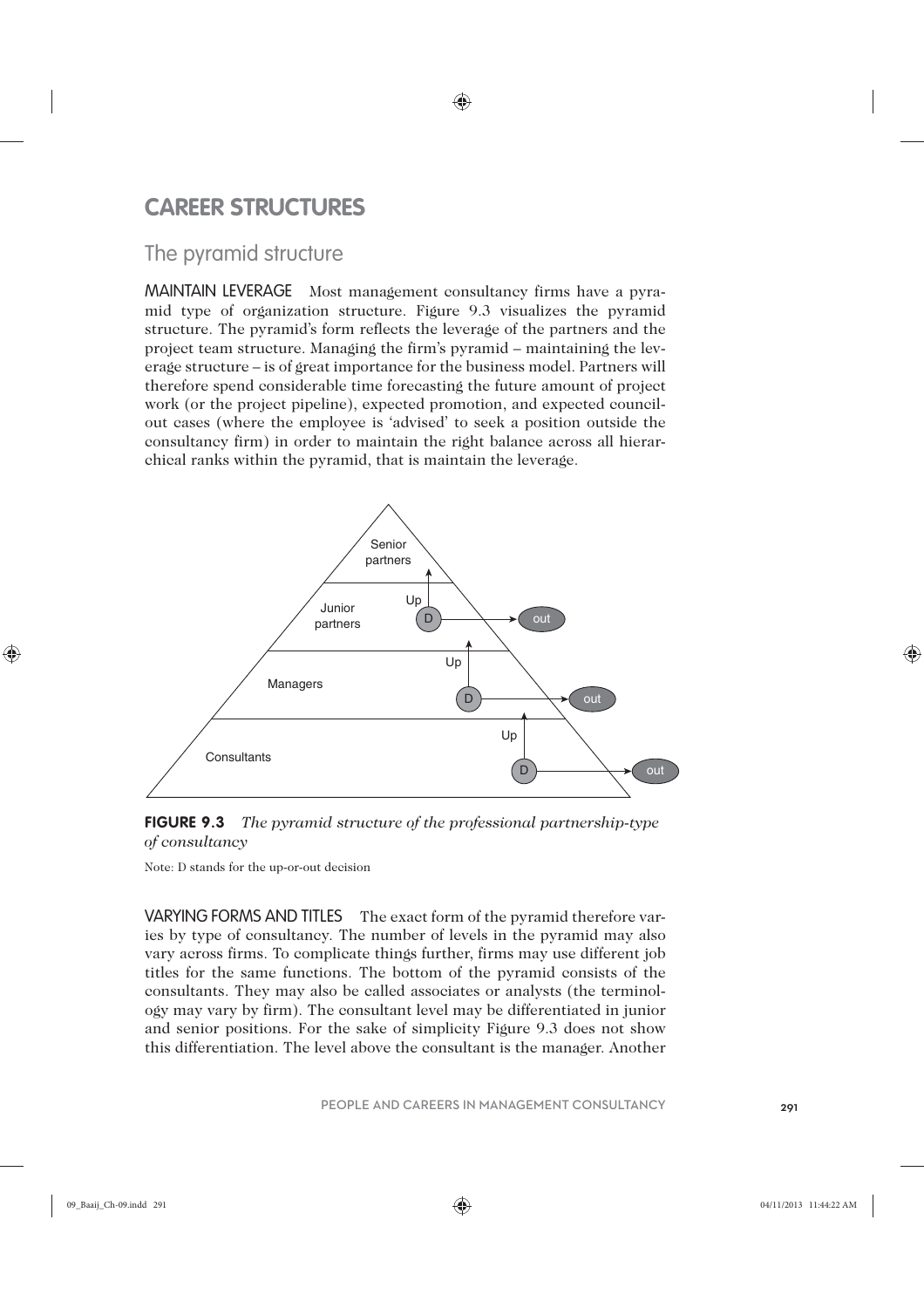term for manager is project leader. Some firms distinguish between junior and senior level managers.

◈

THE TOP OF THE PYRAMID The top of the pyramid is occupied by the firm's partners. If the firm is a professional partnership, then the partners are the leaders and the owners. Many professional partnership consultancy firms differentiate between junior and senior partners. Figure 9.3 distinguishes between senior and junior partners because of important differences. The next section will pay attention to these differences. Finally, in a publicly listed consultancy firm (the managed professional business or MPB-type of consultancy) the leaders do not own the firm. The administrators of the MPB are employees of the firm, although they may hold shares in the firm.

# The functions in the pyramid

Table 9.2 outlines some key characteristics for each of the four functions at different levels of the pyramid. For each level, we identify the firm's valueadding activity that is most closely related to the function. For the partner we distinguish multiple value-adding activities. However, most consulting staff, from consultants to partners, will to a smaller or larger extent be involved in various supporting value-adding activities, such as knowledge management

| <b>Function</b>   | <b>Main value-</b><br>adding activity           | <b>Main responsibilities</b>                                                                         | <b>Maximal time</b><br>in function | Average<br>percentage<br>promotion |
|-------------------|-------------------------------------------------|------------------------------------------------------------------------------------------------------|------------------------------------|------------------------------------|
| Senior<br>partner | Leadership of the<br>firm, marketing &<br>sales | Leading the firm, developing the<br>firm's strategy and organization.<br>Promoting the firm.         | <b>No</b><br>predetermined<br>time | <b>Not</b><br>applicable           |
| Junior<br>partner | Marketing & sales                               | Developing client relations,<br>selling projects, carrying the<br>final responsibility for projects. | 4 years                            | 50%                                |
| Manager           | Operations<br>management                        | Project management,<br>supervising consultants.<br>providing training                                | 4 years                            | 50%                                |
| Consultant        | Operations<br>execution                         | Data gathering, data analysis,<br>assisting with implementation<br>of advice                         | 4 years                            | 50%                                |

#### **TABLE 9.2** *Functions, activities, responsibilities, time, and promotion odds*

Note: Maximal time in position and promotion percentage may vary by firm

292 AN INTRODUCTION TO MANAGEMENT CONSULTANCY

♠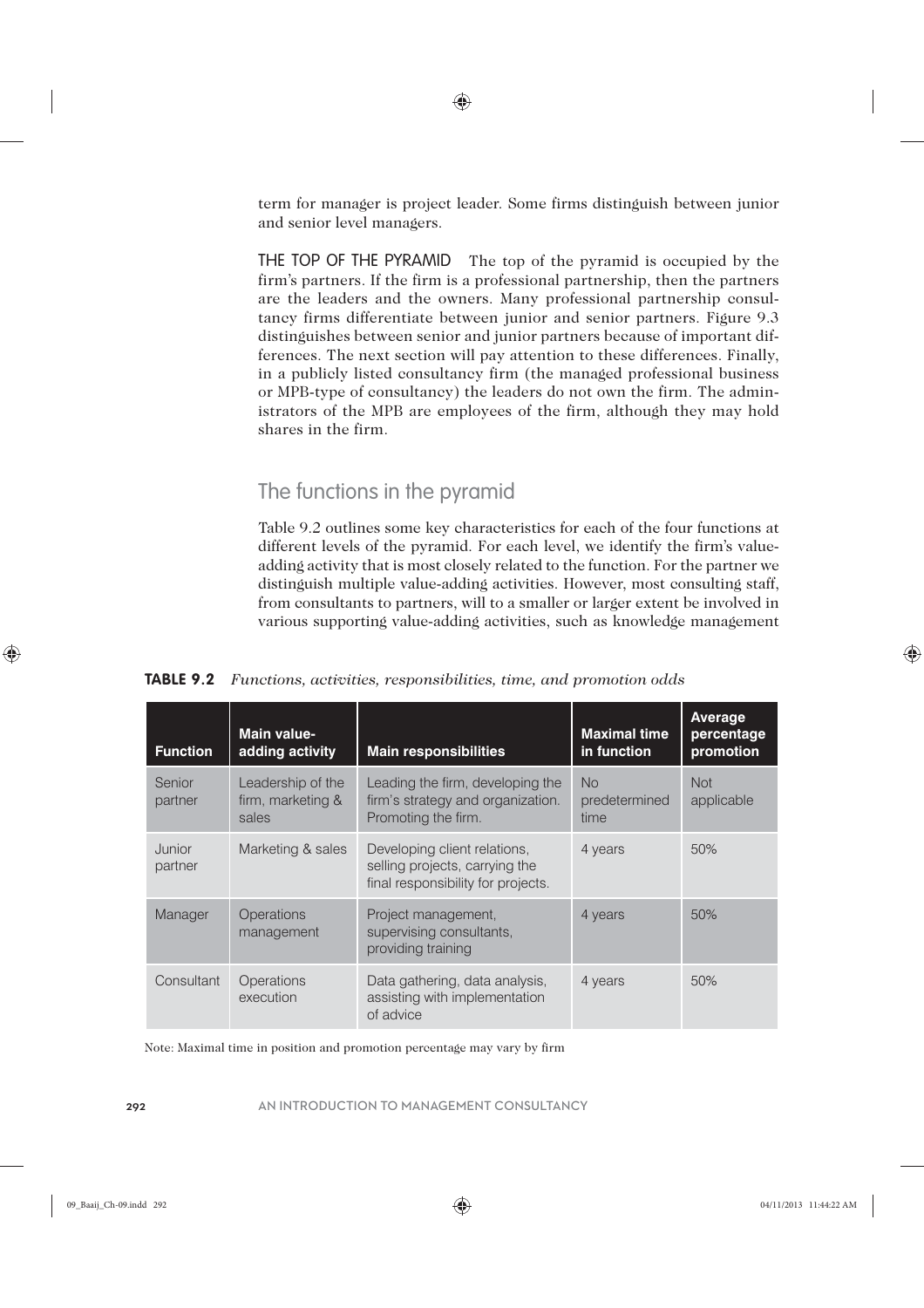and recruiting. Table 9.2 summarizes the main responsibilities for each function. Please note the differences between junior and senior partners.

◈

TIME IN FUNCTION We give an example of the average time in a specific position. In real life, time spent in a position may be higher or lower. Many consultancy firms have an up-or-out career system. There are norms for time spent at a hierarchical level. After that time, consultants are promoted, or they leave the firm. The tenure may vary by firm. The number of levels may also be different across firms. Typically the career development to the partner level takes between six and twelve years (Kubr, 2002).

PROMOTION CHANCES We provide an example of the odds of being promoted to the pyramid's next level. The odds are the percentage of staff that are promoted. In practice, the odds of promotion may vary. Various factors will influence the promotion chances of staff. Besides individual performance, the leverage and team project structure of the firm affect the odds. Moreover, the growth rate of the firm determines how much room – or 'space' as consultants often refer to this – is available at the various levels of the firm.

THE NEED FOR GROWTH To provide career development chances to the consulting staff, firms have to grow. Without growth, the firm cannot promote staff, unless they want to change the leverage. The previous chapter showed how growth of a firm did not lead to growth of the profit per partner. Firms nevertheless strive for growth because growth allows firms to promote talented staff while keeping the leverage intact. Without sufficient promotion opportunities, the most talented staff will leave for other opportunities outside the consultancy firm. If people are critical for the success of the firm, then the firm cannot afford to lose its talent. As a consequence, the consultancy firm must grow.

THE MIX OF ACTIVITIES Table 9.2 shows per function what the *main* valueadding activities are. However, a particular function in the firm, for instance a consultant, is typically involved in multiple value-adding activities, although to different extents. Figure 9.4 visualizes how the mix of value-adding activities changes when an individual rises through the ranks of the consultancy firm. As discussed in the previous chapter, managers and partners of the (P2-type of) consultancy firm remain involved in the consultancy work, although to a lower extent. Consultants, even at the junior level, are supposed to participate in idea generation. Consultants may also receive some project management responsibilities, to test and prepare for their promotion to manager. Consultants and managers do not have sales targets like partners do. But consultants and managers are supposed to support the marketing and sales activities of the firm. Often current projects will provide opportunities for business development. As consultants and managers on the project are on the frontline, they may be in a good position to spot opportunities for new work and generate leads for the firm's partners.

PEOPLE AND CAREERS IN MANAGEMENT CONSULTANCY 293

♠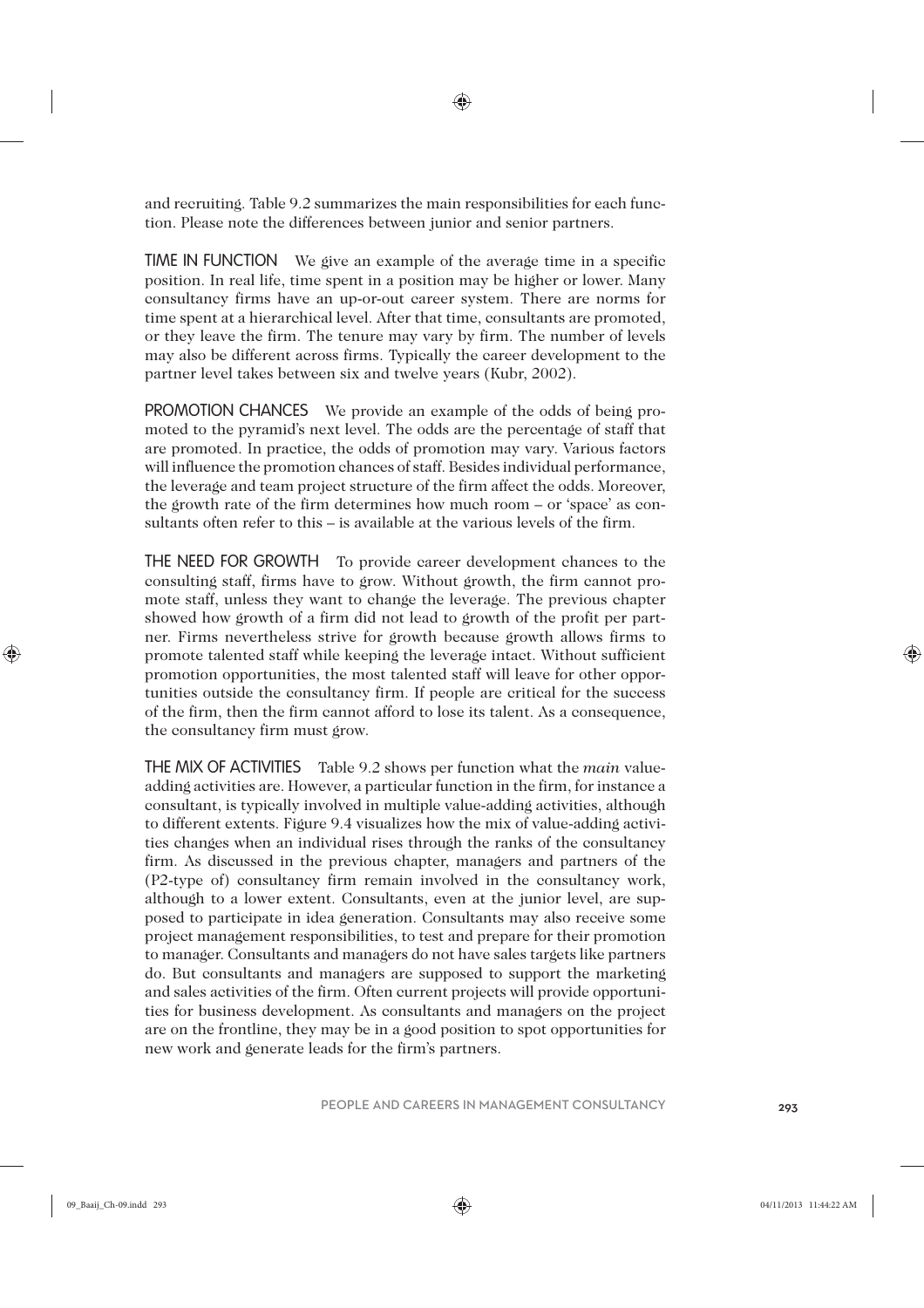

◈

**FIGURE 9.4** *The mix of value-adding activities of the different consultancy functions*

#### Career development

We can distinguish three main mechanisms through which consultants develop competences:

- 1. Staffing.
- 2. Training.
- 3. Evaluation.

**STAFFING** The most important mechanism for development is staffing. By staffing we mean the allocation of consultants to projects.

*Learning by doing*. Projects can be work for clients. However, consultants may also be assigned to internal studies, that is projects not related to a particular client. Because consultants learn most by doing (consultancy as a craft), projects provide opportunities to develop new knowledge and skills.

*Learning by observing*. Consultants may learn by observing more senior colleagues and other people in higher level positions, such as the manager or partner on a project. This is the idea of the apprenticeship model. The junior learns their craft from the senior. The apprenticeship model lends itself very well to the transfer of tacit knowledge. In the brain type of consultancy and grey hair consultancy, apprenticeship is a common model for development. Consultants learn from their superiors, that is they learn by observing and subsequently practicing.

*Formal training*. In a procedure type of consultancy, formal training takes a more important role in a consultant's development. Formal training is sufficient because a procedure type of consultancy relies (to a large extent) on codified or explicit knowledge.

294 AN INTRODUCTION TO MANAGEMENT CONSULTANCY

♠

◈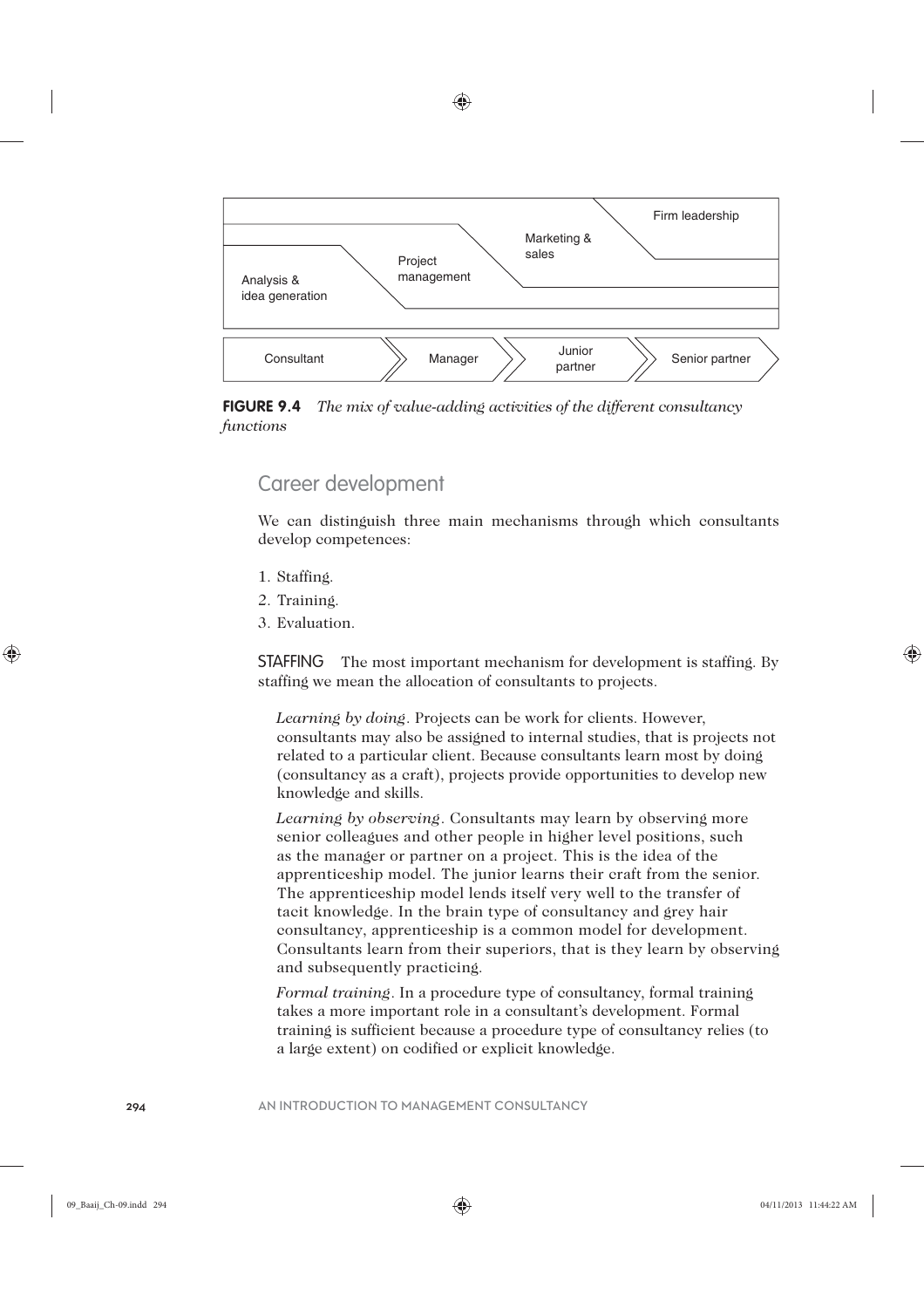*Repetition of projects*. Staffing may represent a dilemma to the consultancy firm. From the firm's perspective it may be efficient to staff consultants on similar types of project. Repeatability leads to efficiency and reduces uncertainty for the firm. Repetition may also enable consultants to develop competences. However, with an increasing number of similar projects the learning curve for consultants flattens while they may become increasingly bored. Eventually the (best) consultants may decide to leave.

♠

*Variation in projects*. To retain talent, consultancy firms should ensure sufficient variation in staffing experiences. Moreover, variation in projects adds to the development of the consultants, which is also in the interests of the firm. Clearly, the role of staffing is one of the most important ones within a consultancy firm. To a large extent, it manages the trade-off between short-term profitability and the long-term performance of a firm. Moreover, it has to ensure that the right team of consultants, in terms of that team's composition of skills, knowledge, and experience, is assigned to the projects.

TRAINING Another important development mechanism is training.

*Internal offerings*. Consultancy firms may have internal offerings. Such offerings may vary from an internal course to integral training programmes for all levels. Large firms will have training departments. For the new hires, firms will usually offer an introduction programme, sometimes called 'boot camp'. The new consultants are trained in important consultancy knowledge and skills and also learn about professional standards, including ethics. Procedure type of consultancies need to teach the new hires the (proprietary) knowledge and skills as embodied in the firm's procedures.

*The (mini) MBA*. If recruits do not have a business studies background, firms may offer business training, sometimes nicknamed a 'mini-MBA'. Introduction programmes are not only about knowledge and skills, but also about socialization of new consultants. New hires are introduced to the values of the firm and other cultural aspects. Consultancy firms may also use external training for their staff. Some management consultancy firms have a policy of sending consultants that do not have a business studies background to a (top) business school for an MBA, usually after about two years with the firm.

*Networks*. Partners may have personal coaches for personal (psychological) development as the transformation from manager to partner is, in psychological terms, a big step. Besides developing consultants' capabilities, training for consultants of large firms with international office networks is an important mechanism to let consultants from different offices and geographic regions meet together. Such training also serves the important purpose of building (informal) networks, which facilitate the (international) sharing of knowledge.

♠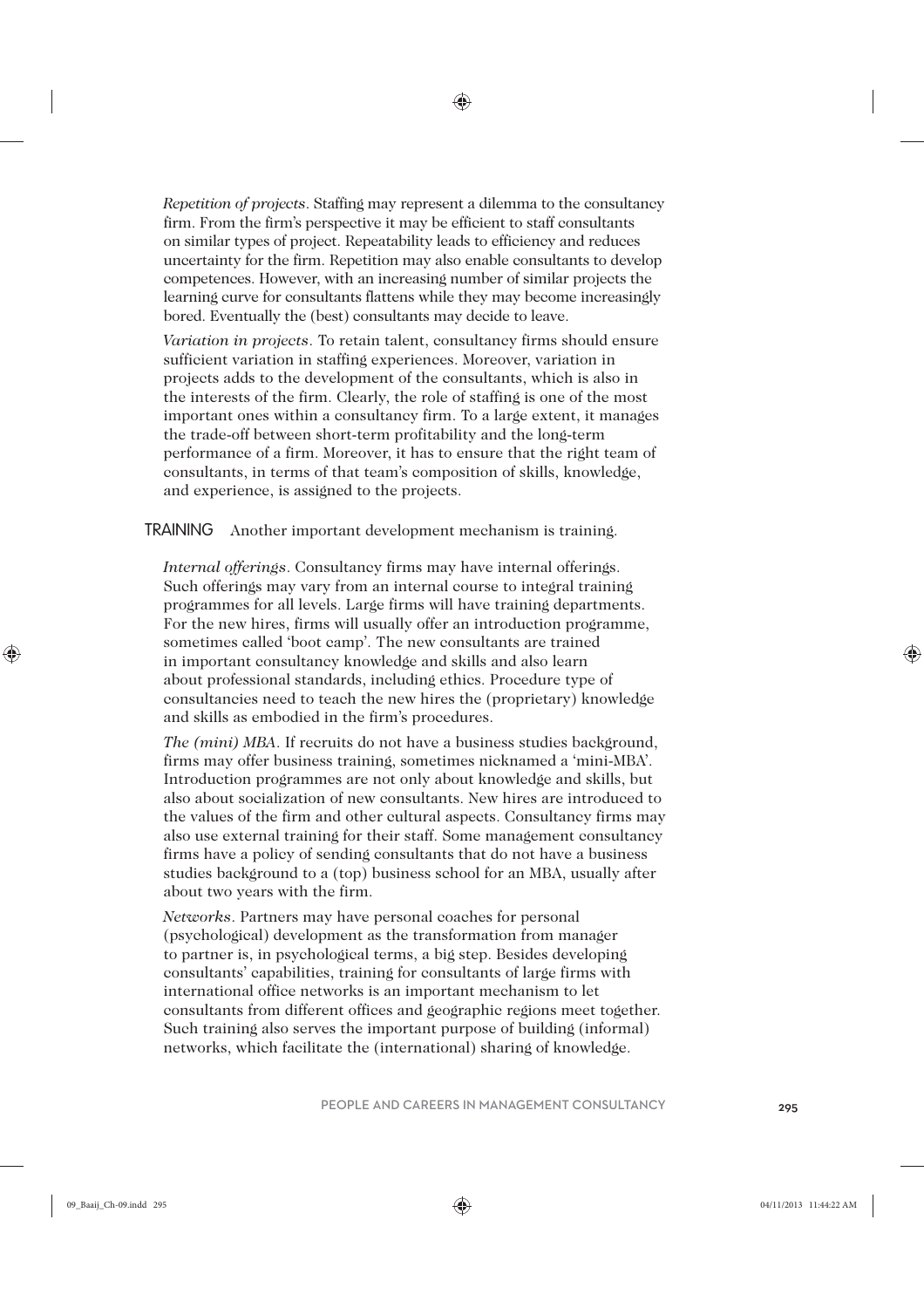*Opportunity cost*. Training carries an opportunity cost. Time spent on training cannot be used for client projects. While hours on client projects can be billed, hours spent training cost money. For the consultant's development and for the long-term interest of the consultancy firm it is important that the consultant receives sufficient training. However, if there is scarcity of consultancy staff, the shortterm interests of the firm may prevail over those of the individual consultant, and the firm may staff the consultant on the project instead of letting them attend training.

◈

EVALUATION The third mechanism of competence development is evaluation.

*Project evaluation*. Typically firms will evaluate their staff after each individual project. However, even during projects, the firms may evaluate their staff. Evaluation is not only an important tool for the development of consultancy staff, it is also used to control the quality of the consultancy work. Furthermore, evaluation is used to manage the performance of individuals, as well as the firm as a whole.

*Mentors*. Consultants may have been assigned a mentor. The mentors guide the consultants. They may also be role models for their consultants. They act as sounding boards and they provide developmental feedback. However, self-reflection is also an important technique for developing oneself.

*Performance appraisals*. Last but not least, firms will have periodic performance appraisals. These appraisals may also provide important developmental feedback. What is more, they are critical for career development. Appraisals provide the necessary information for up-or-out decisions. The promotion decisions will be elaborated on in a following section.

THE BUDDY SYSTEM Besides mentoring, some management consultancy firms offer a 'buddy' system. A new hire is assigned a buddy. A buddy is a consultant who is of the same rank as the new hire but has been with the consultancy firm for one or two years. The buddy can informally help the new hire get accustomed to the firm. The informal nature of the buddy relationship is important. A new hire can ask their buddy all the questions that they may not ask their mentor because of the formal relationship and the hierarchical difference.

HOW TO IMPROVE YOUR DEVELOPMENT There are various ways to improve your personal development as a management consultant.

*Challenging projects.* Strive to get assigned to the most challenging projects for the best clients of the consultancy firm. Not all clients

296 AN INTRODUCTION TO MANAGEMENT CONSULTANCY

♠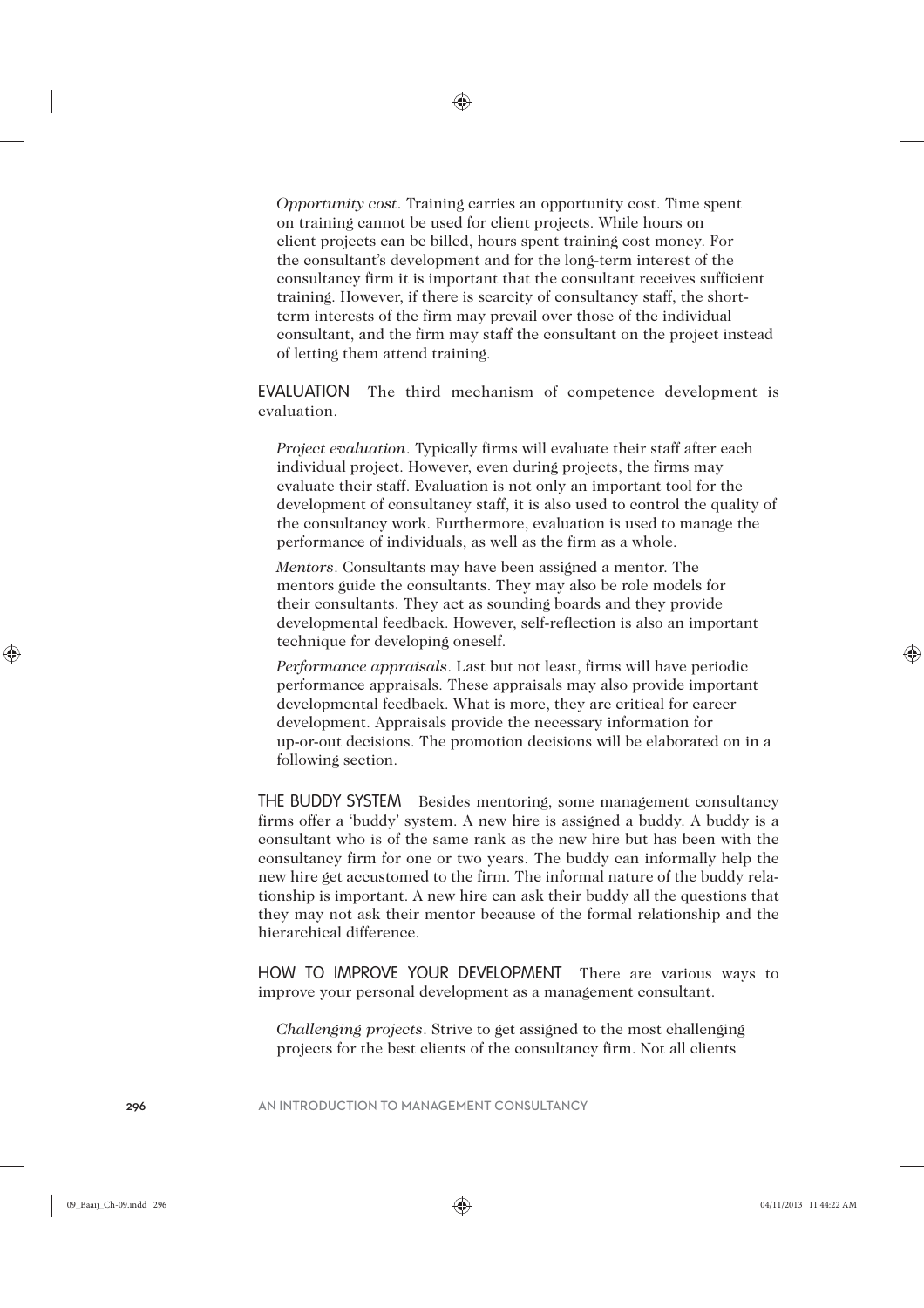are the same. There are best clients and not so good clients from the perspective of the consultancy firm. Some clients are more important than others to the consultancy. Although consultancy firms will be reluctant to admit it, the best clients get preferential treatment in terms of attention from the consultancy firm's best people. Not all consultancy staff are equal. Even though firms may use the up-or-out model, there will still be differences in the quality of people. Make sure you work for the clients that are most important to your superiors. Moreover, not all projects are alike. Projects may range from routine to new-to-the-world challenges. The latter category of projects is more exciting and offers better development potential.

◈

*Performance counts*. How do you enhance your chances of being assigned to the best projects and clients? Most consultancy firms are meritocracies. This means that performance counts. Your past performance on projects will determine your future staffing chances. However, other factors also influence staffing. Staffing is a people business.

*Building relationships*. Therefore you should invest in building relationships with the people who influence the staffing. This is not only the partner who is responsible for staffing. Other partners and managers may also have a say in staffing decisions. They may give their preferences for certain consultants and they may also veto some proposals from the staffing partner. You have to be on the radar of these people.

*Be flexible*. It helps if you are not only a star performer but also a pleasure to work with. Moreover, it helps if you are flexible. Be prepared to travel, to work long hours, and cancel social obligations when a project requires it. Moreover, do not refuse staffing proposals too often.

*Impression management*. In general, career development is to some extent self-managed and therefore you have to be pro-active and assertive (Kumra and Vinnicombe, 2008). Impression management is important for career development. A substantial part of career development occurs in informal networking outside normal working hours (Rudolph, 2004).

#### Life as a management consultant

What does the (working) life of a management consultant look like? Projects should take the largest share of the consultant's time. Consultants are assigned to client projects or internal projects. When they are not assigned, they are euphemistically said to be 'on the beach'. Consultants should not be too long on the beach because a consultant's utilization is essential for the economics of the management consultancy and thus also essential for the career prospects of the individual consultant. When not assigned to projects, consultants may be involved in developing proposals for prospects. Business ♠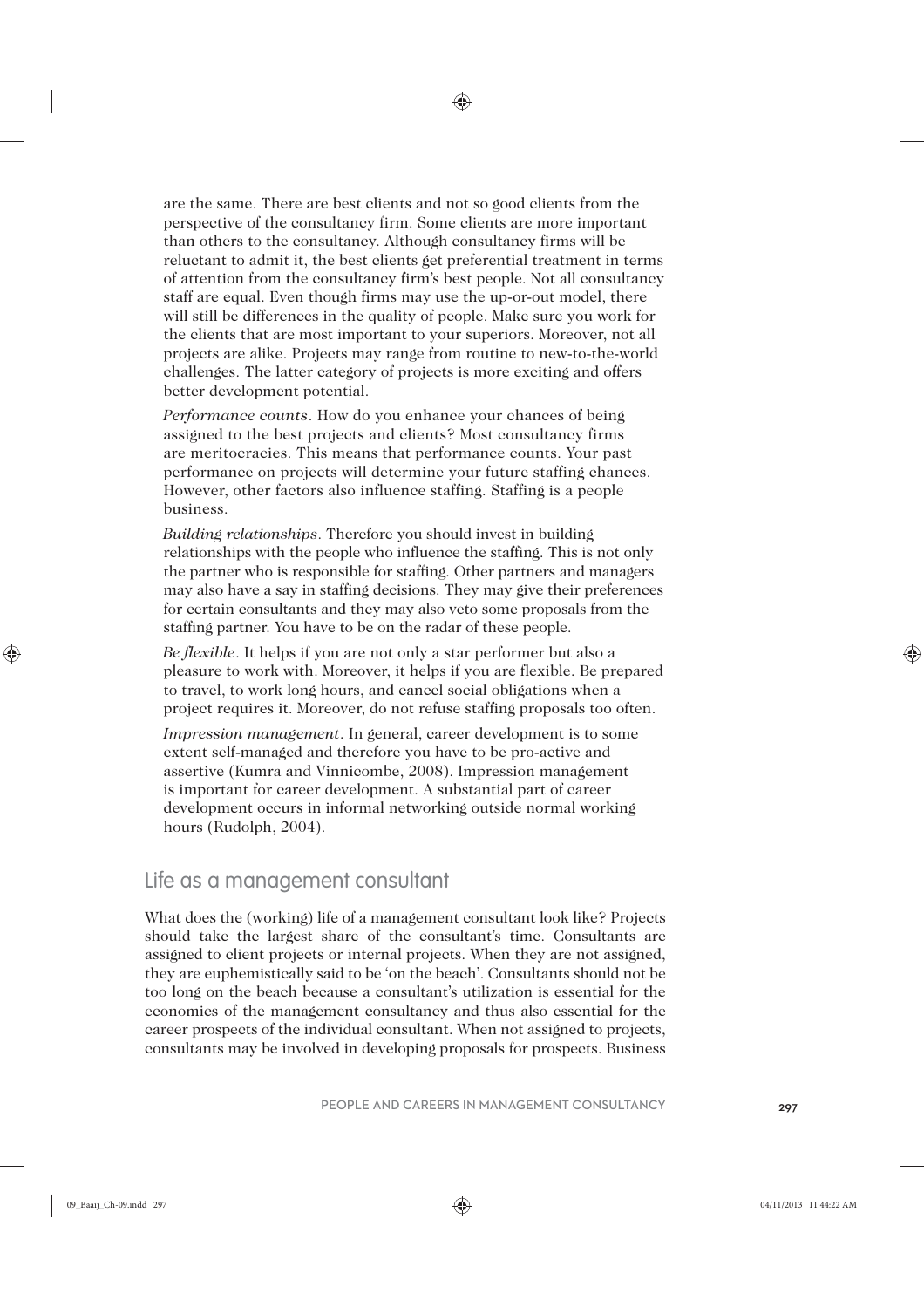travel may take up a substantial part of a consultant's time. Consultants also spent time on training and internal meetings. Last but not least, management consultancy firms provide opportunities for relaxation, including dinners, outings, and sometimes even holidays. Table 9.3 sketches a week in the life of a management consultant.

◈

| <b>Hours</b> | <b>Monday</b>                         | <b>Tuesday</b>                                    | Wednesday                                          | <b>Thursday</b>                                          | <b>Friday</b>                     | <b>Saturday</b>  | <b>Sunday</b>                             |
|--------------|---------------------------------------|---------------------------------------------------|----------------------------------------------------|----------------------------------------------------------|-----------------------------------|------------------|-------------------------------------------|
| 07:00        | Flight to<br>client site              | Preparation<br>project<br>kick-off<br>(from 7:30) | Working<br>breakfast<br>with client<br>(from 8:00) | Preparation<br>presentation<br>for client<br>(from 7:30) | Data<br>analysis<br>(from<br>7:30 |                  |                                           |
| 09:00        | Project<br>team<br>meeting            | Project<br>kick-off with<br>client                | <b>Client</b><br>interviews                        | Client<br>interviews                                     | Data<br>analysis                  | Data<br>analysis |                                           |
| 12:00        | Team lunch                            | Lunch with<br>client team<br>members              | Lunch with<br>colleagues                           | Conference<br>call                                       | Office<br>lunch                   |                  |                                           |
| 13:00        | Preparation<br>of project<br>planning | Data<br>collection                                | Data analysis                                      | Stakeholder<br>interviews<br>offsite                     | Practice<br>area<br>meeting       |                  | Read<br>professional<br>literature        |
| 18:00        | Preparation<br>project<br>kick-off    | Dinner with<br>client team<br>members             | Team dinner                                        | Client<br>meeting                                        | Happy<br>hour<br>in the<br>office |                  |                                           |
| 20:00        | Dinner with<br>colleagues             | Data<br>analysis<br>(till 22:00)                  | Data<br>analysis (till<br>21:00                    | Flight to<br>home                                        |                                   |                  | Prepare for<br>interviews<br>(till 21:00) |

**TABLE 9.3** *A week in the life of a management consultant*

# **PERFORMANCE APPRAISALS**

At periodic intervals, all consultancy staff and partners will be subjected to performance appraisals. Consultants are appraised by managers. Managers are appraised by junior partners. Junior partners are appraised by senior partners. Senior partners are appraised by their peers. Performance appraisals are structured processes. The appraisal uses criteria that reflect the qualities that consultancy firms look for: intellectual, inter-personal, and personal qualities (also see Figure 9.2). Table 9.4 provides an example of a performance appraisal for a management consultant. It is a relatively

298 AN INTRODUCTION TO MANAGEMENT CONSULTANCY

♠

◈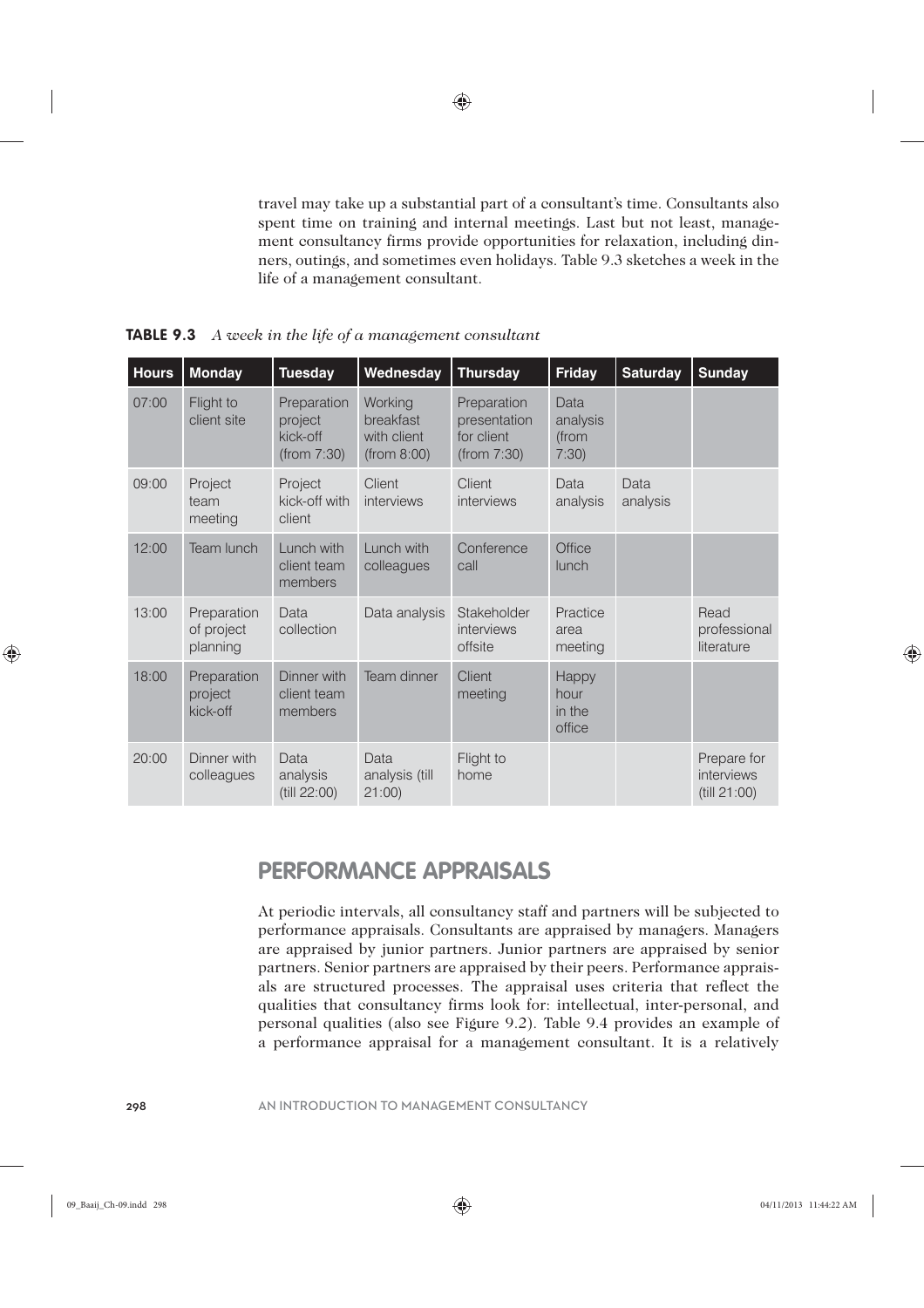high-level overview of the criteria. In real world performance appraisal forms you will find much more detailed criteria.

◈

# Grading

The assessor will grade the consultant for each criterion on a scale. The example in Table 9.4 uses a five-point scale. The grades range from 1 (excellent performance) to 5 (poor performance). Repeated 1 grades increase the probability of promotion before the standard time of your current position is over. A grade 3 performance means that the consultant meets the firm's expectations. Just meeting the requirements of your current level will not be sufficient for promotion. You need to exceed the requirements of your current level.

Remaining a grade 3 will mean that the firm will keep you on board until the expiration of your term. At the up-or-out moment the grade 3 performers are asked to leave. Firms will not explicitly communicate this to their grade 3 performers in order to keep morale high. A grade 4 means that the consultant has to improve their performance. Otherwise they will have to leave the firm before the expiration of the standard term. The risks of an early-out are very high with a grade 5.

|                                           |                                   | Grade 1:<br>excellent | Grade 2:<br>above<br>expectations | Grade 3:<br>meets<br>expectations | Grade 4:<br>below<br>expectations | Grade 5:<br>poor |
|-------------------------------------------|-----------------------------------|-----------------------|-----------------------------------|-----------------------------------|-----------------------------------|------------------|
| Intellectual<br>abilities                 | Problem-<br>solving:<br>execution | $\sqrt{ }$            |                                   |                                   |                                   |                  |
| Interpersonal<br>interaction<br>qualities | Client<br>interaction             |                       |                                   | $\sqrt{ }$                        |                                   |                  |
|                                           | Team work                         |                       | $\sqrt{ }$                        |                                   |                                   |                  |
| Personality                               | Credibility &<br>confidence       |                       |                                   |                                   | $\sqrt{ }$                        |                  |

|  | <b>TABLE 9.4</b> Performance evaluation of a management consultant |  |  |  |
|--|--------------------------------------------------------------------|--|--|--|
|--|--------------------------------------------------------------------|--|--|--|

QUALITY DIFFERENCES Within a consultancy firm you will find differences in quality, or more precisely, the quality (in the eyes of the firm) range between grades 1 and 5. Both grade 1 performers and grade 5 performers will be assigned to client projects. The appraisal will be accompanied by developmental feedback. The firm will help the consultant to improve their performance, for instance by providing additional training and through mentoring.

♠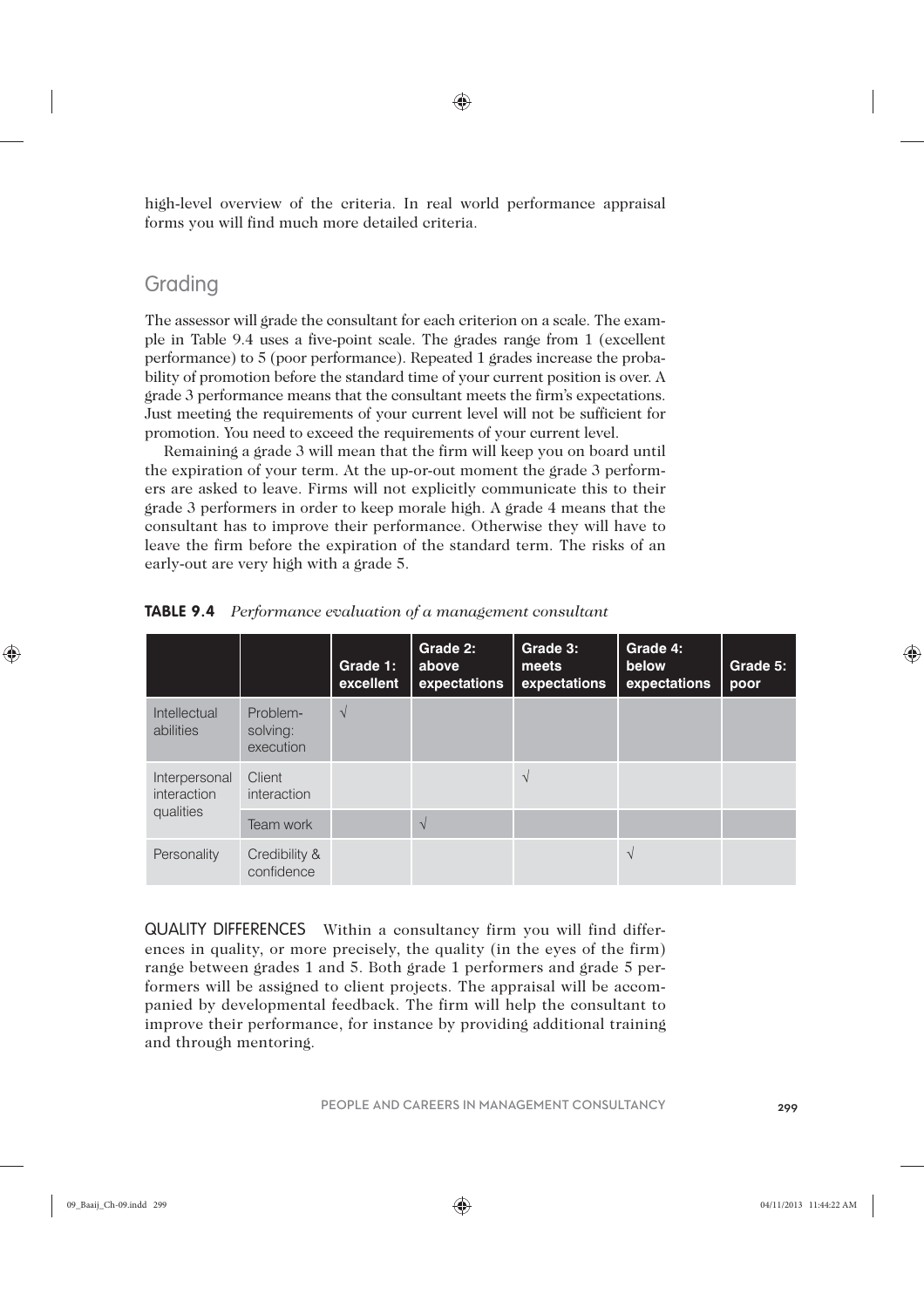#### Promotion to manager

INCREASING REQUIREMENTS A high grade during the performance appraisal does not guarantee that the consultant will be promoted to manager. To qualify for manager, the consultant should not only master the work of a consultant, they should also have demonstrated their potential to succeed as a manager. The requirements for managers vary considerably from those of consultants. Table 9.5 shows how the requirements accumulate for the various levels in the consultancy firm. Managers are not only (very good) in the execution of problem solving, that is data collection and data analysis, they also have to excel at the design of the problem solving approach. Managers also need to evaluate, and when necessary to improve, the quality of the work of consultants in their project team. Moreover, managers have to synthesize the results of the consultants' analyses into insightful solutions for clients. While consultants need to be good team members, managers should be able to lead teams and develop the individual consultants in their team. The requirements in relation to the clients also increase. While consultants need to have a good interaction with a client, the managers need to build and manage the relationship with the client. They have to manage the dialogue with the client and they need to lead them during the project.

◈

|                        | <b>Consultant</b>             | <b>Manager</b>                                         | <b>Partner</b>              |
|------------------------|-------------------------------|--------------------------------------------------------|-----------------------------|
| Intellectual abilities | Problem solving:<br>execution | Problem solving: design &<br>control; insight creation | Thought leadership          |
| Inter-personal         | Client interaction            | Client relationship<br>management                      | New business<br>development |
| interaction qualities  | Team work                     | Team leadership                                        | Firm leadership             |
|                        |                               | Team development                                       | Firm development            |
| Personality            | Credibility & confidence      | Role model                                             | Leadership                  |

**TABLE 9.5** *Performance evaluation criteria for different levels*

DEMONSTRATE QUALIFICATIONS Consultants that are considered for promotion to manager will be given opportunities to demonstrate that they qualify for manager. Although formally they are still consultants, these candidates for promotion will be given managerial tasks as a test. Such tests are very important because a consultant needs to prove that they are able to operate successfully at the next level of the pyramid before actually being promoted to that level.

Finally, even candidates that qualify for promotion may not always get a promotion. The odds of promotion are not only determined by individual

**300 AN INTRODUCTION TO MANAGEMENT CONSULTANCY** 

♠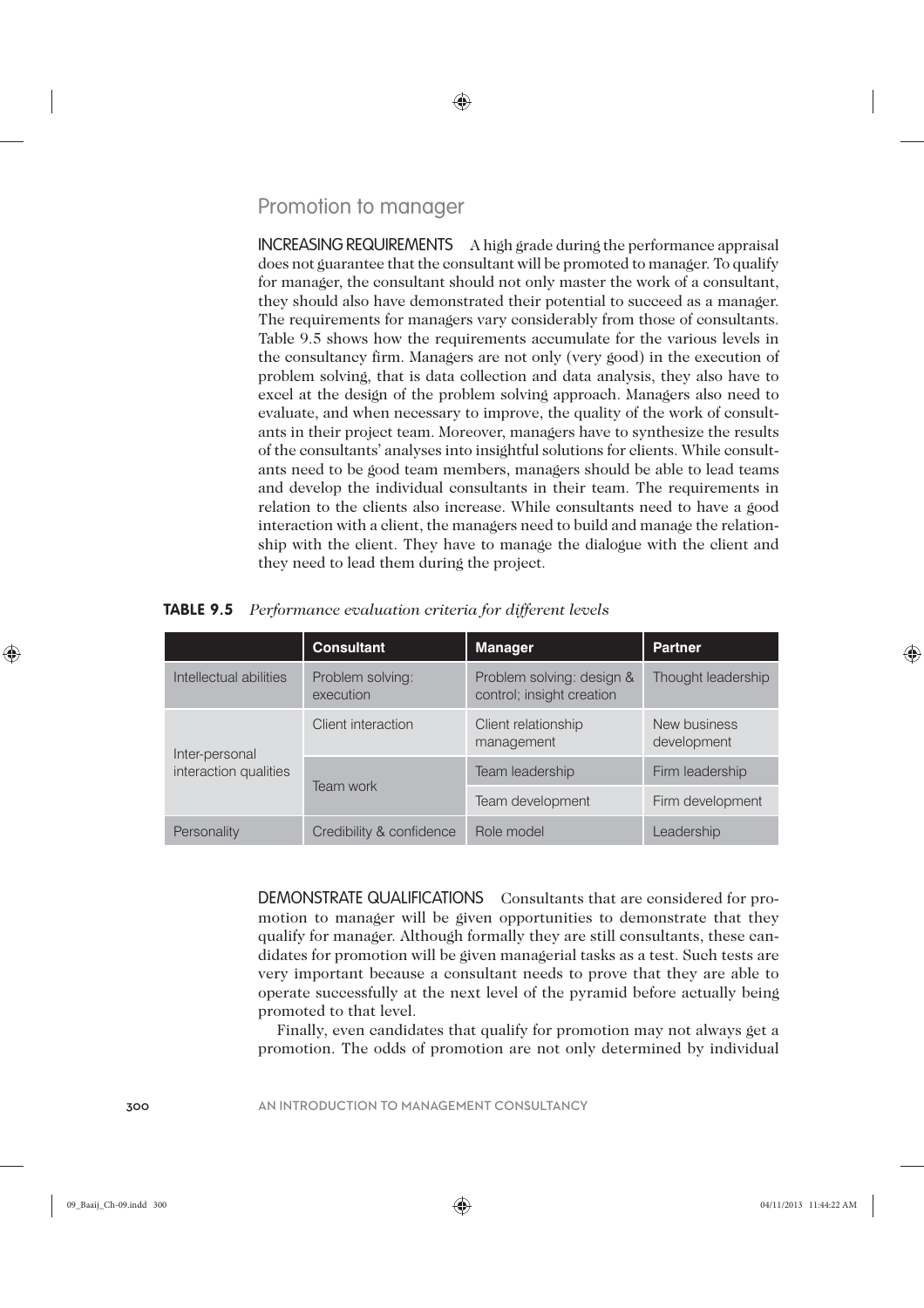performance but also by other factors, which include the growth of the firm. For instance, during a downturn the firm may have to let go even high potential staff.

#### Promotion to partner

An even bigger step than promotion from consultant to manager is the promotion from manager to (junior) partner. The distinction between manager and partner is a ceiling in the pyramid of the consultancy firm. This ceiling is reflected in the important economic metric of the leverage. Leverage is defined in terms of the number of non-partners – consultants and managers – per partner. Consultants and managers work for the partners. The billings – fees charged to clients – of consultants and managers exceed their salaries and associated costs. This is the so-called billing multiple: that is fees divided by the costs of a consultant. The profit belongs to the partners.

OWNERSHIP Partners own the consultancy firm and are the employers while consultants and managers are employees. In a publicly owned/listed firm the leaders are employees, like the consultants and managers. Leaders of public consultancies may have a share of the profit but it will be less than the profit share of partners in a private firm. However, a new partner needs to buy into the firm. They have to invest private capital to become a partner. The partner also runs a financial risk. If the firm gets into financial trouble, partners may receive a so-called capital call, which means that they have to provide additional capital from their own means to help resolve their firm's financial difficulties.

PERMANENCE Besides remuneration there is another big difference between partners and the rest. Consultants and managers are temporary staff in the (up-or-out) firm. They stay only for a certain period of time in a consultant or managerial position. After that time they will be promoted or leave. There is no maximum tenure for partners. Only when an employee has achieved the highest level, may they stay in the firm. However, this does not mean that partners are always permanent. Even partners are subject to evaluation. Partners have to keep performing at the highest level. Whoever fails to meet the requirements of partnership has to leave.

RESPONSIBILITIES Not only the benefits increase substantially when promoted to partner, so do the responsibilities. The responsibilities of a partner exceed those of a manager. Partners have to be able to advise at the highest client level, including the chief executives of large organizations. Partners bear the final responsibility for the projects. If projects fail, the partner is to blame. Moreover, partners have to sell. They need to develop new clients and acquire new projects. The partner needs to be an authority. Partners have to influence, motivate, and lead both clients and consultancy staff.

♠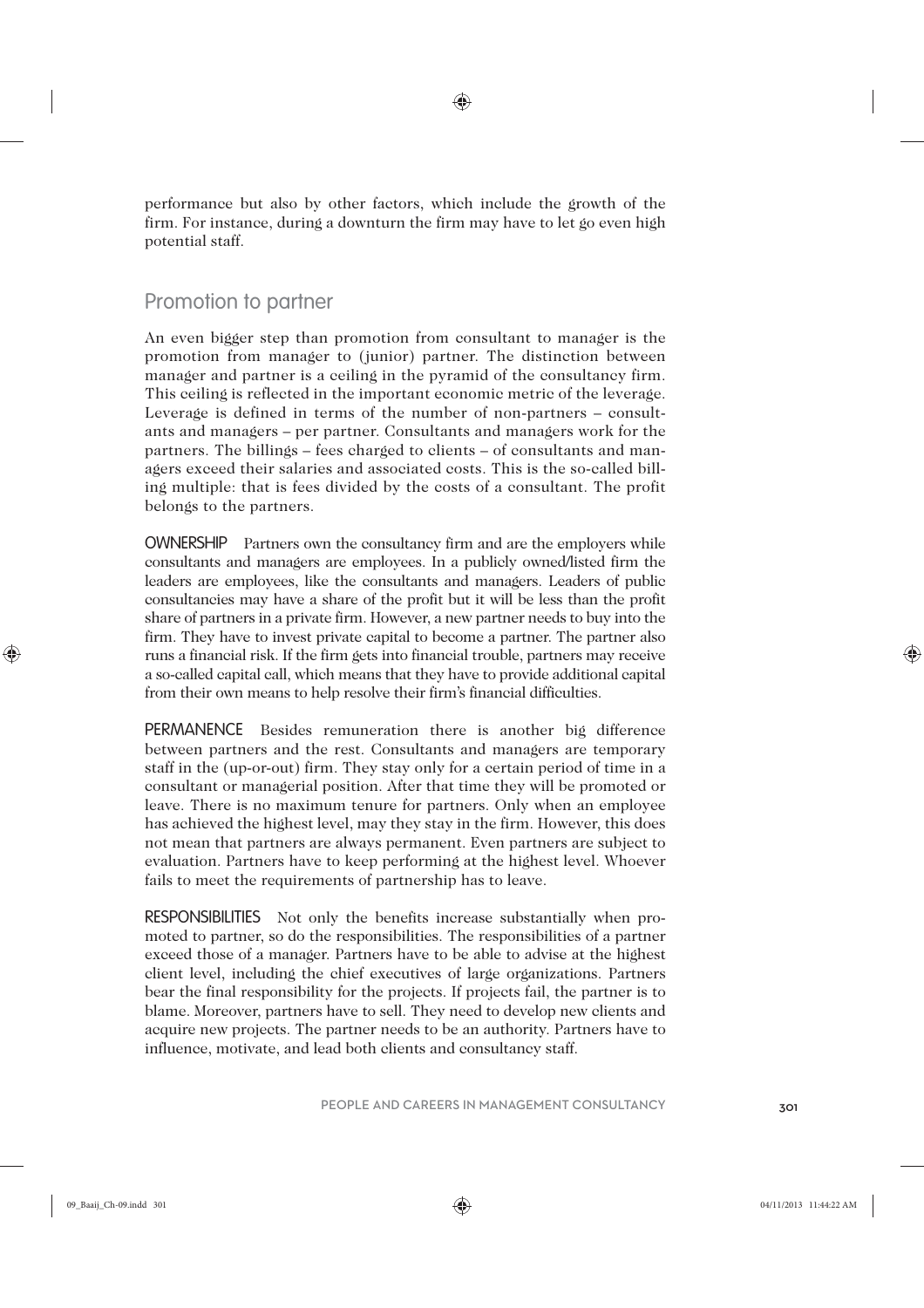PSYCHOLOGICAL TRANSFORMATION These new requirements can only be met if the individual undergoes a deep, psychological transformation (Ibarra, 2000). To be successful in the new role, the fresh partner has to develop their self-image and develop a new style and behaviour. Confidence and presence have to be developed to new, higher levels. To successfully make this leap, partners benefit from mentors and other role models.

◈

SENIOR PARTNER The final promotion is from junior partner to senior partner. Senior partners have the same responsibilities as the juniors. However, on top of those they carry some additional responsibilities, such as leadership of the firm. Moreover, the senior partners are responsible for the evaluation and promotion of partners. Senior partners form the so-called partner evaluation and promotion committee.

EVALUATION AND PROMOTION PROCESS The process of evaluating and promoting candidates to partnership is structured in three steps (see Figure 9.5).

*Nomination*. The process begins with nominations by the partner group of the local office where the candidate works and/or the partner group of the functional/industry practice to which the candidate belongs. These partners should recommend the candidate for partnership. The partner group has to prepare an information package to provide argumentation for the nomination. The firm has structured what information is required to back up the nomination.

*Evaluation*. The nomination package is sent to the partner evaluation and promotion committee. The chair of the partner evaluation and promotion committee will do a desk review of the nomination packages. If the nomination passes this first screening then the chair of the partner evaluation and promotion committee will select one of the members to conduct a so-called due diligence study of the candidate. This member will visit the local office of the candidate to conduct a series of personal interviews with people in the candidate's environment to develop a 360 degree perspective on that candidate. The number of interviews will range between ten and twenty, and includes superiors (partners), subordinates (consultants), peers (managers), support staff members, and other relevant people. However, the partner evaluation and promotion committee may also talk directly to clients. If the outcome of the due diligence report is positive, then the nomination moves into the final stage, which is the review by the complete partner evaluation and promotion committee.

*Decision*. Before their meeting, all members will review the information package and the due diligence report of each candidate. During the meeting, the members will discuss and review each of the individual candidates. The candidates fall into three categories.

302 AN INTRODUCTION TO MANAGEMENT CONSULTANCY

♠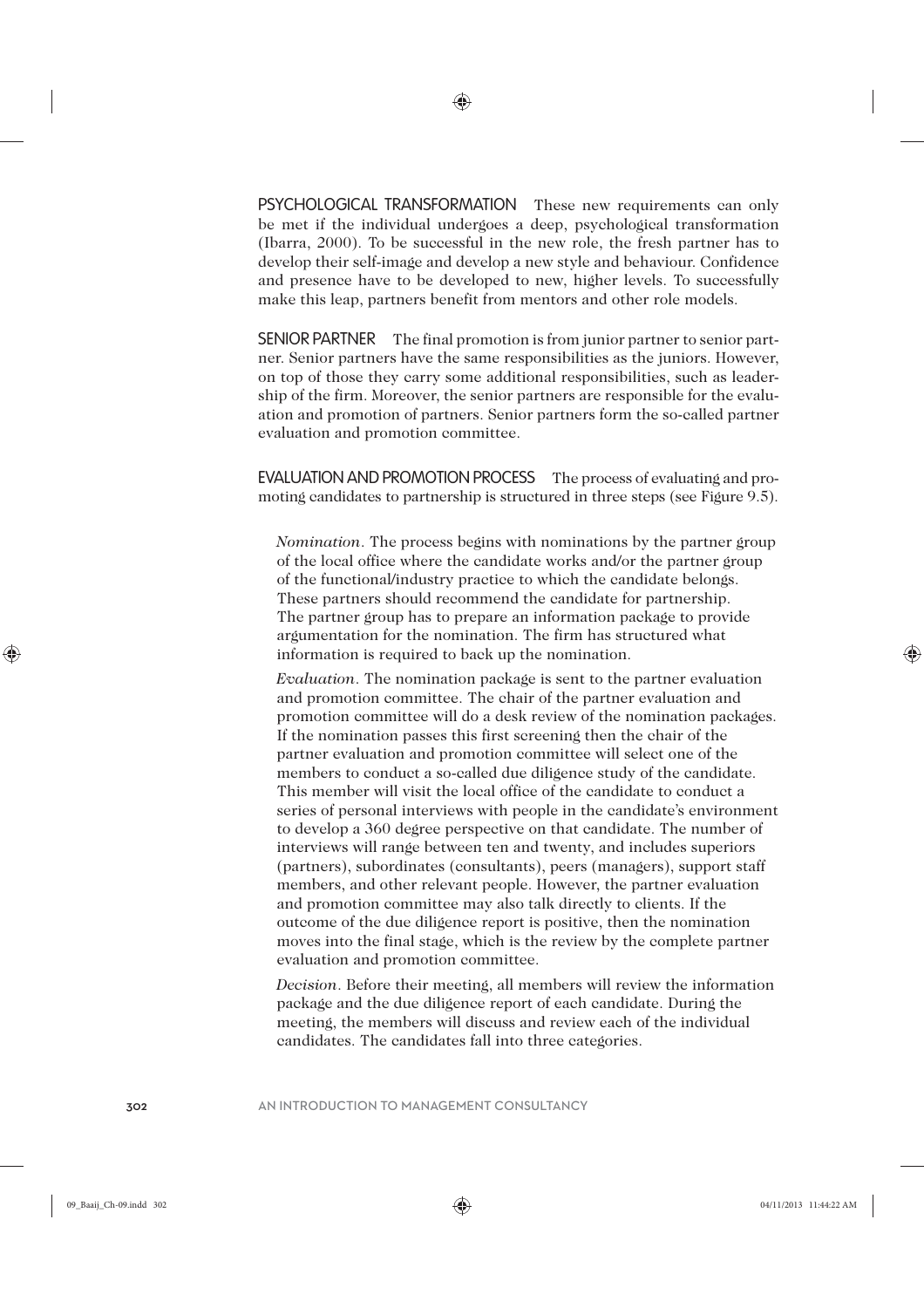1. The first category comprises the strong candidates who clearly meet the partnership requirements. The committee will decide to promote them.

◈

- 2. In the second category you find the weak candidates who are not yet ready for partnership but are perceived to have the potential for making partner. These candidates will be given a chance to be nominated again at a later stage. Some candidates can be nominated several times before they are promoted. If the partner evaluation and promotion committee does not see (sufficient) improvement potential then the candidate enters the third category.
- 3. The third category comprises the weak candidates who are clearly not fit for partnership. They will be irreversibly rejected. As a result of the firm's up-or-out policy, these candidates will be asked to leave the firm.



**FIGURE 9.5** *Evaluation and promotion of candidates to partnership* Note: PEPC stands for Partner Evaluation and Promotion Committee

# **TURNOVER**

♠

# The up-or-out policy

Many management consultancy firms have an up-or-out policy. 'Up' refers to promotion of an individual to a higher level in the consultancy firm's hierarchy (see Figure 9.6). An 'out' decision means that the individual must leave the consultancy firm. The firm offers only two options. Either you move up the firm's hierarchy – within a predetermined period – or you have to go. Figure 9.6 only shows promotion after the *maximum* time allowed for a promotion. Some individuals may get promoted faster. Most firms are very reluctant to use the term 'firing'. They may not even like to use the wording 'up or out', instead they will speak of 'grow or go'. The consultancy firm will have all kinds of disguising jargon, but it comes down to a dismissal of those employees who do not meet the firm's expectations. The policy means that if you are not considered for promotion, you cannot stay with the firm. The up-or-out system is the ultimate consequence of a meritocracy. It is not seniority but performance that matters.

PEOPLE AND CAREERS IN MANAGEMENT CONSULTANCY 303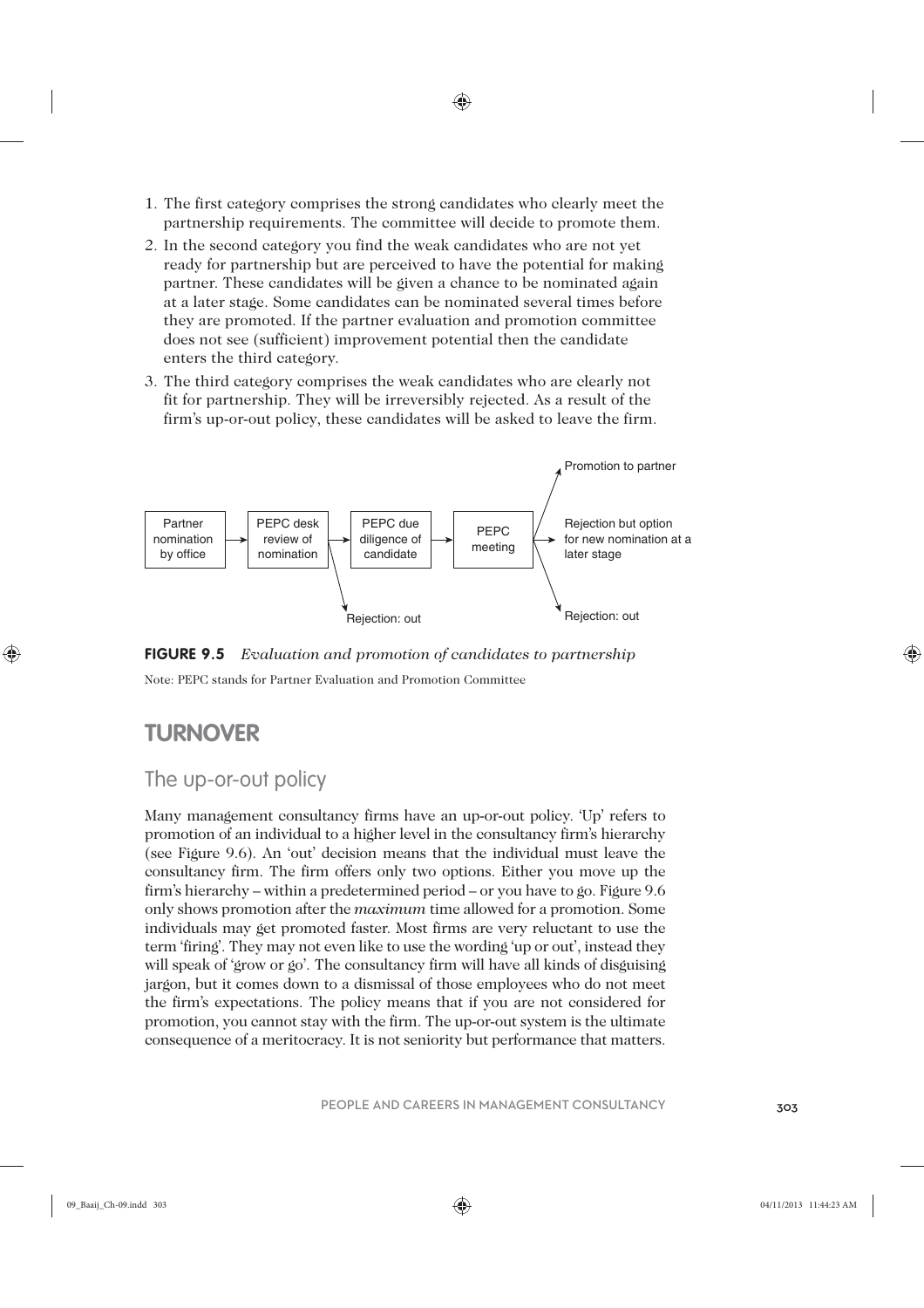

◈

**FIGURE 9.6** *The up-or-out policy of the professional partnership consultancy firm* 

Note: D refers to the up-or-out decision

Survival of the fittest

DARWINIAN SELECTION The up-or-out policy may be interpreted as a Darwinian selection mechanism; only the fittest (fit between the individual's performance and the firm's demands) survive (reach the level of the partnership). This is very effective from the firm's perspective. All the weak performers are weeded out. The firm ends up with the best people in the partnership (best as defined by the firm) and with potential partners in the lower ranks of consultants and managers. The policy also keeps everybody below the rank of partner on their toes. The selection mechanisms force all aspirants for partnership to give their best. The up-or-out system is therefore highly motivating. It is a carrot-and-stick model. You either get a carrot (promotion) or you get the stick (exit the firm). Both ambition and fear will drive the people in the race for partnership to give their best to the firm.

SURVIVORS As a result of the weeding out of the weak performers, there remain only those people in the organization who are still 'in the race' for partnership. Some people are on track to achieving partnership, while others who just meet their current level's requirements will only be kept on until

304 AN INTRODUCTION TO MANAGEMENT CONSULTANCY

⊕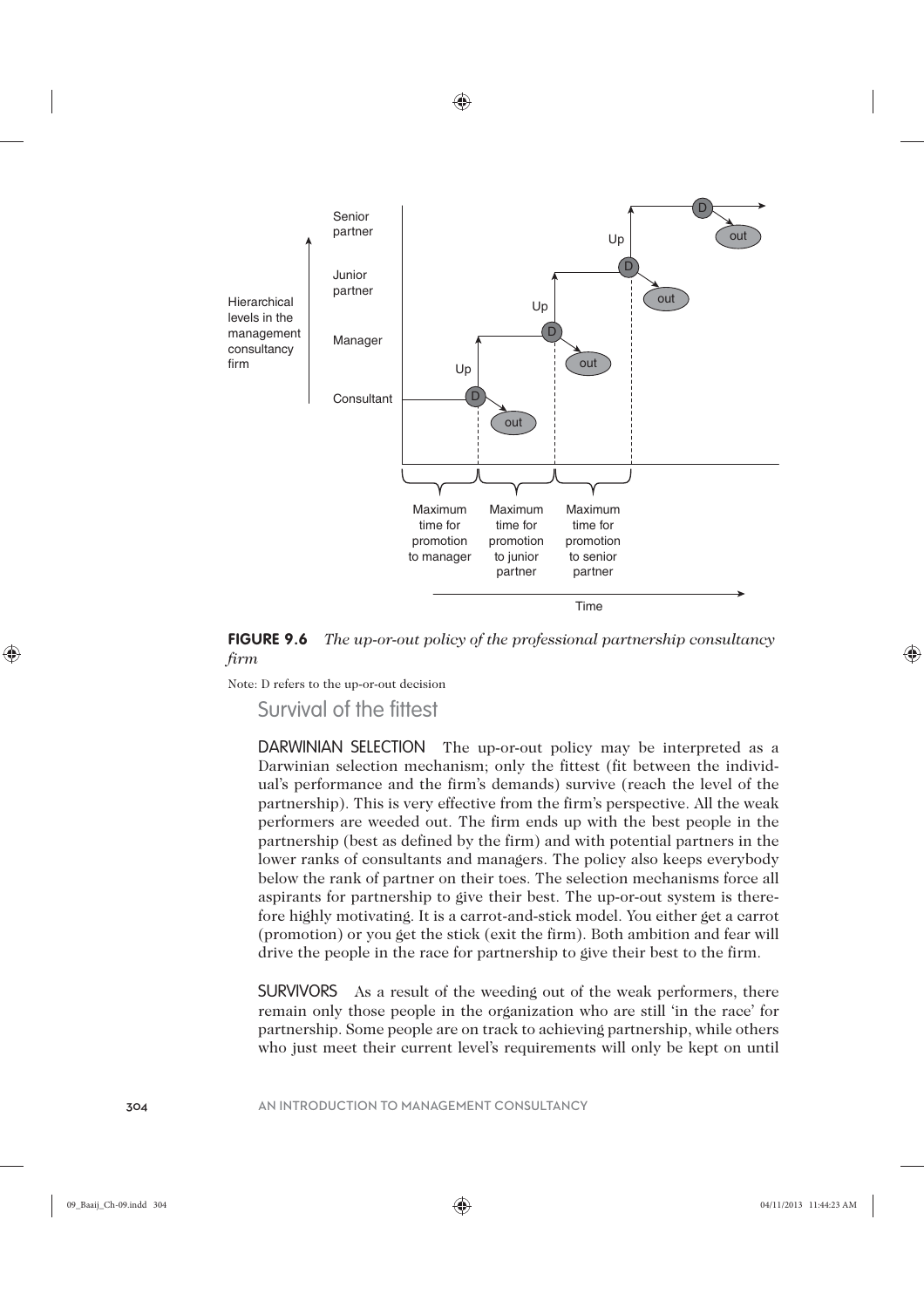the next up-or-out moment. Because the latter group are often unaware of their fate, everyone still has the hope that they can make partner. However, we would like to add that not everyone who joins a management consultancy is in it for the long run (partnership). Some consultants will just want to get the experience for a few years, to learn as much as possible, and then leave the firm. Even people whose performance within the firm would enable them to make partner may leave the firm to pursue other opportunities.

◈

MORALE The benefit to dismissing people who lack potential is that the organization is cleared of people who run the risk of becoming frustrated, losing motivation, and becoming jealous at their more successful peers. With the so-called losers of the up-or-out game gone, the firm ends up with winners (partners) and potential winners (managers and consultants who have survived so far and who are still in the race for partnership). The morale among these survivors will be high, which is good for productivity.

#### Involuntary turnover

The up-or-out policy is generally the biggest contributor to the involuntary turnover of consultancy staff. However, failing to meet the firm's performance expectations is not the only reason why consultants are dismissed. There are other sources for involuntary turnover: downsizing the firm, crime, and unethical behaviour.

DOWNSIZING THE FIRM The first source is downsizing the consultancy firm. In previous chapters, we discussed the cyclical nature of the management consultancy industry. The demand for management consultancy typically fluctuates over time.

*Temporary underutilization*. Capacity utilization is the essence of management consultancy's economic model. Capacity refers to the consultancy staff of the firm. Fluctuations in demand mean fluctuations in consultancy staff utilization. Declining utilization rates directly affect profit, that is profit per partner. Partners may be prepared to accept temporary below-target utilization for a certain period of time only if they expect a recovery in utilization afterwards. Then they can keep capacity in place even though demand is too small to keep that capacity fully utilized. Dismissing large numbers of consultants is bad for morale in the firm. Moreover, when the economy recovers and the number of projects sold increases, it may prove difficult to ramp up again as talent is scarce during economic upturns, and candidates are reluctant to join firms that only recently – during the economic downturn – fired large numbers of consultants.

*Structural underutilization*. If the longer term outlook of the demand for the firm's services does not look promising, then partners will adjust their capacity to the lower level of demand. Adjusting capacity downward

♠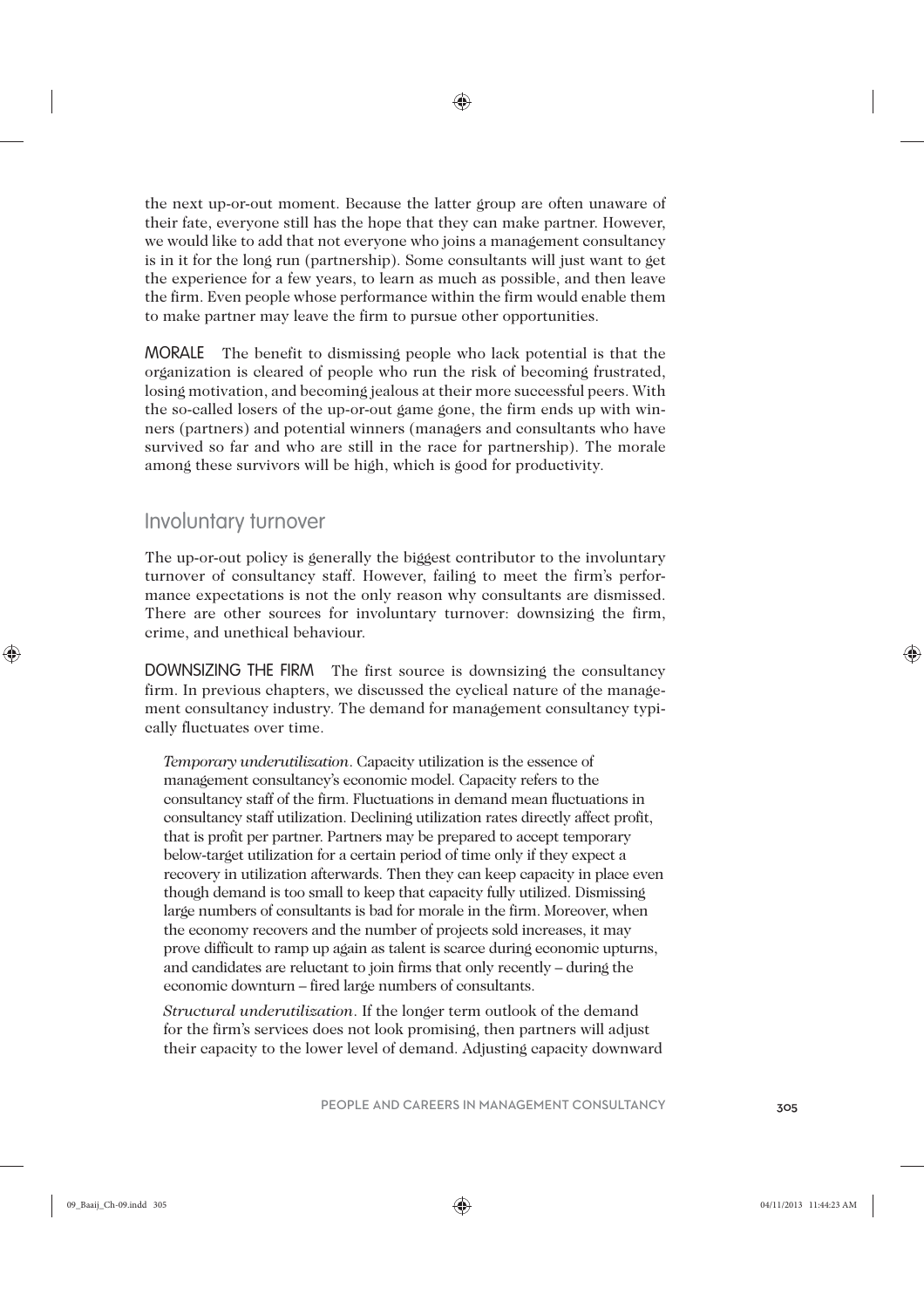is a euphemistic expression for downsizing the consultancy staff. It means that the firm will dismiss consultants. The firm may sharpen its selection process and raise the bar for its staff. The result is involuntary turnover. When firing people, the firm should take into account that the leverage structure is preserved. The ratios between partners, managers, and consultants should be maintained because they reflect the project team structure. If the ratios are changed then the firm is no longer able to efficiently staff project teams that fit with the firm's type of consultancy. To summarize, during down-cycles in the consultancy industry, firms will seek refuge in downsizing their staff. In the up-cycle, or in anticipation of an upturn, firms will step up their recruitment efforts.

◈

CRIME AND UNETHICAL BEHAVIOUR Crime and the violation of ethical standards may be another source of involuntary turnover. It goes without saying that consultancy staff who act illegally will be fired. Some examples of the illegal acts of consultants are:

- 1. Stealing information from clients and the consultancy firm to sell to competitors.
- 2. Leaking sensitive information to competitors and the media.
- 3. Using foreknowledge about clients or the consultancy to trade on stock markets.
- 4. Manipulating data or creating false data.
- 5. Blackmailing clients or other stakeholders with information.
- 6. Bribing clients or other people to obtain information.

Unethical behaviour includes using critical insights developed in prior projects to advise competitors of the original client, or abuse of a position of power against lower-ranked consultancy staff or against clients.

# New opportunities after dismissal

Involuntary turnover in management consultancy has, in comparison to other industries, less negative effects for the individual concerned. The exception is dismissal because of crime and unethical behaviour. The least affected are consultants who are dismissed because of a down-cycle. Their performance track record was not the reason for their dismissal. If they have developed sufficient competences during their tenure with the consultancy firm, and if their former employer is a prestigious consultancy, these individuals will have good credentials on the job market. Even consultants who became victims of the up-or-out policy may find good jobs. Failing to meet the (high) expectations of some top tier management consultancy firms does not mean that the dismissed consultants are not good. Their competences may be highly valued by other, less prestigious consultancy

**306 AN INTRODUCTION TO MANAGEMENT CONSULTANCY** 

♠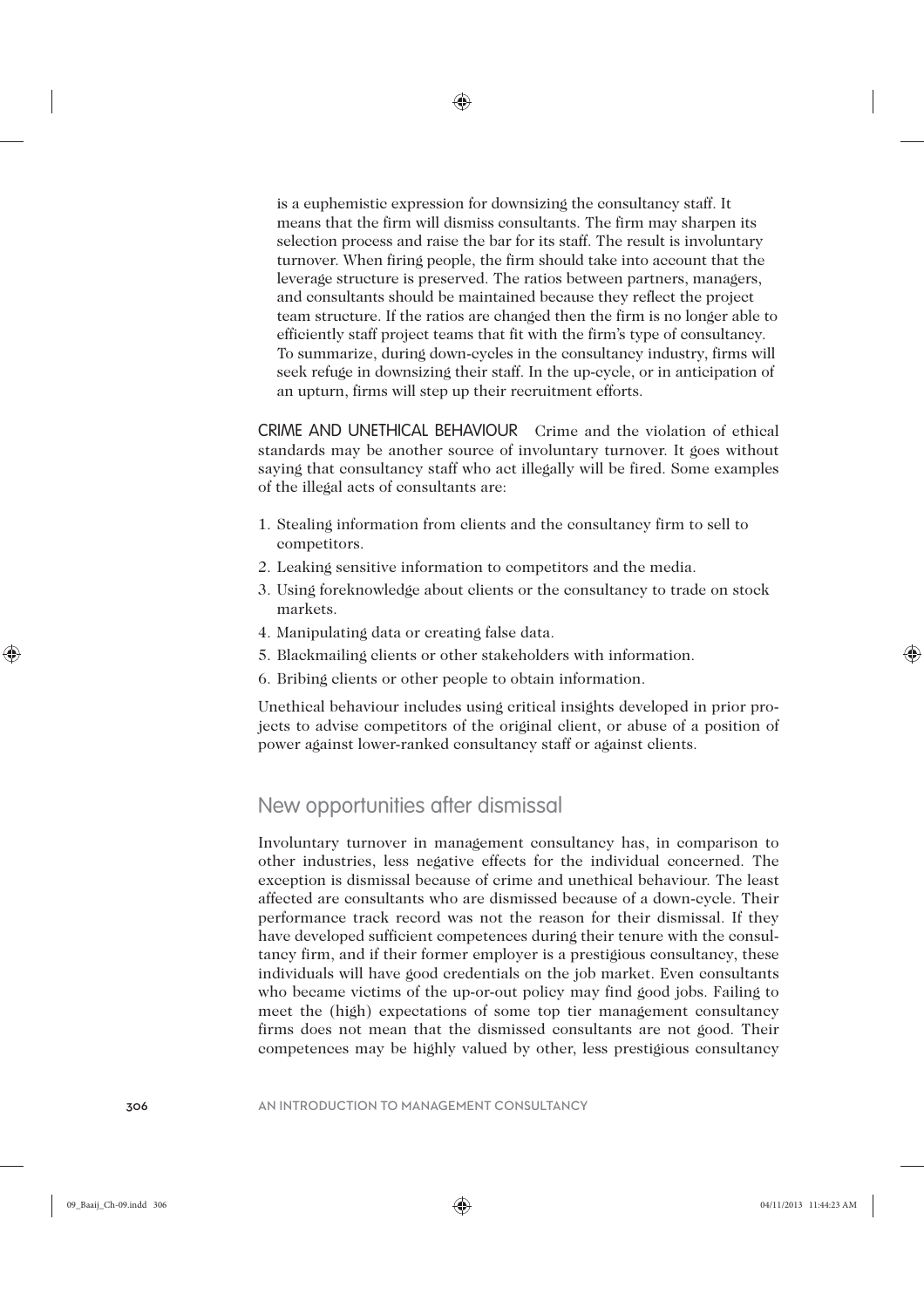firms or other industries. Because of the relatively good job market chances of former consultants, the downside of the up-or-out policy for individual consultants is less severe.

◈

# Voluntary turnover

Not all consultants and managers that leave the consultancy firm are forced out. Some staff turnover is voluntary. People may leave a management consultancy firm for various reasons. One reason is a change in lifestyle. These individuals will probably leave the consultancy industry altogether. The next section will elaborate on the lifestyle issues of consultants. Other voluntary leavers may join a rival consultancy firm or they may want to set up their own consultancy firm. Regarding the group that intends to establish its own consultancy, it is important to distinguish between consultants, managers, and partners. Consultants and managers who leave the firm have not yet developed all the competencies that are required to lead a firm. Leading the firm is the domain of the senior partners. Partners that leave can set up their own firm more easily than managers and consultants.

# **THE PRICE OF CONSULTANCY**

LONG HOURS AND STRESS Management consultancy typically pays (substantially) more than other industries, but also demands (substantially) more from staff. Working weeks of sixty to seventy hours on average are not unusual. If you include the business travel, the number of hours may easily reach eighty or more. Moreover, when consultancy projects approach their deadlines, the days tend to become even longer. Consultants not only have a large amount of work, they also face great pressure. This pressure comes from two sides. First, clients will exercise pressure on consultants. Because clients have to pay high fees, they have high expectations and demands. Second, the consultancy firm's up-or-out policy adds to the pressure on consultants.

LITTLE CONTROL Consultants not only have to be able to function under stress, they also have to be very flexible. They have little control over their agenda because consultancy is highly unpredictable. For consultants it is difficult to plan social activities in the evenings or even during the weekends. They may have to cancel their social obligations when new, unexpected work turns up. Data may be delivered later than expected. Analyses may go wrong. Clients may reschedule a meeting or come up with new, unexpected demands. A new project may have to start earlier than expected, or arrive unexpectedly. Always last-minute things may arise that will have priority over private activities, at whatever time they may occur. Consultants may even have to return earlier from holidays, or may even need to cancel their holiday plans, if the firm requires them to do so. Of course the firm pays

PEOPLE AND CAREERS IN MANAGEMENT CONSULTANCY 307

♠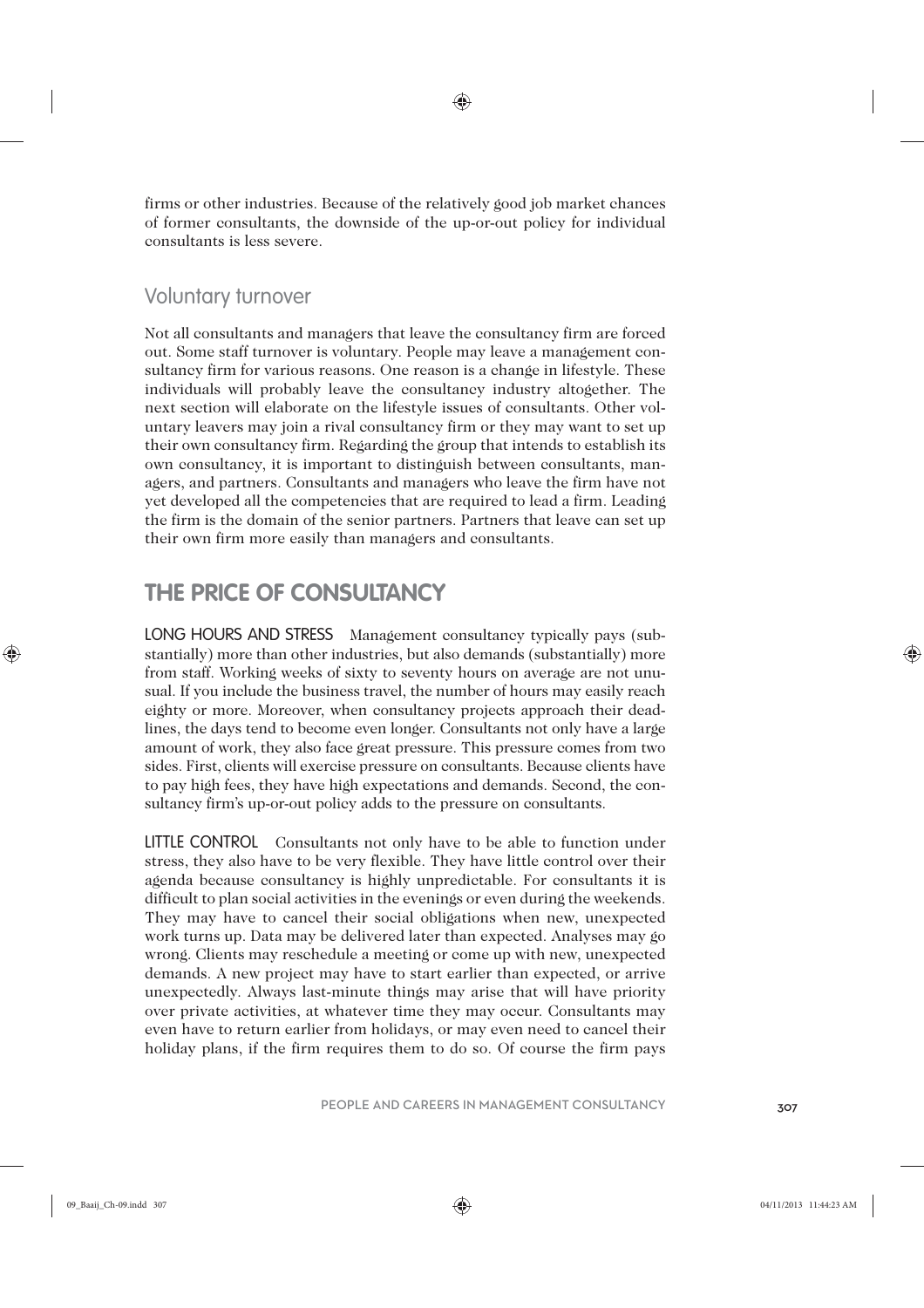the expenses. Management consultancy is for these reasons labelled as an 'extreme job' (Hewlett et al., 2007).

◈

LIFESTYLE AND LIFE CYCLE For young people the consultancy lifestyle may not be such an issue. For consultants who are early in their career, the work is new. It is exciting to move from one client to another, from one industry to another, from one city to another, or even from one country to another. Young people may find it fun to travel. For the young consultants there is much to learn. Moreover, younger people in general have more energy. They may cope better with the long hours. Furthermore, young people may be more flexible. They may have fewer social obligations, such as partners and families. Therefore, young people have lower opportunity costs. Such people may enjoy staying in a luxury hotel with the project team and having dinners together.

When people become older, their opportunity costs increase. If consultants become older they are either promoted to manager or they are asked to leave (up or out). As managers are older, the probability increases that they have developed relationships and have families with young kids. These managers face increasing social obligations – from their partners and families – that may be difficult to combine with the demands of the consultancy firm. While their costs of work rise, they do not (yet) receive the (large) financial benefits that the partners have. The category of manager is therefore most vulnerable to voluntary turnover.

# **GENDER AND CONSULTANCY**

THE 'GLASS CEILING' The number of women and men that enter management consultancy firms is about equal. However, research reveals that more women drop out as they progress up the hierarchy of the firm (Rudolph, 2004). This phenomenon is nicknamed the 'glass ceiling' or the 'leaky pipeline' and it is not unique to management consultancy. There are three specific reasons for the higher drop-out for women in management consultancy.

THE UP-OR-OUT POLICY The first reason is the up-or-out policy of the consultancy firms. This 'rat race' for making partner discriminates against women (Kumra and Vinnicombe, 2008). The extreme job and the specific promotion criteria better fit men than women. An important fact is that female consultants may become mothers. It is possible but certainly not easy to combine motherhood with consultancy. Most consultancy firms have special programmes to cater for female consultants with young children, but they cannot compensate fully. For a female partner in a consultancy firm, it is easier to raise children because partners have more control over their agenda. For consultants up to manager, the demands of being at the client site are often too much.

**308** AN INTRODUCTION TO MANAGEMENT CONSULTANCY

♠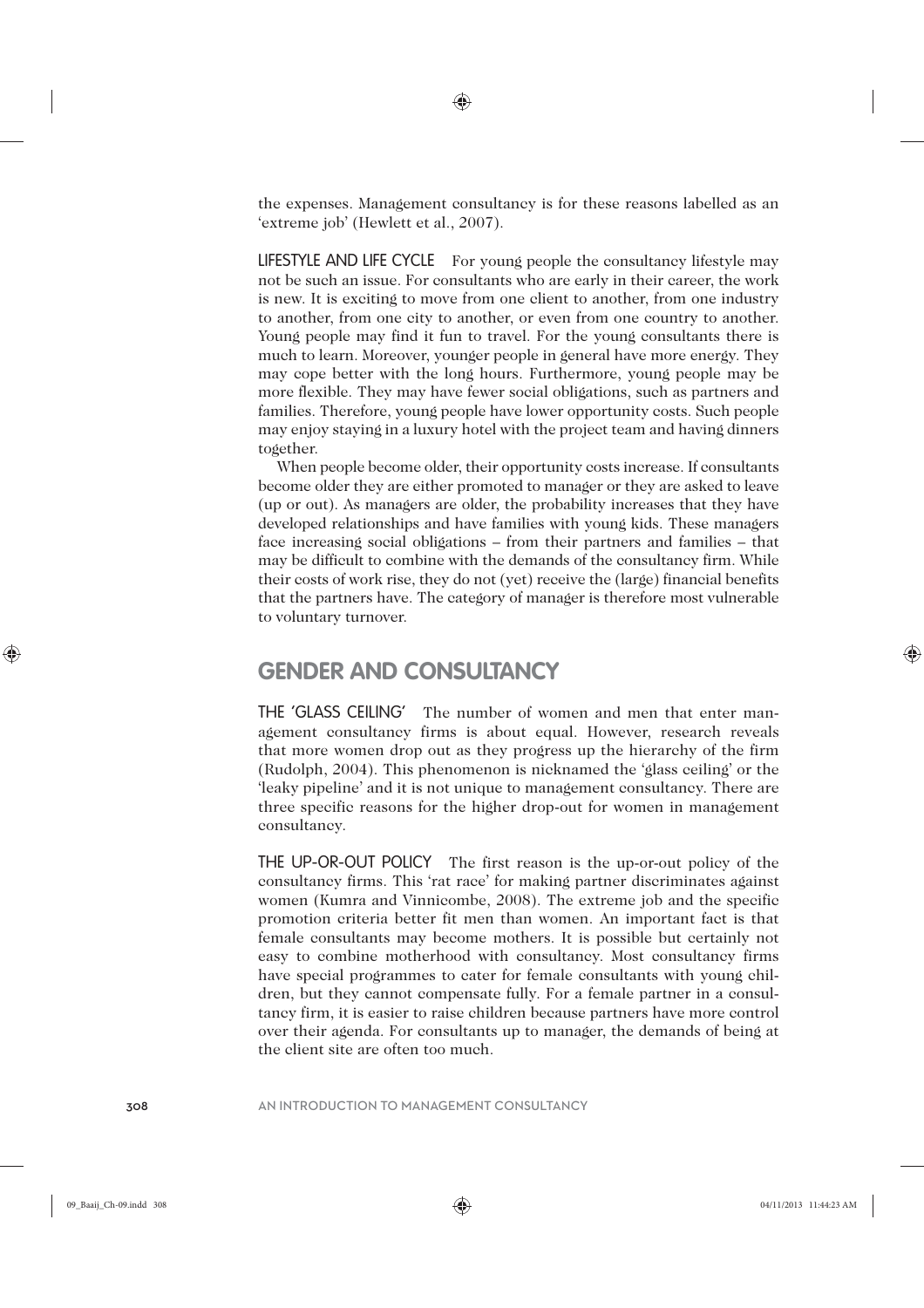THE CLIENT FOCUSED NATURE OF CONSULTANCY The second reason concerns the client focused nature of management consultancy. Client contact increases when promoted to higher levels on the consultancy pyramid. Male dominance in the top management of client organizations favours men in the higher levels of the consultancy firm.

◈

MASCULINE STEREOTYPES The third reason for the higher drop-out for women is the still dominant idea that men rather than women are suited to consultancy (Kelan, 2012). The ideal template for consultants is based on masculine characteristics. Women have to 'fit in' to succeed in management consultancy, which makes it a problem (Rudolph, 2004).

# **LIFE AFTER THE FIRM: ALUMNI**

THE OUT-CONSULTANT When consultancy staff have to leave (as a result of the up-or-out policy), the consultancy firm may help these individuals to identify and find new job opportunities. Typically, the consultants are given a certain amount of time, for example three months, to search for a new job outside the firm. The firm may decide not to staff the 'out-consultant' any longer on projects, but to let them work on internal studies so this consultant has a better opportunity to focus on finding a new job. Consultancy firms may put considerable time into counselling consultants out. They may even use their network of client contacts to help the consultant find a job. After all these consultants become the alumni of the firm.

THE WIN-WIN DEAL Helping alumni to land good jobs is beneficial to both the alumni and the consultancy firm. Outplacement help by the firm softens the consequences of the out-decision for the affected individuals. The management consultancy does not want the alumni to carry bad feelings and complain about their former employer. Reputations are crucial for consultancies. Consultancy firms do not want to turn their alumni into adversaries. On the contrary, the outplacement service and other alumni services are directed towards developing positive relationships with alumni and creating advocates and ambassadors for the firm.

NEW BUSINESS DEVELOPMENT If the alumni get a job at a client or a prospective client, they can become a valuable source for the consultancy firm. Alumni that reach high positions at other organizations may become clients of the consultancy firm or they may refer their former consultancy firm to other organizations that intend to hire consultants. A top tier firm like McKinsey & Company has hundreds of chief executive officers of large firms in its alumni network. Alumni may also be sources of industry knowledge for the consultancy firm. Consultancy firms therefore try to keep warm relationships with their alumni. Firms may organize conferences, dinners, and other events in order to network.

PEOPLE AND CAREERS IN MANAGEMENT CONSULTANCY 309

♠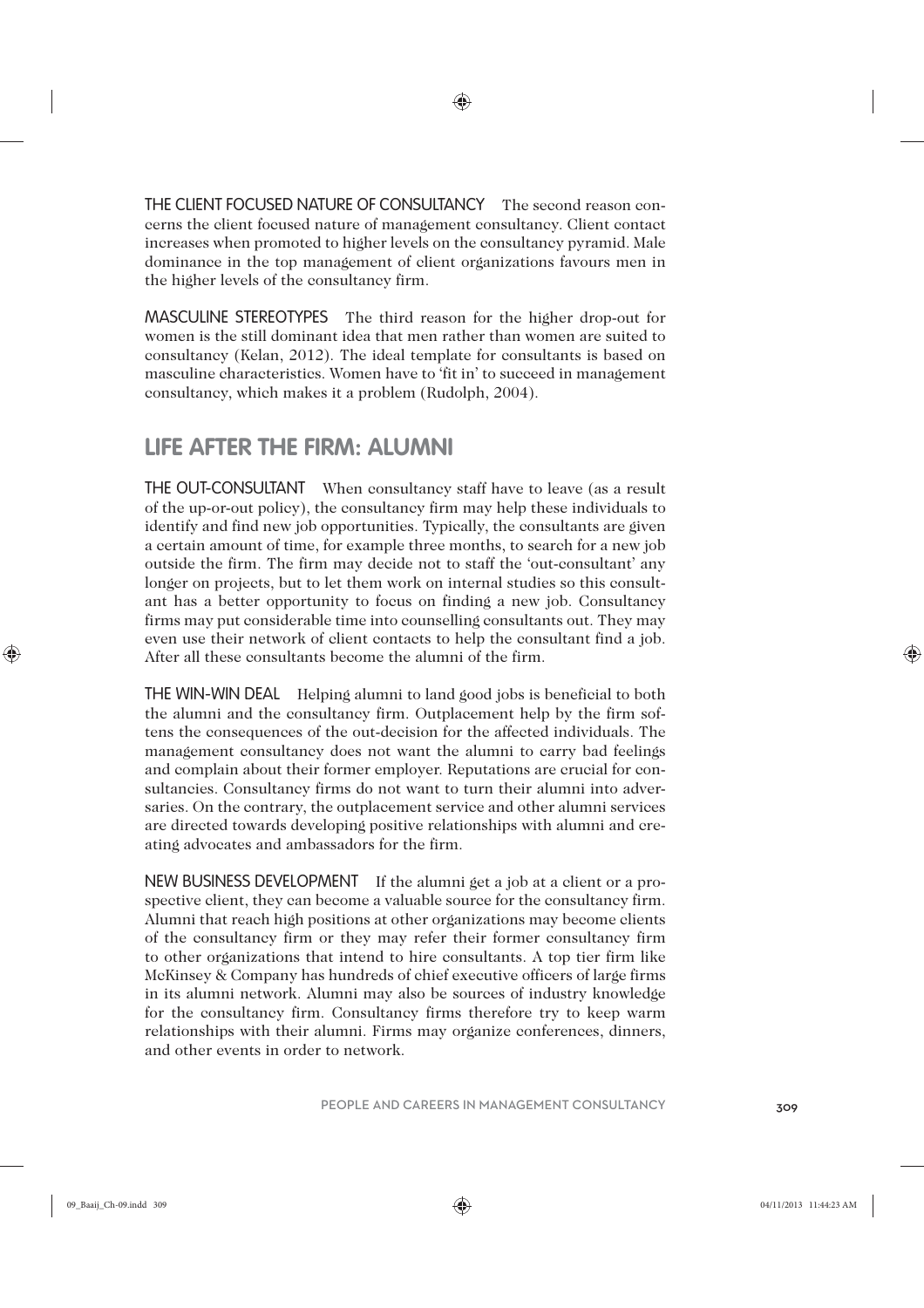THE ALUMNI NETWORK The number for a consultancy firm's alumni can be many times that of the number of consultancy staff (consultants, managers, and partners) active within the consultancy firm. A simplified, fictitious example may show how this works (see Figure 9.7).

◈

Assume that at the outset, the firm employs 100 consultants. Furthermore, assume that because of the up-or-out policy the *average* tenure of consultancy staff at a firm is five years, that is a turnover of 20 per cent. Presume that the firm recruits people at an average age of twenty-three. This implies that *on average* people will leave at the age of twenty-eight. Furthermore, suppose that the firm grows by 5 per cent each year.

The total number of alumni accumulates with the annual inflow of alumni. In the sixth year, the total number of alumni surpasses the number of consultants within the firm. Eventually, alumni will retire, thereby creating an outflow of alumni. Assume people retire at the age of sixty-five. This implies that retirement will begin to eat into the number of alumni from year 38 onwards. Figure 9.7 shows that the number of consultancy staff in the firm reaches 704 by year 40. However, the total number of alumni reaches 2,353 at that time, which is more than triple the firm's staff at that time.



**FIGURE 9.7** *Growth in the alumni network of a management consultancy firm* 

**310 AN INTRODUCTION TO MANAGEMENT CONSULTANCY** 

 $\bigoplus$ 

◈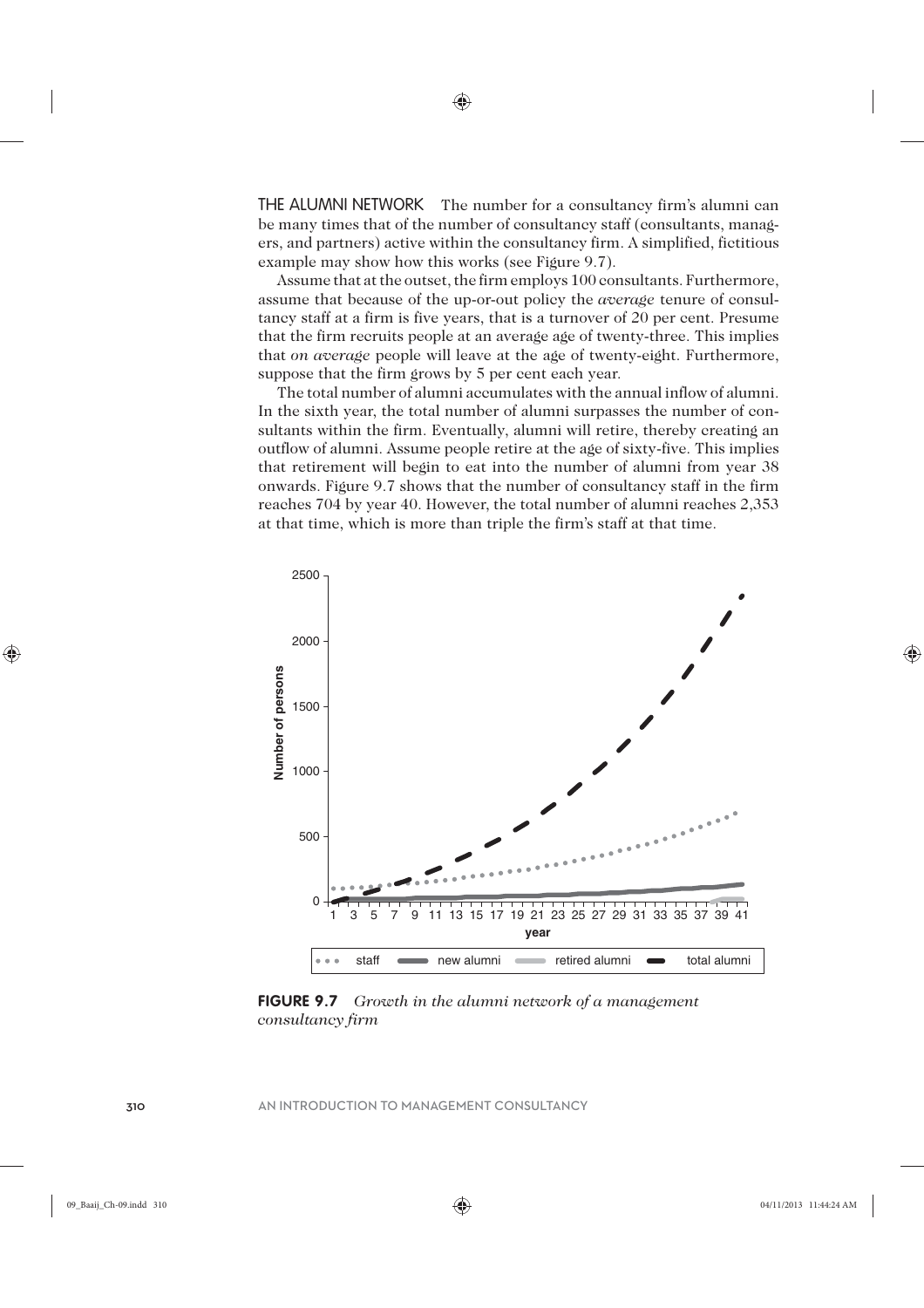The alumni network can be a powerful tool for the consultancy firm if they succeed in turning their alumni into ambassadors for the firm. Of course, not all alumni may wish to maintain relations with their former employer. They may decide not to join the firm's alumni network. Therefore, the alumni networks are usually smaller than the total number of alumni.

◈

# **SUMMARY**

# Application and selection

The most important reasons for applying for management consultancy positions are the steep learning curve, the superior earnings, and the status of the job. Management consultancy firms use a stage gate process for their recruitment which comprises several rounds of case interviews and assessment centres. The case interviews are a selection tool to assess each job candidate's performance with regard to problem solving and personal interaction. Consultancy firms look for intellectual abilities, interpersonal qualities, and personality, health, education, and experience.

#### Career

♠

The typical career structure of a private consultancy firm distinguishes four functions at increasing levels, which are consultant, manager, junior partner, and senior partner or firm leader. Roles and responsibilities vary across levels. The up-or-out policy dictates the maximum time at a particular level and the promotion chances at each level. In performance appraisals staff are graded on a five point scale from 1 (excellent) to 5 (poor). This chapter discussed the requirements for promotion to manager. The biggest step is promotion to partner. We investigated the difference between partners and the other consultancy staff. Evaluation of candidates for partnership is a structured process that is reserved for committees of senior partners.

#### The up-or-out policy

This chapter elaborated on how the up-or-out policy works and the benefits it creates for the consultancy firm. An up-or-out system leads to involuntary turnover but it is not the only reason for that involuntary turnover. Downsizing the firm also causes involuntary turnover, and so do crime and unethical behaviour by individual consultants.

PEOPLE AND CAREERS IN MANAGEMENT CONSULTANCY 311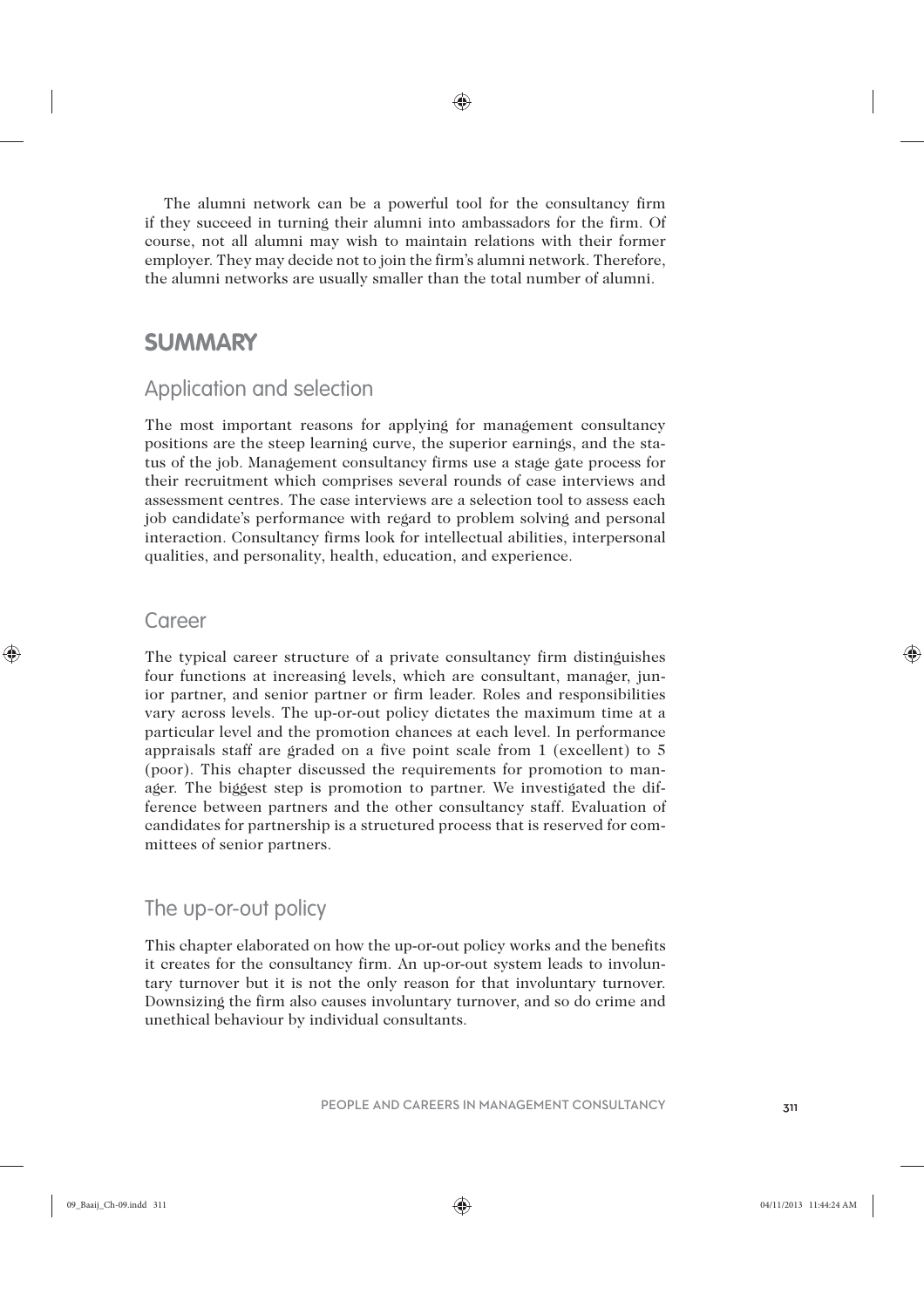# The price of consultancy

However, not all turnovers are involuntary. Some consultants may leave their firms by exercising free will. Voluntary turnover may be motivated by the (high) price of consultancy for individuals. Management consultancy is a socalled 'extreme job', which means a heavy workload, a high level of stress, and little control over your personal life. Finally, we explored the most important reasons why women are dropping out more frequently than men: the upor-out policy of consultancy firms, the client-focused nature of consultancy work, and the masculine stereotype of a management consultant.

◈

# **REFLECTIVE QUESTIONS**

- 1. What are the advantages and disadvantages for management consultancy firms of hiring graduates straight out of business school, compared to hiring experienced professionals? Take into account the different types of consultancy. Explain your answer.
- 2. Evaluate the attractiveness of a career in management consultancy for a business graduate straight out of business school. What are the pros and cons? How do they compare? What is your personal view?
- 3. Do you consider the up-or-out policy to be ethical? Please provide arguments.
- 4. How could a management consulting firm stimulate a more balanced gender distribution, in particular in its higher ranks? What policies could it put in place? Explain your answer.

#### **MINI CASE STUDY**

#### **Promotion to partner?**

Twice a year, the five senior partners of the World Consultancy Group (WCG) that form the firm's so-called Partner Evaluation and Promotion Committee (PEPC) will meet somewhere in the world to review the firm's candidates for partnership. WCG's

process of evaluating and promoting candidates to partnership is structured using three steps. The process begins with nominations by the partner group of the local office where the candidate works. These partners prepare an information package for the PEPC. The chair of the PEPC will do a desk review of the nomination packages. If the nomination passes this first screening then one of the PEPC members conducts a so-called due diligence study

**312** AN INTRODUCTION TO MANAGEMENT CONSULTANCY

♠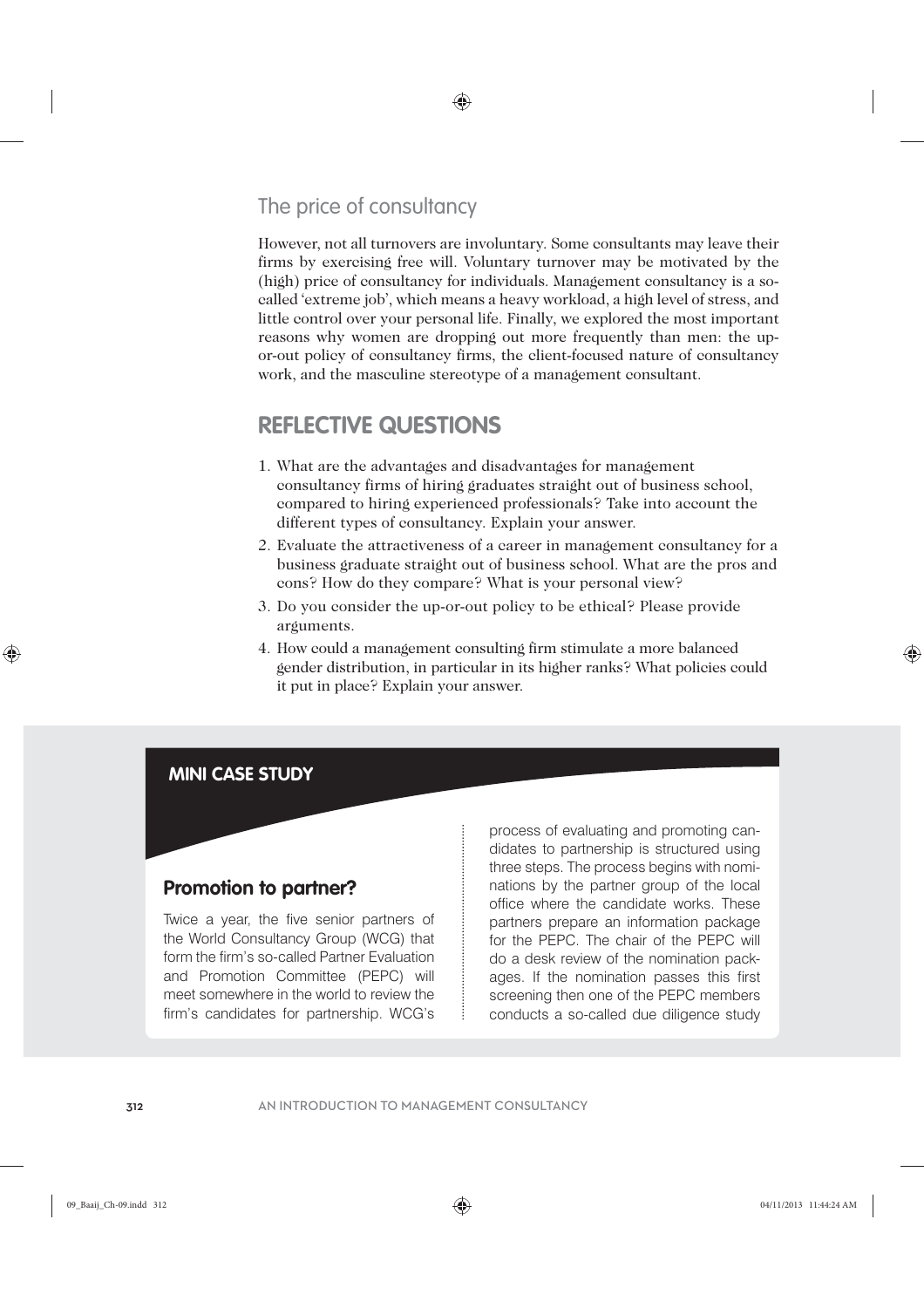of the candidate. If the outcome of the due diligence report is positive, then the nomination moves into the final stage, which is a review by the complete PEPC.

#### **Three categories of candidates**

Before their meeting, all members will review the information package and the due diligence report of each candidate. During the meeting, the members will discuss and review each of the individual candidates. The candidates fall into three categories. First, the strong candidates who clearly meet the partnership requirements. The committee will decide to promote them. Second, the weak candidates who clearly are not (yet) ready for partnership. These candidates will be rejected. If the PEPC perceives potential, then a candidate will get a chance to be nominated at later stage. However, if the PEPC does not see improvement potential, then the rejection decision is irreversible. The first two categories of candidates take up the least time for the PEPC. It is the third category that consumes most of the time in the PEPC meetings. This is the category of the so-called 'in-between' candidates. They are not clear accepts, but they are not clear rejects either.

#### **The last candidate**

#### **Top performer**

It is the end of a long day. The committee has only one candidate in the in-between category to discuss before they will go out for dinner in town. The candidate's name is Hans. Hans joined WCG as a consultant, directly after his graduation in business studies. Hans excelled in problem solving. Moreover, he worked extremely hard. WCG

sent Hans to a top business school to get an MBA degree, after two years in consultancy. Two years later WCG promoted Hans to manager. As a manager Hans also excelled. He made his projects hugely successful. Hans consequently exceeded client and partner expectations. His project teams always went the extra mile. Clients and partners were very pleased with the great results that his project teams achieved.

#### **Not everybody is happy**

◈

However, not everybody was happy with Hans. The due diligence study about Hans by one of the PEPC members revealed that most of the consultants that had worked on his projects were very unhappy about the way he Hans treated them. According to them, he was only focused on the results for the client. He did not have an eye for the interests of the consultants that were entrusted to him. Hans had a reputation for creating exhaustive projects. Even by the standards of WCG, which had the reputation of being a tough firm, Hans was exceptional. He was never satisfied but always wanted more data and more analyses. Working weeks of seventy to eighty hours were normal for Hans and he demanded that his consultants work just as long. Consultants complained that Hans drained his teams. There had been incidents were consultants had spontaneously burst into tears because of the strain and exhaustion. There had even been a few consultants who had become overworked while working for Hans. In contrast, Hans was always full of energy. He never looked tired and did not seem to suffer from working the long hours. Because he was always at work, Hans did not have time for his family.

#### PEOPLE AND CAREERS IN MANAGEMENT CONSULTANCY 313

♠

⊕